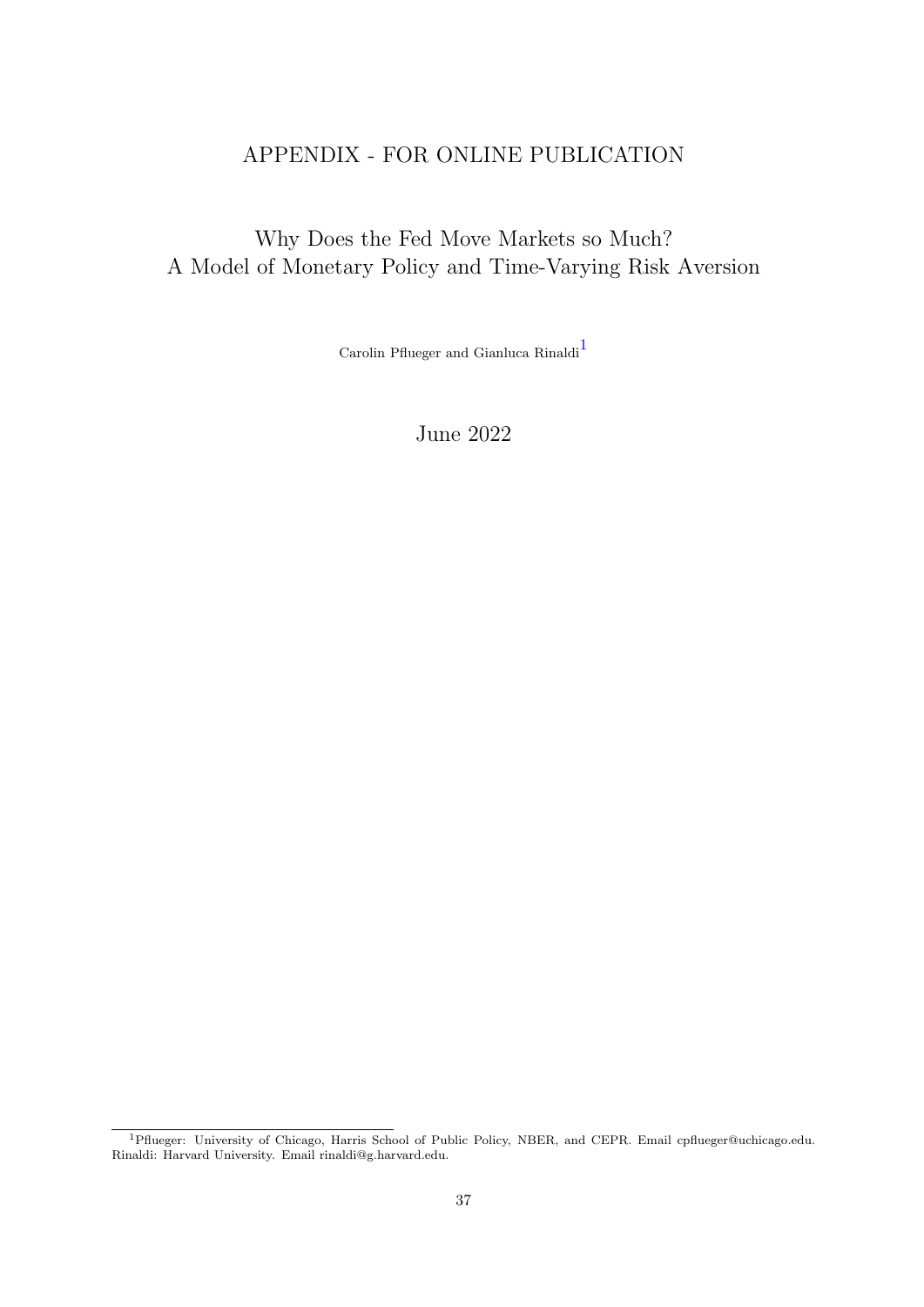# A. Model Appendix

### A.1. Loglinear habit dynamics around steady state

We derive a loglinear expansion showing that we can view habit approximately as a function of current and lagged consumption moments. This Section derives the loglinear dynamics of the habit stock using a first order approximation around the steady state  $S_t = \overline{S}$ . We write log habit  $h_t$  as a distributed lag of current and lagged consumption moments and the output gap, which also equals stochastically de-trended consumption according to model equation (10).

We model how habit adjusts to consumption implicitly by modeling the evolution of the log surplus consumption ratio. In order to solve for log habit we need an approximate relation between log habit, log consumption, and the log surplus consumption ratio. Defining  $\hat{s}_t = s_t - \bar{s}$ , we develop a first-order Taylor expansion of  $\hat{s}_t$  in terms of  $c_t - h_t$ . We take the first derivative of  $\hat{s}_t$  with respect to  $c_t - h_t$ :

$$
\frac{d\hat{s}_t}{d(c_t - h_t)} = \frac{d}{d(c_t - h_t)} \left( \log \left( \frac{1 - exp(-(c_t - h_t))}{\bar{S}} \right) \right),\tag{A1}
$$

$$
= \frac{\bar{S}}{1 - exp(-(c_t - h_t))} \frac{exp(-(c_t - h_t))}{\bar{S}}, \tag{A2}
$$

$$
-\left(1-\frac{1}{S_t}\right),\tag{A3}
$$

so at the steady state this first derivative equals:

= −

$$
\left. \frac{d\hat{s}_t}{d(c_t - h_t)} \right|_{S_t = \bar{S}} = -\left(1 - \frac{1}{\bar{S}}\right). \tag{A4}
$$

The first order Taylor expansion for  $\hat{s}_t$  in terms of  $c_t - h_t$  around the steady-state therefore equals (up to constant):

$$
\hat{s}_t \approx \left(1 - \frac{1}{\bar{S}}\right) (h_t - c_t), \tag{A5}
$$

or

$$
h_t \approx c_t + \frac{\hat{s}_t}{1 - \frac{1}{\bar{S}}}.\tag{A6}
$$

The relation  $(A6)$  is approximate rather than exact because we ignore second- and higher-order terms in  $(c_t - h_t)$ . Further approximating  $\lambda(s_t) \approx \lambda(\bar{s}) = \frac{1}{\bar{s}} - 1$ , the approximate dynamics for  $\hat{s}_t$  near the steady state are given by:

$$
\hat{s}_{t+1} \approx \theta_0 \hat{s}_t + \theta_1 x_t + \theta_2 x_{t-1} + \left(\frac{1}{\bar{S}} - 1\right) \varepsilon_{c,t+1}.
$$
 (A7)

Combining  $(A6)$  with  $(A7)$  gives the approximate dynamics for log habit:

$$
h_{t+1} \approx c_{t+1} + \frac{1}{1 - \frac{1}{S}} \hat{s}_{t+1}, \tag{A8}
$$

$$
\approx c_{t+1} + \frac{1}{1 - \frac{1}{\tilde{S}}} \left( \theta_0 \hat{s}_t + \theta_1 x_t + \theta_2 x_{t-1} + \varepsilon_{s,t} + \left( \frac{1}{\tilde{S}} - 1 \right) \varepsilon_{c,t+1} \right), \tag{A9}
$$

$$
\approx c_{t+1} - \varepsilon_{c,t+1} + \theta_0 (h_t - c_t) - \frac{\theta_1}{\frac{1}{\overline{S}} - 1} x_t - \frac{\theta_2}{\frac{1}{\overline{S}} - 1} x_{t-1},
$$
\n(A10)

$$
\approx \theta_0 h_t + (1 - \theta_0)c_t + E_t \Delta c_{t+1} - \frac{\theta_1 x_t + \theta_2 x_{t-1}}{\frac{1}{S} - 1},
$$
\n(A11)

where we use  $\Delta c_{t+1} = c_{t+1} - c_t$  to denote the change in log consumption from time t to time  $t + 1$ . We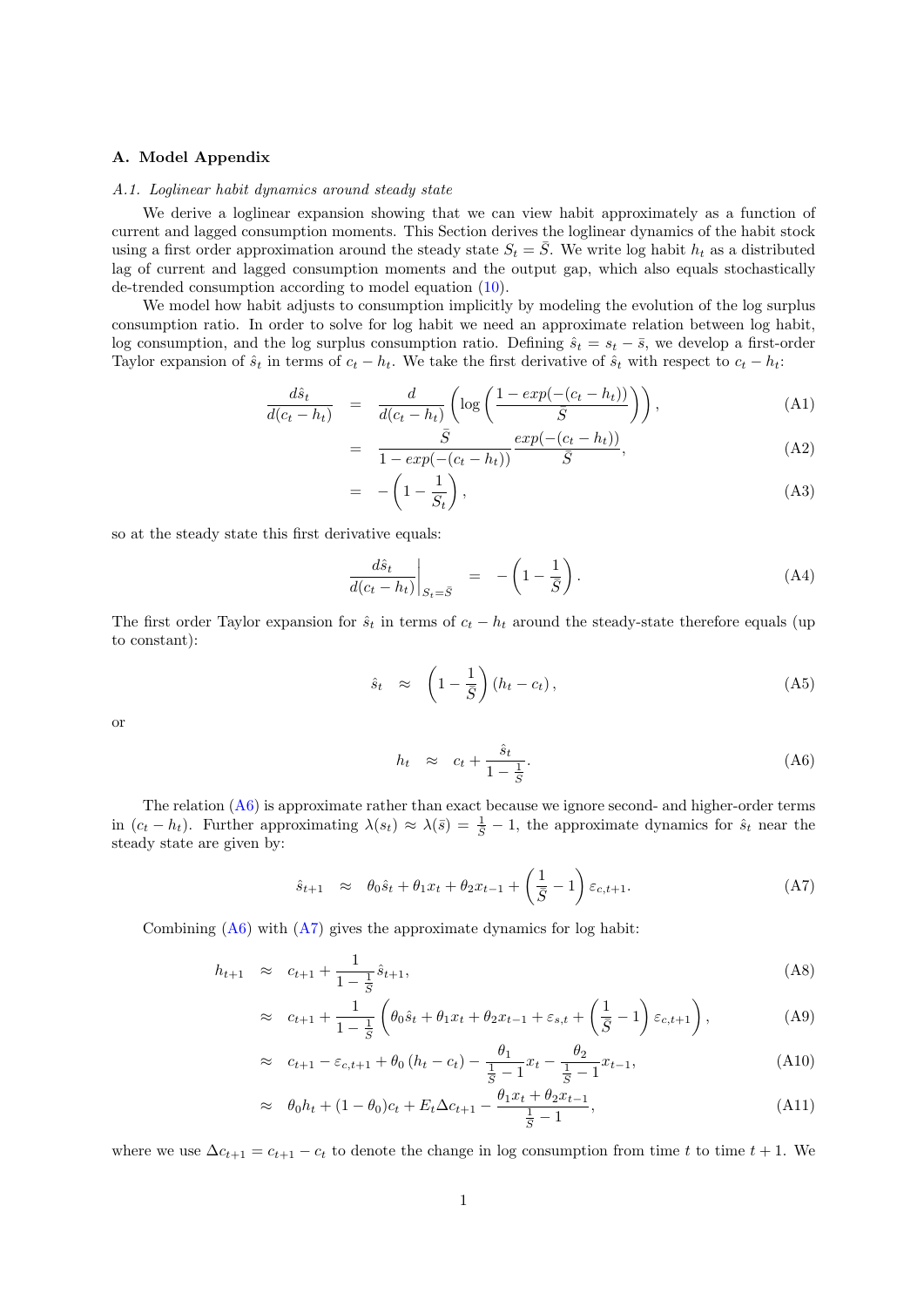now iterate  $(A11)$  to obtain:

$$
h_{t+1} \approx \sum_{j=0}^{\infty} \theta_0^j \left( (1 - \theta_0)c_{t-j} + E_{t-j} \Delta c_{t-j+1} - \frac{\theta_1 x_{t-j} + \theta_2 x_{t-j-1}}{\frac{1}{\overline{S}} - 1} \right), \tag{A12}
$$

$$
\approx (1 - \theta_0) \sum_{j=0}^{\infty} \theta_0^j c_{t-j} + \sum_{j=0}^{\infty} \theta_0^j E_{t-j} \Delta c_{t-j+1} - \frac{\theta_1}{\frac{1}{\bar{S}} - 1} x_t
$$
\n(A13)

$$
-\frac{\theta_0 \theta_1 + \theta_2}{\frac{1}{\overline{S}} - 1} \sum_{j=0}^{\infty} \theta_0^j x_{t-j-1}.
$$
\n(A14)

The expansion (A14) shows that approximate log habit depends on lagged moments of consumption and the output gap.

We substitute in for the output gap  $x_t$  from equation (10) in the main paper:

$$
h_{t+1} \approx (1 - \theta_0) \sum_{j=0}^{\infty} \theta_0^j c_{t-j} + \sum_{j=0}^{\infty} \theta_0^j E_{t-j} \Delta c_{t-j+1}
$$
 (A15)

$$
-\frac{\theta_1}{\frac{1}{S}-1}\left(c_t - (1-\phi)\sum_{i=0}^{\infty} \phi^i c_{t-1-i}\right)
$$
\n(A16)

$$
-\frac{\theta_0 \theta_1 + \theta_2}{\frac{1}{5} - 1} \sum_{j=0}^{\infty} \theta_0^j \left( c_{t-j-1} - (1 - \phi) \sum_{i=0}^{\infty} \phi^i c_{t-j-2-i} \right).
$$
 (A17)

The Campbell and Cochrane (1999) case corresponds to  $\theta_1 = \theta_2 = 0$  and constant expected consumption growth. In that case, expression (A17) shows that log habit is approximately an exponentially-weighted moving average of lagged log consumption with exponential parameter  $\theta_0$ .

In our calibration  $\theta_1 < 0$  and  $\theta_2 > 0$  and we impose the constraint that the lead and lag coefficients in the New Keynesian Euler equation sum up to one, i.e. equation (16) in the main paper. With this additional constraint, the loading of log habit onto the first two lags of consumption at the steady-state become

$$
\frac{\partial h_{t+1}}{\partial c_t} = (1 - \theta_0) - \frac{\theta_1}{\frac{1}{\overline{S}} - 1},\tag{A18}
$$

$$
\frac{\partial h_{t+1}}{\partial c_{t-1}} = (1 - \theta_0)\theta_0 + \frac{\theta_1(1 - \phi) - \theta_0\theta_1 - \theta_2}{\frac{1}{\overline{S}} - 1},\tag{A19}
$$

$$
= (1 - \theta_0)\theta_0 + \frac{1 - \phi}{\frac{1}{\overline{S}} - 1} + ((1 - \phi) + (1 - \theta_0)) \times \frac{\theta_1}{\frac{1}{\overline{S}} - 1}.
$$
 (A20)

Equation (A18) shows that a negative value for  $\theta_1$  (as in our calibration) drives up habit's loading on the most recent consumption lag. Because  $\phi$  and  $\theta_0$  are both close to but smaller than one, equation (A20) shows that  $\frac{\partial h_{t+1}}{\partial c_{t-1}}$  also increases when  $\theta_1$  is negative. However,  $\frac{\partial h_{t+1}}{\partial c_{t-1}}$  changes much less with  $\theta_1$ than  $\frac{\partial h_{t+1}}{\partial c_t}$  because in (A20)  $\theta_1$  is pre-multiplied by a small factor  $((1 - \phi) + (1 - \theta_0))$ . In our calibration  $((1 - \phi)^+ + (1 - \theta_0)) = 0.10$ , so a negative value for  $\theta_1$  increases habit's dependence on the most recent consumption lag, but roughly leaves its dependence on the second consumption lag unchanged.

# B. New Keynesian Microfoundations

For completeness, in this Section we present a set of microfoundations for the log-linearized macroeconomic New Keynesian model with finance habit formation preferences. We make some minor modifications to the standard setup and derivation to address the issues noted by Lettau and Uhlig (2000) that habit may affect labor supply decisions in a production economy, and to ensure that model output gap is level stationary whereas consumption is stationary in changes, i.e. equation (10) in the main paper.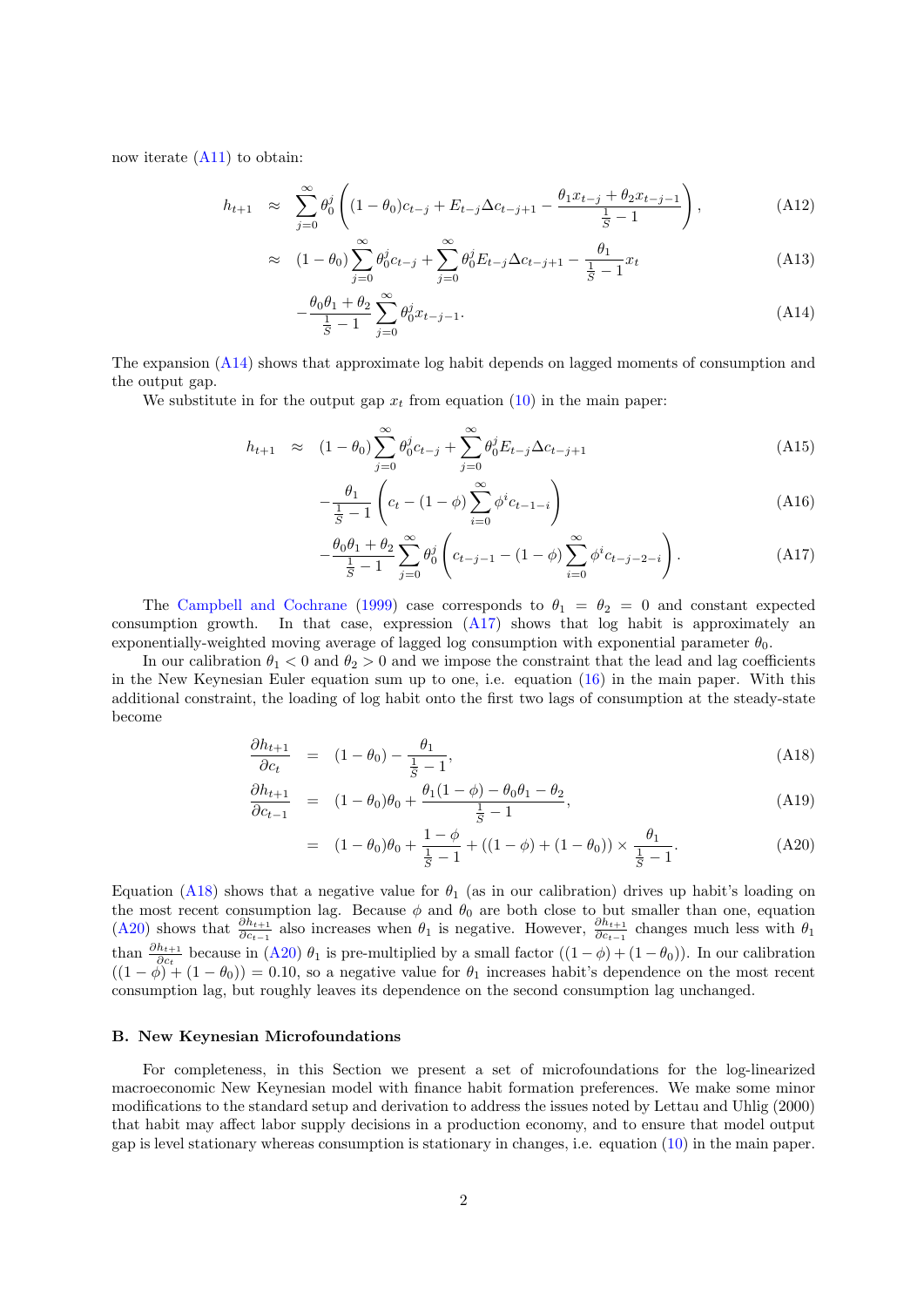# B.1. Firms

### B.1.1. Final good

A final consumption good  $Y_t$  is produced by a representative perfectly competitive firm from a continuum of differentiated goods  $Y_{i,t}$ :

$$
Y_t \equiv \left[ \int_0^1 Y_{i,t}^{\frac{\zeta-1}{\zeta}} di \right]^{\frac{\zeta}{\zeta-1}}.
$$
\n(A21)

The resulting demand for the differentiated good i is downward-sloping in its product price  $P_{i,t}$ :

$$
Y_{i,t} = Y_t \left(\frac{P_{i,t}}{P_t}\right)^{-\zeta}.
$$
\n(A22)

Here,  $P_t = \left[\int_0^1 P_{i,t}^{-(\zeta-1)}di\right]^{-\frac{1}{\zeta-1}}$  is the aggregate price level. The constant  $\zeta$  is the elasticity of substitution across intermediate goods.

#### B.1.2. Intermediate good

Intermediate goods firm i produces according to a Cobb-Douglas production function with capital share  $\tau$ :

$$
Y_{i,t} = N_t L_{i,t}^{1-\tau}.
$$
\n(A23)

Productivity is given by  $N_t$ . With  $(A21)$ , aggregate output then satisfies

$$
Y_t = N_t L_t^{1-\tau}, \tag{A24}
$$

where aggregate labor is defined:

$$
L_t \equiv \left[ \int_0^1 L_{i,t}^{\frac{(\zeta - 1)(1-\tau)}{\zeta}} di \right]^{\frac{\zeta}{(\zeta - 1)(1-\tau)}}.
$$
\n(A25)

The aggregate resource constraint in this economy is simple. Because there is no time-varying real investment, consumption equals output  $C_t = Y_t$ .

Following Lucas (1988), we assume that human capital depends on the average skill acquired by all agents, and that changes in log human capital are driven by past market labor,  $l_{t-1}$ :

$$
n_t = \nu + n_{t-1} + (1 - \phi)(1 - \tau)l_{t-1}.
$$
 (A26)

Here,  $0 \le \phi \le 1$  and  $\nu > 0$  are constants. This assumption ensures that potential output increases with lagged output. The process (A26) can equivalently be interpreted as a simple endogenous capital stock, similarly to (Woodford, 2003, Chapter 5), if a fixed proportion of market labor each period is used to produce investment goods and we scale the total amount of labor available accordingly.

Intermediate firm profit equals output minus the cost of labor, subject to the production function (A23), demand for differentiated goods (A22), and taking wages as given.

# B.1.3. Price setting

Intermediate firms face standard price-setting frictions in the manner of Calvo (1983), where fraction  $1 - \alpha$  of firms can change prices every period with equal probabilities across firms. When firms cannot update, their prices are indexed to lagged inflation (Smets and Wouters (2007), Christiano, Eichenbaum, and Evans (2005)). A firm that last reset its price at time t to  $\tilde{P}_t$ , charges a nominal time  $t + j$  price  $\tilde{P}_t\left(\frac{P_{t-1+j}}{P_{t-1}}\right)$  $\left(\frac{P_{t-1+j}}{P_{t-1}}\right)$ . A firm that can update its product price maximizes the discounted sum of current and future expected profits while the price is expected to remain in place, discounted at the households' stochastic discount factor.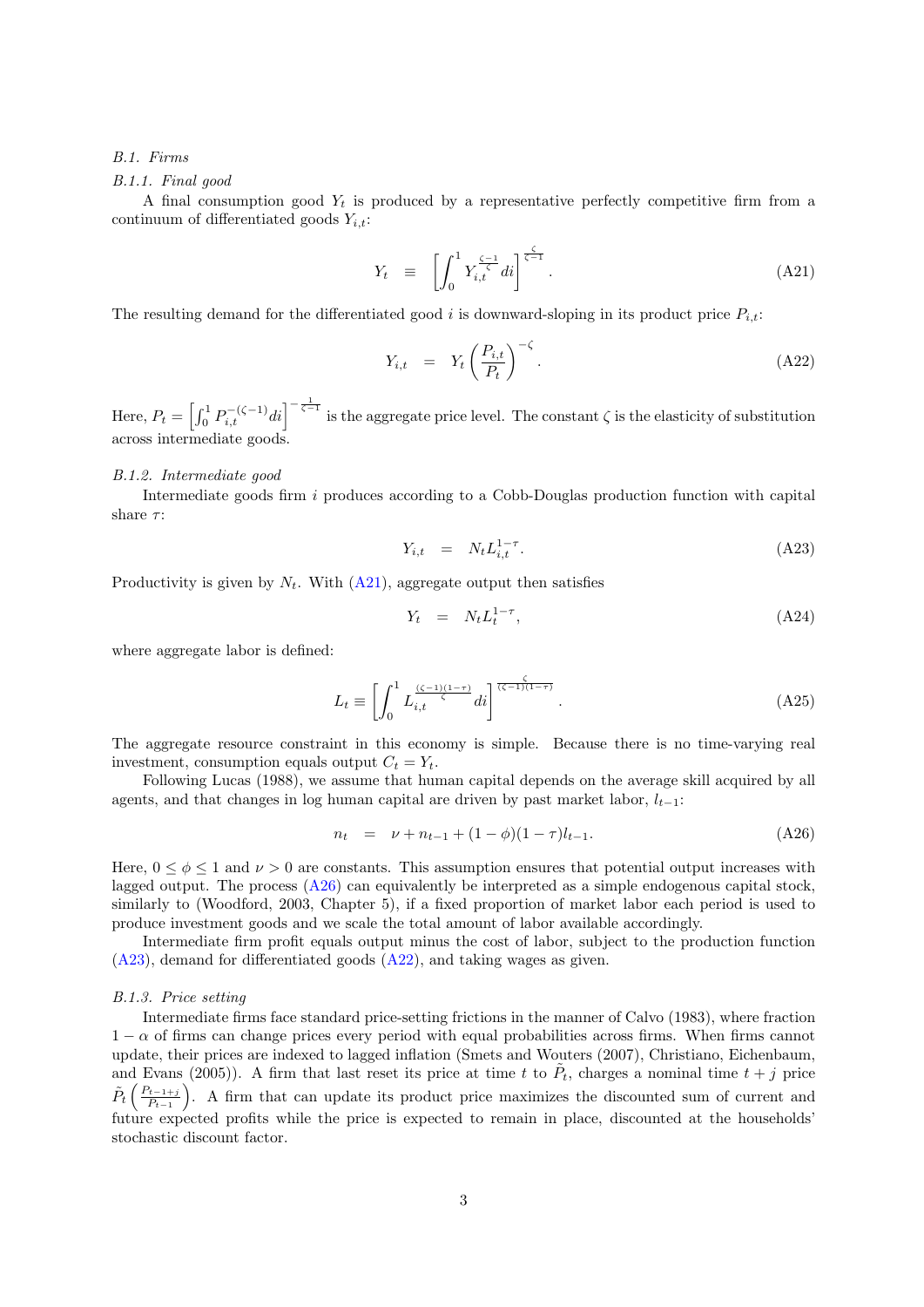#### B.2. Labor-leisure choice

The wages intermediate firms face arise from a standard labor-leisure choice. The habit preferences over market consumption in Section 2.1 in the main paper arise when leisure and home home good habits are at their equilibrium values.

Following the classic model of Greenwood, Hercowitz, and Huffman (1988), we assume that total consumption consists of market consumption and home produced goods. Labor not used in the market is used for home production, such as cooking at home instead of eating out. Household  $H$ 's total consumption is the sum of market consumption,  $C_{h,t}$ , and home production  $C_{h,t}^{home}$ .

$$
C_{h,t}^{home} = N_t \frac{\int_0^1 (1 - L_{h,i,t})^{1 - \chi} dt}{1 - \chi}.
$$
\n(A27)

Here,  $L_{h,i,t}$  denotes the differentiated labor that household h provides to firm i and  $(1-L_{h,i,t})$  is labor used for home production. Home production has decreasing returns to scale, as in Campbell and Ludvigson (2001), and the parameter  $\chi$  determines the elasticity of market labor supply.<sup>2</sup> Utility equals

$$
U_{h,t} = \frac{((C_{h,t} - H_t) + (C_{h,t}^{home} - H_t^{home}))^{1-\gamma} - 1}{1-\gamma}
$$
 (A28)

Both market and home consumption are assumed to be subject to external habits,  $H_t$  and  $H_t^{home}$ . Habits are external, meaning that they are shaped by aggregate consumption and labor rather than household h's own consumption and labor. The parameter  $\gamma$  is a curvature parameter.

The formulation of the labor-leisure choice following Greenwood, Hercowitz, and Huffmann (1988) separates the intratemporal labor-leisure choice from the intertemporal consumption-savings decision, which is needed to ensure that the intermediate firms' first-order profit takes a standard form. The assumption that productivity in the home increases with aggregate productivity,  $N_t$ , ensures that the labor-leisure trade-off does not become irrelevant over time consistent with empirical evidence (Kehoe, Lopez, Midrigan, Pastorino (2019), Chodorow-Reich and Karabarbounis (2016)). A complementary approach to separate wages from consumption habit would be to introduce separate slow-moving habits for consumption and leisure combined with labor market frictions, though matching asset pricing moments can be challenging in such a setup (Uhlig (2007), Rudebusch (2008), Lopez (2014)). Our formulation is more parsimonious and requires only one parameter,  $\chi$ , closely related to the Frisch elasticity of labor supply. Because of this parsimony we consider our model a useful template to study the interaction between labor market frictions and habits in future research.

#### B.2.1. Home and market good habits

As in Campbell and Cochrane (1999) all habits are external. We assume that home good habit equals aggregate home good consumption, i.e.  $H_{h,t}^{home} = C_t^{home}$  for all households h. When home goods consumption is at its equilibrium value  $C_{h,t}^{home} = C_t^{home}$ , utility over market consumption therefore takes the form (1) in the main paper. Market consumption habit is described by equations (4) through (9) in the main paper.

## B.3. Overview: Proof of Phillips Curve

We now derive the log-linearized Phillips curve  $(23)$  from the firm's optimal price-setting and production problems. This derivation is tedious, but almost all the steps in our derivation are standard. Our asset pricing habit preferences potentially enter in two places. This Section shows that the log-linearized Phillips curve is invariant to both of these channels for the following two reasons:

1. Firms' real marginal cost depends on the real wage, which depends on preferences. The log-linearized Phillips curve is invariant to this channel, because we separate the intertemporal

<sup>2</sup>The differentiated labor assumption follows Woodford (2003, Chapter 3) and generates real rigidities from labor immobility across sectors (Ball and Romer (1990)).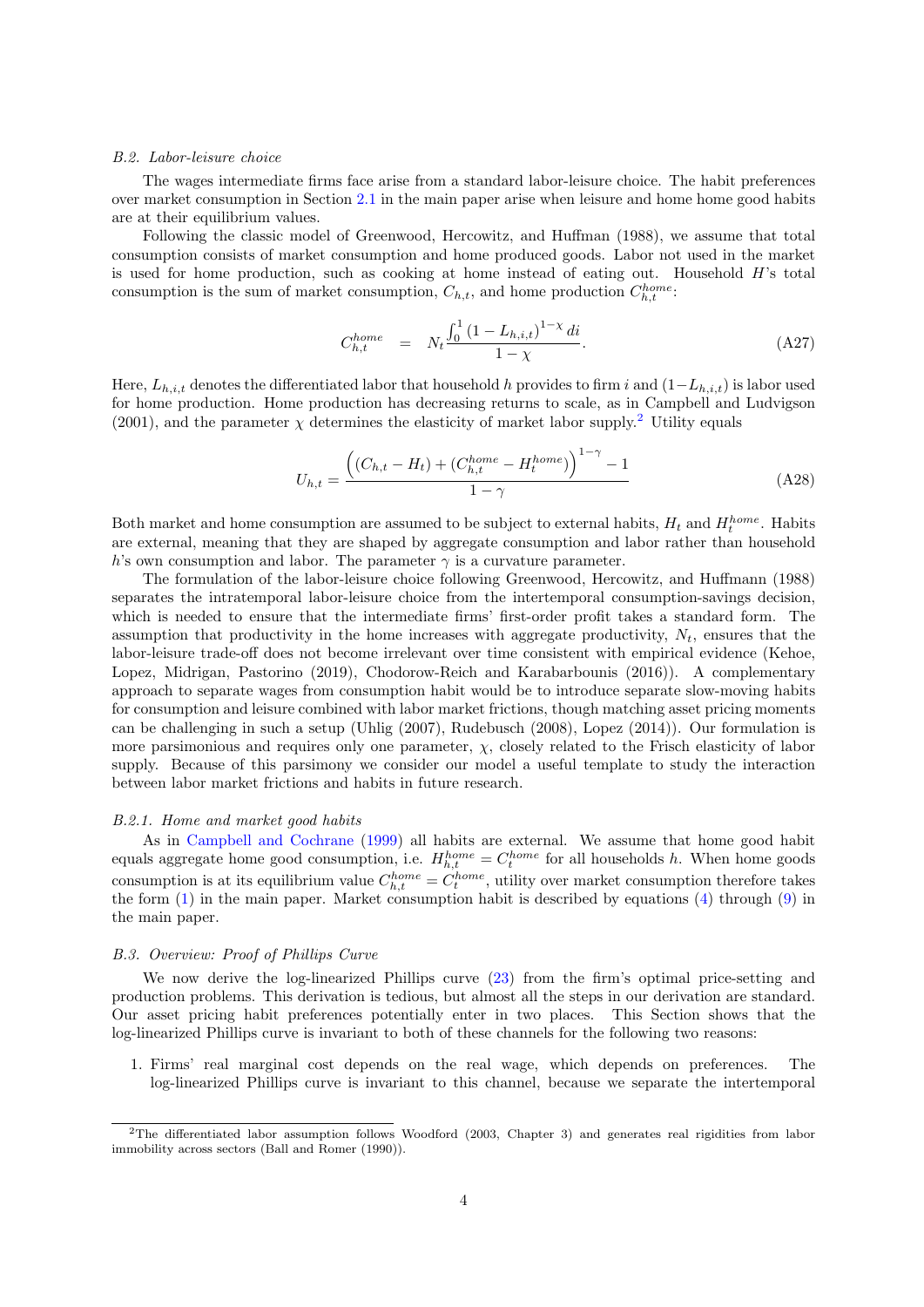consumption-savings decision and the intratemporal labor-leisure choice as in Greenwood, Hercowitz, and Huffman (1988). We therefore obtain a standard functional form for log-linearized real marginal cost that does not depend on habit or surplus consumption.

2. The SDF enters into firms' first-order condition for the optimal price-setting decision. The loglinearized Phillips curve is invariant to this channel, because up to first-order our SDF is standard and second-order terms drop out of the log-linearized first-order condition, leading to a standard log-linearized Phillips curve.

We log linearize labor around the steady-state with  $\bar{Y}_t = \bar{L}^{1-\tau}$  and  $\bar{L}$  the labor supply consistent with steady-state markups when prices are flexible. We use bars to denote steady-state values and hats to denote log deviations from this steady-state. We use lower-case letters to denote logs.

### B.4. Marginal cost of production and steady-state labor supply

In this Section, we follow standard log-linearization steps to show that to first order firm  $i'$  log deviation of marginal cost from steady-state takes the form:

$$
\hat{mc}_{i,t} = a_0 \hat{y}_t - a_1 (p_{i,t} - p_t), \qquad (A29)
$$

i.e. it increases in the log deviation of output from the steady state, and decreases in the log own-firm price deviation from the log aggregate price level where both  $a_0$  and  $a_1$  are positive constants. We use hats to denote log deviations from the steady-state, so that  $\hat{y}_t = x_t$  is the log output gap.

The real wage must equate household h's marginal disutility of labor outside the home with the marginal utility of market consumption:

$$
W_{i,t} = \frac{\frac{\partial U_{h,t}}{\partial L_{h,i,t}}}{\frac{\partial U_{h,t}}{\partial C_{h,t}}} = N_t (1 - L_{h,i,t})^{-\chi}.
$$
 (A30)

Because all households are identical, this means that the wage for labor of type  $i$  must equal

$$
W_{i,t} = N_t (1 - L_{i,t})^{-\chi}.
$$
\n(A31)

Firm *i*'s cost of producing quantity  $Y_{i,t}$  of good *i* equals:

$$
Cost_{i,t} = W_{i,t} L_{i,t} \tag{A32}
$$

$$
= W_{i,t} \left(\frac{Y_{i,t}}{N_t}\right)^{1/(1-\tau)}
$$
\n(A33)

Taking the derivative with respect to  $Y_{i,t}$  and substituting in for the wage from (A31) gives the marginal cost of supplying good i:

$$
MC_{i,t} = \frac{1}{1-\tau} \frac{W_{i,t}}{N_t} \left(\frac{Y_{i,t}}{N_t}\right)^{\frac{\tau}{1-\tau}},
$$
\n(A34)

$$
= \frac{1}{1-\tau} \left( 1 - \left( \frac{Y_{i,t}}{N_t} \right)^{1/(1-\tau)} \right)^{-\chi} \left( \frac{Y_{i,t}}{N_t} \right)^{\frac{\tau}{1-\tau}}.
$$
 (A35)

Note that here we have assumed that the producer is a wage taker following Woodford (2003, p.148). We define the steady-state labor supply  $L$  to be the amount of labor supplied if markups are equal to the steady-state value

$$
\mu \equiv \frac{\zeta}{1 - \zeta} \tag{A36}
$$

, and all firms charge the same price. From (A35), the steady-state labor supply  $\bar{L}$  then is the unique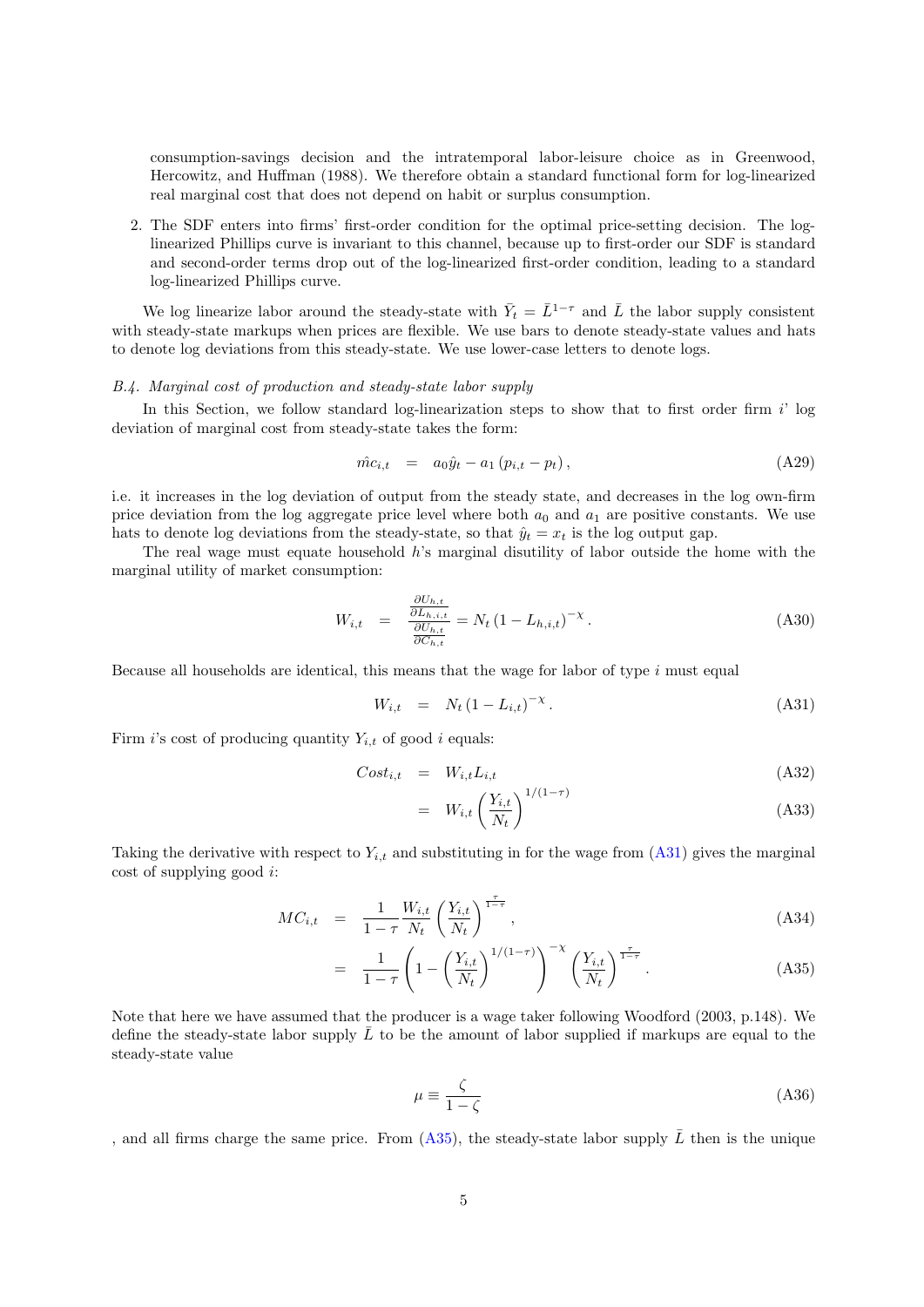solution to

$$
\mu^{-1} = \frac{1}{1-\tau} \left(1 - \bar{L}\right)^{-\chi} \bar{L}^{\frac{\tau}{1-\tau}}.
$$
\n(A37)

At the steady-state the real wage for labor of type  $i$  equals

$$
\bar{W}_{i,t} = N_t \left(1 - \bar{L}\right)^{-\chi}.
$$
\n(A38)

Log-linearizing the real wage around the steady-state wage gives:

$$
\hat{w}_{i,t} = \chi \frac{\bar{L}}{1 - \bar{L}} \hat{l}_{i,t}, \tag{A39}
$$

$$
= \eta \hat{l}_{i,t}.\tag{A40}
$$

Here,

$$
\eta \equiv \chi \frac{\bar{L}}{1 - \bar{L}} \tag{A41}
$$

is the inverse of the steady-state Frisch elasticity of labor supply.

Intermediate firm i's elasticity of real marginal cost with respect to own-firm output near the steadystate then equals:

$$
\frac{dMC_{i,t}}{dY_{i,t}} \frac{Y_{i,t}}{MC_{i,t}} = \frac{\tau}{1-\tau} + \frac{\eta}{1-\tau},\tag{A42}
$$

$$
\equiv \quad \omega. \tag{A43}
$$

To first order, firm i's log marginal cost relative to steady-state then equals

$$
\widehat{mc}_{i,t} = \log(MC_{i,t}) - \log(\mu^{-1}),
$$

$$
= \omega \hat{y}_{i,t},
$$
  
\n
$$
= \omega \hat{y}_t - \omega \zeta (p_{i,t} - p_t),
$$
\n(A44)  
\n(A45)

In the last step, we have used the demand function (A22). We hence obtain the functional form (A29) with 
$$
a_0 = \omega
$$
 and  $a_1 = \omega \zeta$ .

We can compare  $(A45)$  to the log real marginal cost obtained with standard preferences (e.g. Woodford, 2003), where the real wage is given by

$$
W_t = \frac{L_{i,t}^{\eta}}{C_t^{-\gamma}}, \tag{A46}
$$

where  $\eta$  is the inverse of the Frisch elasticity of labor supply and  $\gamma$  is risk aversion. This expression is log-linearized to

$$
\hat{w}_{i,t} = \gamma \hat{y}_t + \eta \hat{l}_{i,t}.\tag{A47}
$$

If instead, the log-linearized real wage took the form (A47), we would obtain the following loglinearized expression for the real marginal cost:

$$
\widehat{mc}_{i,t} = (\omega + \gamma) \widehat{y}_t - \omega \zeta (p_{i,t} - p_t), \tag{A48}
$$

i.e.  $a_0 = \omega + \gamma$  and  $a_1 = \omega \zeta$ . Comparing expressions (A45) and (A48) shows that the log-linearized real wage in our model takes the same functional form as under standard preferences.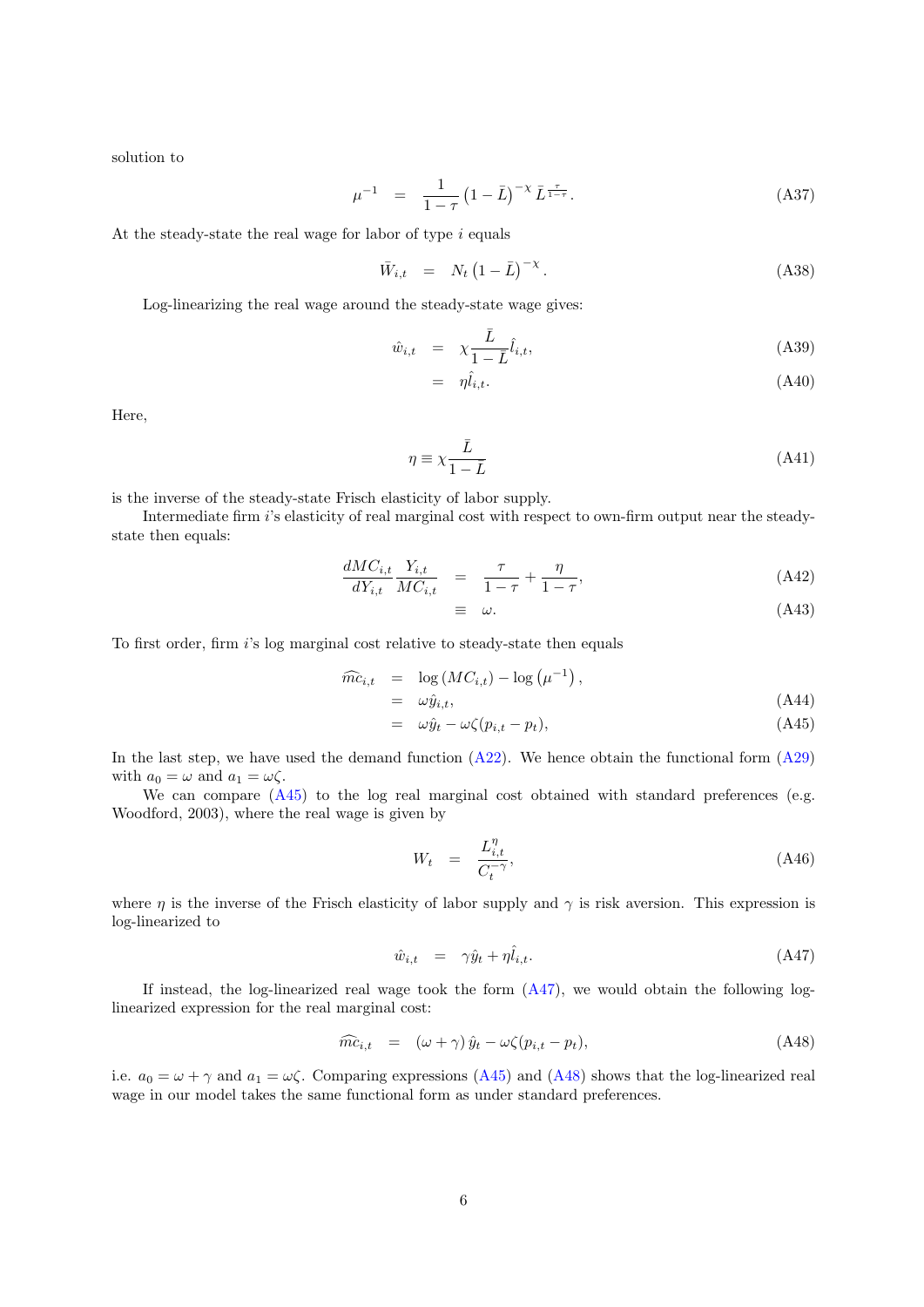### B.5. Discount Factor for Phillips Curve

We now derive the first-order approximation of the stochastic discount factor. Let  $M_{t,t+j}$  =  $M_{t+1}M_{t+2}...M_{t+j}$  denote the household SDF for discounting cash flows at time  $t+j$  back to time t. In the steady-state, log consumption grows at rate g and  $s_t$  is constant at  $\bar{s}$ . The steady-state SDF for discounting time  $t + j$  real cash flows at time t takes the standard form:

$$
\bar{M}_{t,t+j} = \beta^j exp(-\gamma gj). \tag{A49}
$$

We denote log deviation of the SDF from this steady-state:

$$
\hat{m}_{t,t+j} = \log \left( M_{t,t+j} / \bar{M}_{t,t+j} \right). \tag{A50}
$$

We will see that  $\hat{m}_{t,t+i}$  drops out of the log-linearized price-setting first-order condition.

# B.6. Price Level Law of Motion

The remainder of the derivation of the log-linearized profit first-order condition is standard and follows Walsh (2017). We log-linearize around  $\pi_t = 0$ .

Since the probability of being able to adjust the price-level is independent and equal across firms, each firm that has the chance to re-set its price at time t chooses the same price  $\tilde{P}_t$ . The law of motion for the price level is

$$
P_t^{-(\zeta-1)} = \alpha \left( P_{t-1} \frac{P_{t-1}}{P_{t-2}} \right)^{-(\zeta-1)} + (1-\alpha) \tilde{P}_t^{-(\zeta-1)}.
$$
 (A51)

Dividing (A51) by  $P_t^{-(\zeta-1)}$  gives

$$
1 = \alpha exp ((\zeta - 1) (\pi_t - \pi_{t-1})) + (1 - \alpha) \left(\frac{\tilde{P}_t}{P_t}\right)^{-(\zeta - 1)}.
$$
 (A52)

Using the notation  $\tilde{p}_t = log\left(\frac{\tilde{P}_t}{P_t}\right)$ , to first-order the price-level law of motion is

$$
\tilde{p}_t = \frac{\alpha}{1 - \alpha} (\pi_t - \pi_{t-1}). \tag{A53}
$$

# B.7. Price-Setting First-Order Condition

The price charged at time  $t + j$  by a firm that last got to reset its price at time t equals

$$
\tilde{P}_t \left( P_{t-1+j} / P_{t-1} \right). \tag{A54}
$$

A firm that has the opportunity to re-set prices at time t chooses the price  $\tilde{P}_t$  to maximize the expected discounted sum of real profits conditional on the price still being in place:

$$
\max_{\tilde{P}_t} E_t^e \sum_{j=0}^{\infty} \alpha^j M_{t,t+j} Y_{t+j} \left( \left( \frac{\tilde{P}_t}{P_t} \frac{P_{t-1+j}/P_{t-1}}{P_{t+j}/P_t} \right)^{1-\zeta} - \frac{Cost_{i,t+j}}{Y_{t+j}} \right), \tag{A55}
$$

where we use superscript  $e$  to denote price-setters' expectations.

The first-order condition with respect to the optimal price  $\tilde{P}_t$  equates the expected discounted sum of the marginal change in revenue with the expected discounted sum of the marginal change in cost of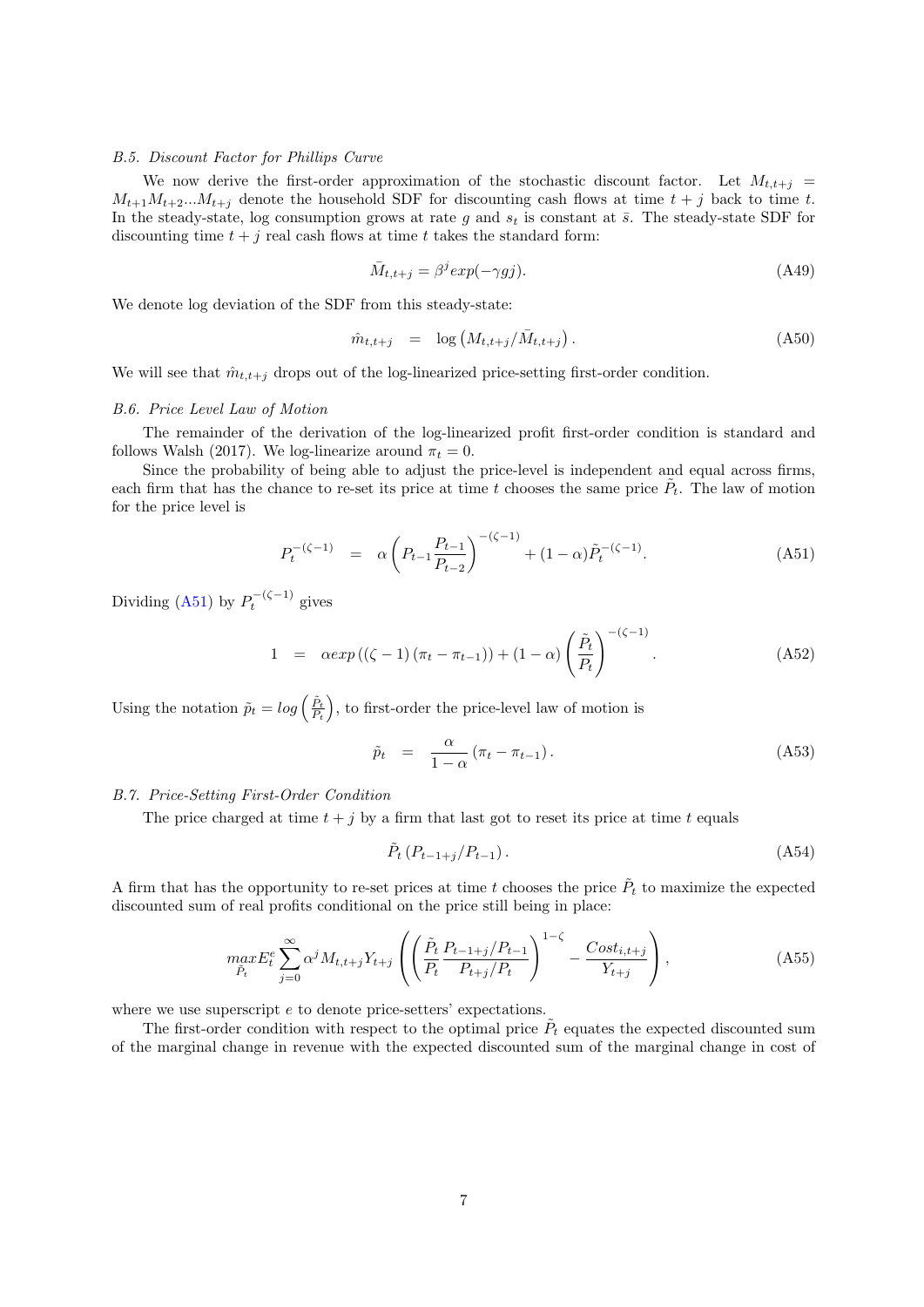producing the quantity demanded

$$
\frac{\tilde{P}_t}{P_t} E_t^e \sum_{j=0}^{\infty} \alpha^j M_{t,t+j} Y_{t+j} (\zeta - 1) \left( \frac{P_{t-1+j}/P_{t-1}}{P_{t+j}/P_t} \right)^{1-\zeta}
$$
\n
$$
= E_t^e \sum_{j=0}^{\infty} \alpha^j M_{t,t+j} Y_{t+j} \zeta \left( \frac{P_{t-1+j}/P_{t-1}}{P_{t+j}/P_t} \right)^{-\zeta} M C_{i,t+j}.
$$
\n(A56)

# B.8. Log-Linearizing the Profit First-Order Condition

We now log-linearize the first-order condition (A56) following the steps outlined in Walsh (2017), Chapter 8.7. In the flexible-price equilibrium, all firms charge the same price so  $\overline{MC} = \mu^{-1} = \frac{\zeta - 1}{\zeta}$ . Denoting the log of steady-state output by  $\bar{y}_t \equiv \log \bar{Y}_t$  we have that

$$
\bar{y}_{t+1} - \bar{y}_t = \Delta n_{t+1},\tag{A57}
$$

$$
= \nu + (1 - \phi)(1 - \tau)l_t,
$$
 (A58)

$$
= g + (1 - \phi)\hat{y}_t, \tag{A59}
$$

where the steady-state growth rate,  $g$ , equals

$$
g = \nu + (1 - \phi)(1 - \tau)\bar{l}.\tag{A60}
$$

To save on notation, we define:

$$
\beta_g = \beta \exp(-(\gamma - 1)g). \tag{A61}
$$

The log-linear expansion for the left-hand-side of  $(A56)$  conditional on  $\bar{Y}_t$  becomes:

$$
(1 + \tilde{p}_t) E_t^e \sum_{j=0}^{\infty} \left[ (\beta_g \alpha)^j \bar{Y}_t (1 + \hat{y}_{t+j}) (1 + (\bar{y}_{t+j} - \bar{y}_t - g)) (1 + \hat{m}_{t,t+j}) (\zeta - 1) \times (1 + (1 - \zeta) (\pi_t - \pi_{t+j})) \right].
$$
\n(A62)

Dropping second-order terms and collecting terms that are independent of horizon  $j$  gives

$$
\frac{\bar{Y}_{t}(\zeta - 1)}{1 - \beta_{g}\alpha} + \frac{\bar{Y}_{t}\tilde{p}_{t}(\zeta - 1)}{1 - \beta_{g}\alpha} \n+ \bar{Y}_{t}(\zeta - 1)E_{t}^{e} \sum_{j=0}^{\infty} (\beta_{g}\alpha)^{j} (\hat{y}_{t+j} + (\bar{y}_{t+j} - \bar{y}_{t} - g) + \hat{m}_{t,t+j} + (1 - \zeta) (\pi_{t} - \pi_{t+j})).
$$
\n(A63)

Next, we approximate the right-hand-side of (A56) log-linearly. This gives

$$
E_t^e \sum_{j=0}^{\infty} \left[ (\beta_g \alpha)^j \bar{Y}_t (1 + \hat{y}_{t+j}) (1 + (\bar{y}_{t+j} - \bar{y}_t - g)) (1 + \hat{m}_{t,t+j}) \zeta \times (1 - \zeta (\pi_t - \pi_{t+j})) \overline{MC} (1 + \widehat{mc}_{t+j}) \right].
$$
\n(A64)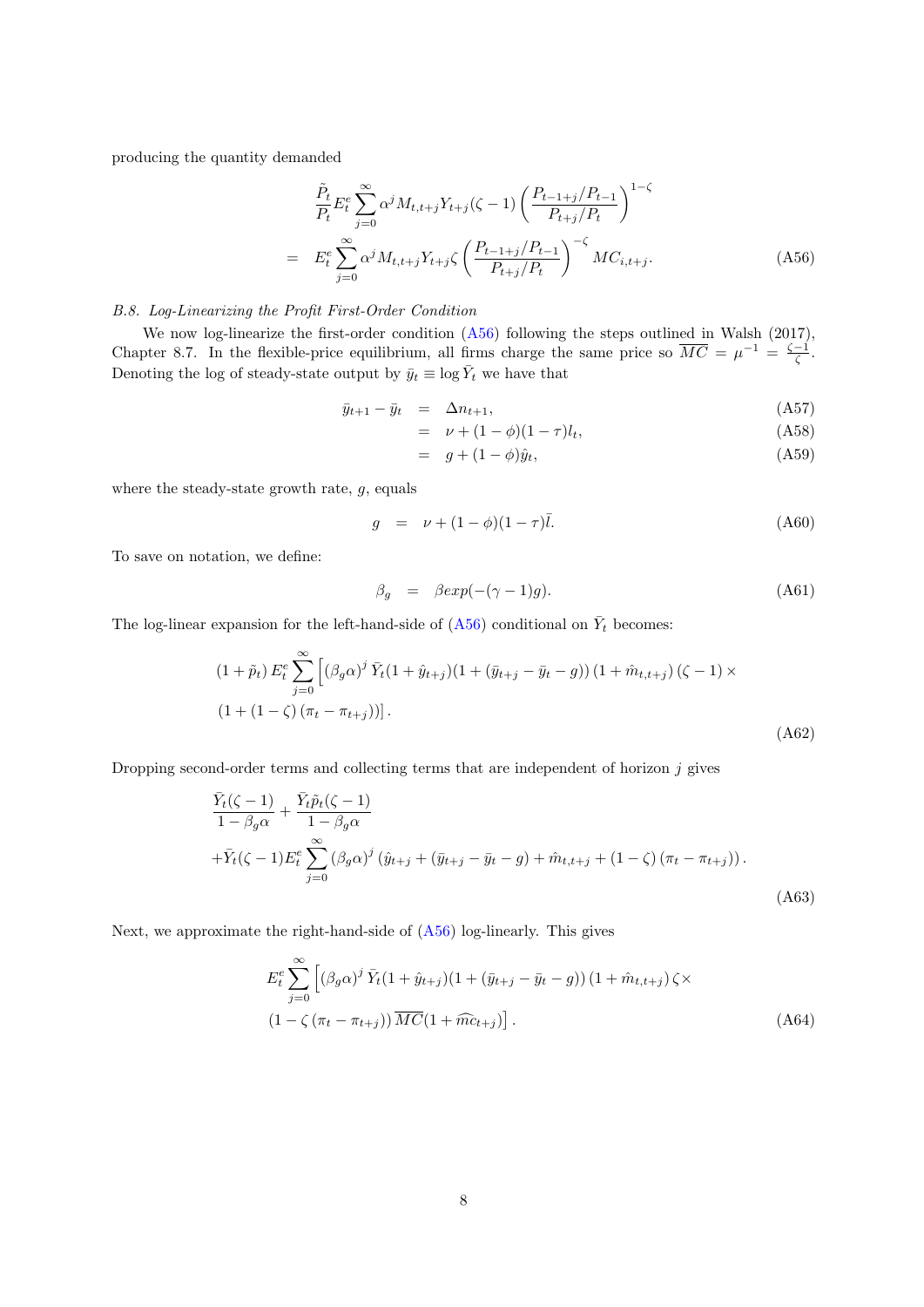Next, we use  $\zeta \overline{MC} = \zeta - 1$ , substitute in (A45), and drop second-order terms:

$$
\frac{\bar{Y}_{t}(\zeta - 1)}{1 - \beta_{g}\alpha} + \bar{Y}_{t}(\zeta - 1)E_{t}^{e} \sum_{j=0}^{\infty} (\beta_{g}\alpha)^{j} (\hat{y}_{t+j} + (\bar{y}_{t+j} - \bar{y}_{t} - g) + \hat{m}_{t,t+j})
$$
\n
$$
+ \bar{Y}_{t}(\zeta - 1)E_{t}^{e} \sum_{j=0}^{\infty} (\beta_{g}\alpha)^{j} (-\zeta (\pi_{t} - \pi_{t+j}) + \widehat{m}c_{t+j}),
$$
\n(A65)\n
$$
= \frac{\bar{Y}_{t}(\zeta - 1)}{1 - \beta_{g}\alpha} + \bar{Y}_{t}(\zeta - 1)E_{t}^{e} \sum_{j=0}^{\infty} (\beta_{g}\alpha)^{j} (\hat{y}_{t+j} + (\bar{y}_{t+j} - \bar{y}_{t} - g) + \hat{m}_{t,t+j})
$$
\n
$$
+ \bar{Y}_{t}(\zeta - 1)E_{t}^{e} \sum_{j=0}^{\infty} (\beta_{g}\alpha)^{j} (-\zeta (\pi_{t} - \pi_{t+j}) + a_{0}\hat{y}_{t+j})
$$
\n
$$
-a_{1} \left( \frac{\bar{Y}_{t}(\zeta - 1)\tilde{p}_{t}}{1 - \beta_{g}\alpha} + \bar{Y}_{t}(\zeta - 1)E_{t}^{e} \sum_{j=0}^{\infty} (\beta_{g}\alpha)^{j} (\pi_{t} - \pi_{t+j}) \right).
$$
\n(A66)

Equating (A63) and (A66), cancelling common terms, and dividing by  $\bar{Y}_t(\zeta - 1)$  gives

$$
(1+a_1)\left(\frac{\tilde{p}_t}{1-\beta_g\alpha}+\frac{\pi_t}{1-\beta_g\alpha}-E_t^e\sum_{j=0}^{\infty}(\beta_g\alpha)^j\,\pi_{t+j}\right)
$$
  
=  $E_t\sum_{j=0}^{\infty}(\beta_g\alpha)^j(a_0\hat{y}_{t+j}).$  (A67)

Note in particular that  $\hat{m}_{t,t+j}$  drops out of (A67). Because this is the main place where we differ from the standard New Keynesian model, this makes clear that our asset pricing preferences drop out of the log-linearized optimal price-setting decision.

# B.9. Substituting out  $\tilde{p}_t$

Next, we follow a number of standard steps (e.g. Walsh (2017)) to solve for  $\pi_t$ . From equation (A67) we have:

$$
\tilde{p}_t + \pi_t = (1 - \beta_g \alpha) E_t^e \sum_{j=0}^{\infty} (\beta_g \alpha)^j \left( \frac{a_0 \hat{y}_{t+j}}{1 + a_1} + \pi_{t+j} \right),
$$
\n
$$
= \frac{1 - \beta_g \alpha}{1 + a_1} (a_0 \hat{y}_t) + (1 - \beta_g \alpha) \pi_t
$$
\n
$$
+ \beta_g \alpha (1 - \beta_g \alpha) E_t^e \sum_{j=0}^{\infty} (\beta_g \alpha)^j \left( \frac{a_0 \hat{y}_{t+1+j}}{1 + a_1} + \pi_{t+1+j} \right),
$$
\n
$$
= \frac{1 - \beta_g \alpha}{1 + a_1} (a_0 \hat{y}_t) + (1 - \beta_g \alpha) \pi_t + \beta_g \alpha E_t^e (\tilde{p}_{t+1} + \pi_{t+1})
$$
\n(A69)

This equation relates the optimal relative price to the current-period marginal cost, current-period optimal markup, and the next-period expected optimal relative price. Subtracting  $\pi_t$  from both sides gives

$$
\tilde{p}_t = \frac{1 - \beta_g \alpha}{1 + a_1} (a_0 \hat{y}_t) - \beta_g \alpha \pi_t + \beta_g \alpha E_t^e \pi_{t+1} + \beta_g \alpha E_t^e \tilde{p}_{t+1}.
$$
\n(A70)

Substituting in the log-linearized law of motion for inflation (A53) and multiplying by  $\frac{1-\alpha}{\alpha}$  gives

$$
(\pi_t - \pi_{t-1}) = \frac{1 - \alpha}{\alpha} \frac{1 - \beta_g \alpha}{1 + a_1} (a_0 \hat{y}_t) - \beta_g \pi_t + \beta_g E_t^e \pi_{t+1}
$$
 (A71)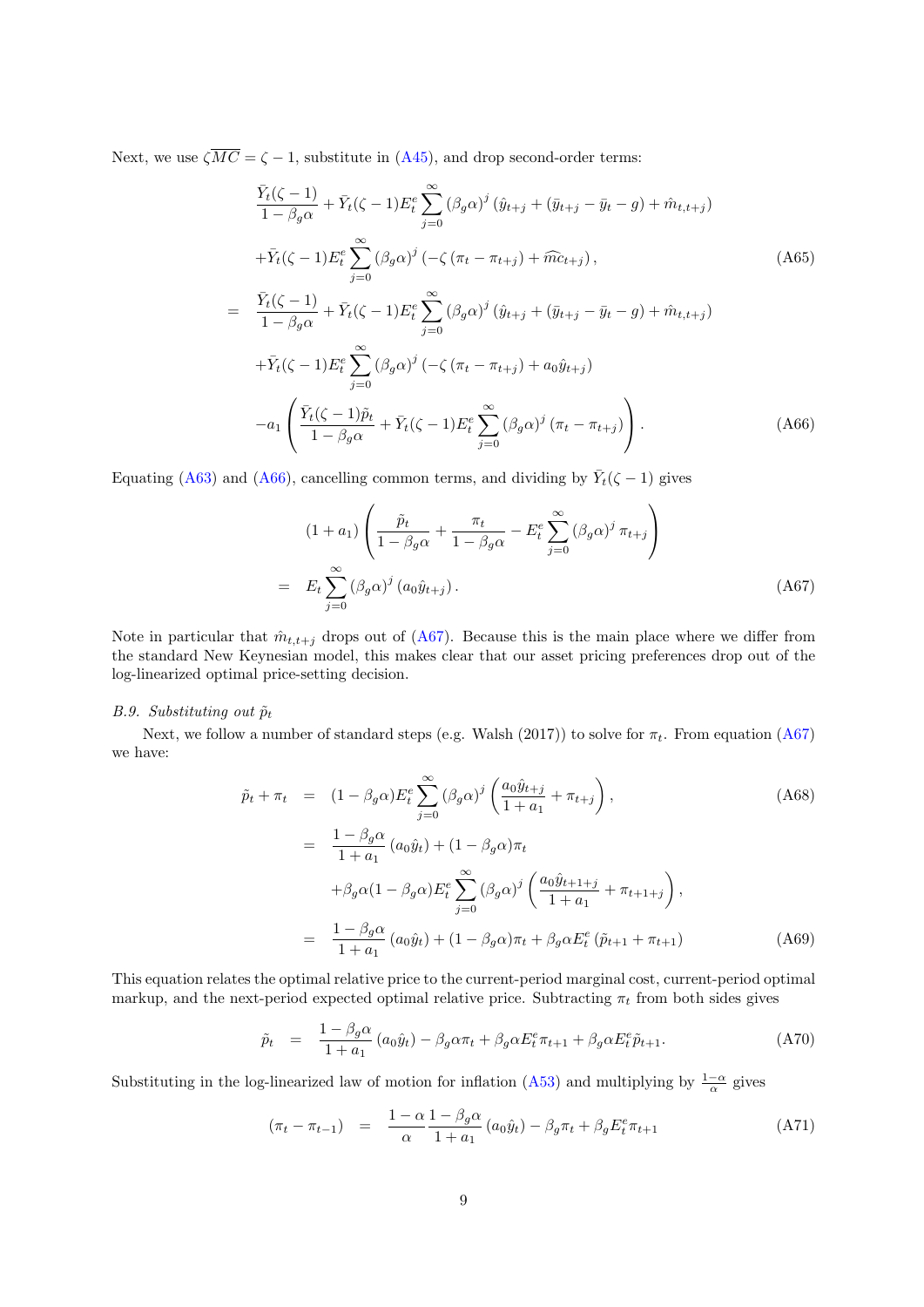Solving for  $\pi_t$  gives the New Keynesian Phillips Curve (ignoring constants)

$$
\pi_t = \frac{\beta_g}{1 + \beta_g} \pi_t^e + \frac{1}{1 + \beta_g} \pi_{t-1} + \kappa \hat{y}_t,\tag{A72}
$$

where  $\pi_t^e$  denotes price-setters's inflation expectations and the Phillips curve slope coefficient on  $\hat{y}_t = x_t$ equals

$$
\kappa = \frac{1}{1+\beta_g} \frac{1-\alpha}{\alpha} (1-\beta_g \alpha) \frac{a_0}{1+a_1}.
$$
 (A73)

Finally, we use that (up to a constant)

$$
x_t = \hat{y}_t, \tag{A74}
$$

$$
a_0 = \omega, \tag{A75}
$$

$$
a_1 = \omega \zeta. \tag{A76}
$$

to obtain the log-linearized New Keynesian Phillips curve (23) in the main paper. One way to obtain a backward-looking coefficient in the Phillips curve that is not as closely tied to  $\beta_t$  and that can therefore be matched more closely to the empirical persistence of inflation is if price-setters' inflation expectations are partially indexed to lagged inflation  $(\pi_t^e = \rho^e \pi_{t-1} + (1-\rho^e)E_t \pi_{t+1}$ , for some constant  $\rho^e \in [0,1]$  where  $E_t\pi_t$  is the rational forecast of next-period inflation). In that case the backward-looking component in the Phillips curve equals  $\rho^{\pi} = \frac{1}{1+\beta_g} + \frac{\beta_g}{1+\beta_g}$  $\frac{\beta_g}{1+\beta_g}$ rho<sup>e</sup>. Other ways to obtain a larger backward-looking component in the Phillips curve would be through more complicated price-setting mechanisms (e.g. Fuhrer and Moore (1995)).

Note that the limiting case of perfectly sticky prices  $(\alpha = 0)$  corresponds to  $\kappa = 0$ , so inflation equals zero irrespective of the cross-goods substitutability  $\zeta$ . The parameters  $\tau$  and  $\eta$  also drop out of equilibrium dynamics in that case, simplifying the macroeconomic dynamics.

# C. Model Solution

### C.1. Consumption from output gap

Recall that the steady-state is given by  $\bar{Y}_t = N_t \bar{L}^{1-\tau}$ , where  $\bar{L}$  is the labor supply consistent with flexible prices and steady-state markups.

Using the resource constraint  $y_t = c_t$  and the process for human capital (A26).

$$
n_t = \nu + n_{t-1} + (1 - \phi)(1 - \tau)l_{t-1}, \tag{A77}
$$

$$
= \nu + n_{t-1} + (1 - \phi) y_{t-1}, \tag{A78}
$$

$$
= \frac{\nu}{1-\phi} + (1-\phi) \sum_{j=0}^{\infty} \phi^j y_{t-1-j}.
$$
 (A79)

The deviation of output from the flexible-price equilibrium then equals (up to a constant):

$$
x_t = y_t - n_t, \tag{A80}
$$

$$
= y_t - (1 - \phi) \sum_{j=0}^{\infty} \phi^j (y_{t-1-j}), \qquad (A81)
$$

$$
= c_t - (1 - \phi) \sum_{j=0}^{\infty} \phi^j c_{t-1-j},
$$
\n(A82)

i.e. equation  $(10)$  in the main paper. Inverting equation  $(10)$  gives the equilibrium consumption dynamics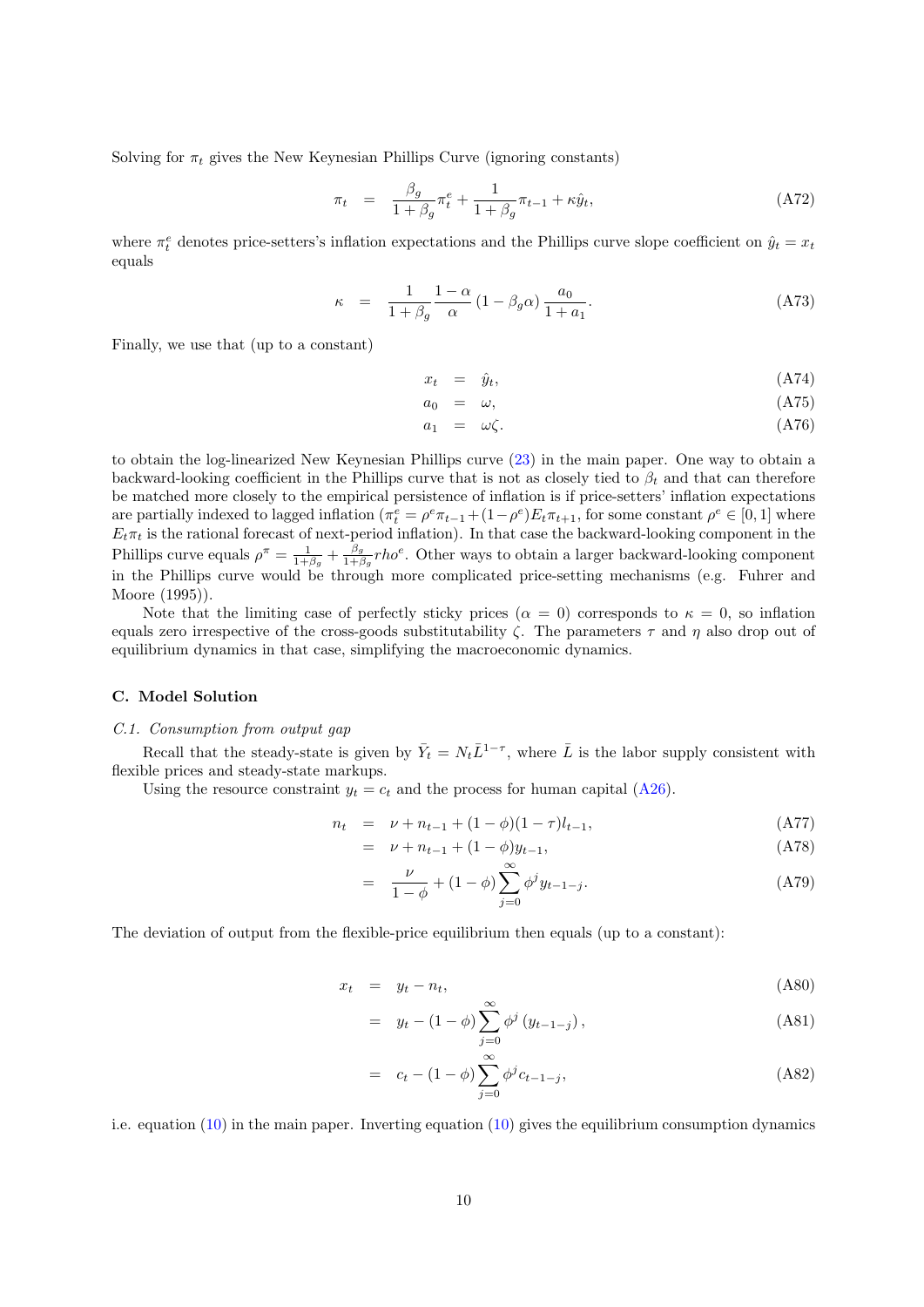from the output gap:

$$
\Delta c_{t+1} = x_{t+1} - \phi x_t. \tag{A83}
$$

We can therefore solve for consumption from the output gap and vice versa.

# C.2. Details: Euler equation derivation

With the updating equation for log consumption growth (A83), the asset pricing Euler equation for the one-period real risk-free rate is given by:

$$
r_t = \gamma E_t \Delta c_{t+1} + \gamma E_t \Delta \hat{s}_{t+1} - \frac{\gamma^2}{2} (1 + \lambda(s_t))^2 \sigma_c^2,
$$
 (A84)

$$
= \gamma E_t \Delta c_{t+1} + \gamma (\theta_0 - 1)\hat{s}_t + \gamma \theta_1 x_t + \gamma \theta_2 x_{t-1} - \frac{\gamma^2}{2} (1 + \lambda(s_t))^2 \sigma_c^2, \tag{A85}
$$

$$
= \gamma E_t x_{t+1} - \gamma \phi x_t + \gamma (\theta_0 - 1) \hat{s}_t + \gamma \theta_1 x_t + \gamma \theta_2 x_{t-1} - \frac{\gamma^2}{2} (1 + \lambda(s_t))^2 \sigma_c^2
$$

The sensitivity function has just the right form so that surplus consumption  $\hat{s}_t$  drops out and (up to a constant):

$$
r_t = \gamma E_t x_{t+1} - \gamma \phi x_t + \gamma \theta_1 x_t + \gamma \theta_2 x_{t-1}
$$
\n(A86)

Rearranging and continuing to ignore constants gives:

$$
x_t = \frac{1}{\phi - \theta_1} E_t x_{t+1} + \frac{\theta_2}{\phi - \theta_1} x_{t-1} - \frac{1}{\gamma(\phi - \theta_1)} r_t.
$$
 (A87)

Note that we have not made any approximations in the derivation of (14).

### C.3. Solving for macroeconomic dynamics

In our solution for macroeconomic dynamics we have several no-longer needed shocks for legacy reasons. The additional shocks - demand, supply, and the shock to the random walk component of inflation – are later set to zero. Our solution method also includes an inflation state variable and a random walk component in inflation, though both are later set to zero.

The full macroeconomic dynamics are given by

$$
x_t = f^x E_t x_{t+1} + \rho^x x_{t-1} - \psi (r_t - \gamma \varepsilon_{s,t}), \qquad (A88)
$$

$$
\pi_t = f^{\pi} E_t \pi_{t+1} + \rho^{\pi} \pi_{t-1} + \kappa x_t + v_{\pi, t}, \tag{A89}
$$

$$
i^* = \gamma^x x_t + \gamma^\pi \pi_t + (1 - \gamma^\pi) v_t^*, \tag{A90}
$$

$$
i_t = \rho^i i_{t-1} + (1 - \rho^i) i_t^* + v_{MP,t}, \tag{A91}
$$

$$
v_t^* = v_{t-1}^* + v_{LT,t}
$$
 (A92)

The demand shock  $v_{x,t} = \gamma \psi \varepsilon_{s,t}$ , the supply shock  $v_{\pi,t}$ , and the random walk shock  $v_{LT,t}$  will later be set to zero, so  $v_t^*$  and  $\pi_t$  will also be zero.

We want to find a solution of the form

$$
Y_t = BY_{t-1} + \Sigma v_t, \tag{A93}
$$

where the matrix B is  $[3 \times 3]$ , the matrix  $\Sigma$  is  $[3 \times 4]$ , and we work with the expanded state vector

$$
Y_t = [x_t, \hat{\pi}_t, \hat{i}_t]'
$$
\n(A94)

$$
\hat{\pi}_t = \pi_t - v_t^*,\tag{A95}
$$

$$
\hat{i}_t = i_t - v_t^*.
$$
\n(A96)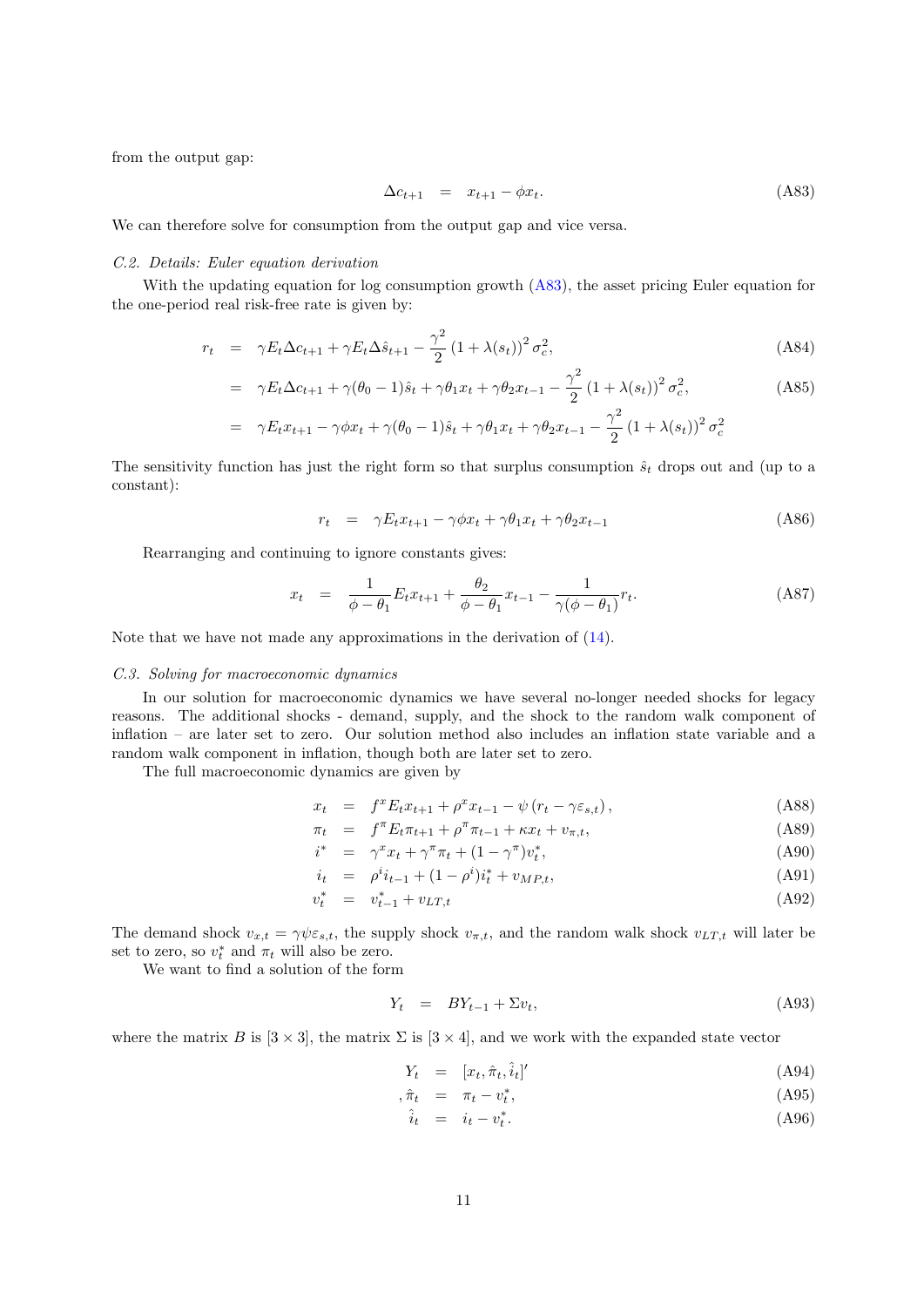Writing the macroeconomic dynamics in terms of the state vector  $Y_t$ :

$$
Y_{1,t} = f^x E_t Y_{1,t+1} + \rho^x Y_{1,t-1} - \psi (Y_{3,t} - E_t Y_{2,t+1}) + v_{x,t},
$$
\n(A97)

$$
Y_{2,t} = f^{\pi} E_t Y_{2,t+1} + \rho^{\pi} Y_{2,t-1} + \kappa Y_{1,t} + v_{\pi,t} - \rho^{\pi} v_{LT,t},
$$
\n(A98)

$$
Y_{3,t} = \rho^i Y_{3,t-1} + (1 - \rho^i) (\gamma^x Y_{1,t} + \gamma^{\pi} Y_{2,t}) + v_{ST,t} - \rho^i v_{LT,t},
$$
\n(A99)

$$
v_t^* = v_{t-1}^* + v_{LT,t}.\tag{A100}
$$

The same thing in matrix form:

$$
0 = FE_tY_{t+1} + GY_t + HY_{t-1} + Mv_t,
$$

where the matrices  $F, G$  and  $H$  are given by

$$
F = \begin{bmatrix} f^x & \psi & 0 \\ 0 & f^{\pi} & 0 \\ 0 & 0 & 0 \end{bmatrix},
$$
  
\n
$$
G = \begin{bmatrix} -1 & 0 & -\psi \\ \kappa & -1 & 0 \\ (1 - \rho^i)\gamma^x & (1 - \rho^i)\gamma^{\pi} & -1 \end{bmatrix},
$$
  
\n
$$
H = \begin{bmatrix} \rho^x & 0 & 0 \\ 0 & \rho^{\pi} & 0 \\ 0 & 0 & \rho^i \end{bmatrix}.
$$

The matrix M is  $[3 \times 4]$  and equals:

$$
M = \begin{bmatrix} 1 & 0 & 0 & 0 \\ 0 & 1 & 0 & -\rho^{\pi} \\ 0 & 0 & 1 & -\rho^i \end{bmatrix}
$$
 (A101)

Following Uhlig (1999), we solve for the generalized eigenvectors and eigenvalues of the matrix Ξ with respect to the matrix  $\Delta$ , where

$$
\Xi = \begin{bmatrix} -G & -H \\ I_3 & 0_3 \end{bmatrix}, \tag{A102}
$$

$$
\Delta = \begin{bmatrix} F & 0_3 \\ 0_3 & I_3 \end{bmatrix} \tag{A103}
$$

To obtain a solution, we then pick three generalized eigenvalues  $\lambda_1, \lambda_2, \lambda_3$  with generalized eigenvectors  $[\lambda z_1', z_1']', [\lambda_2 z_2', z_2]'$ , and  $[\lambda_3 z_3', z_3']'$ . We denote the diagonal matrix of these eigenvalues by  $\Lambda = diag(\lambda_1, \lambda_2, \lambda_3)$ , and the matrix of the lower  $[3 \times 1]$  portion of the eigenvectors by  $\Omega = [z_1, z_2, z_3]$ . The corresponding solutions for B and  $\Sigma$  are then given by:

$$
B = \Omega \Lambda \Omega^{-1}, \tag{A104}
$$

$$
\Sigma = -[FB + G]^{-1} M. \tag{A105}
$$

In our empirical application, there exist exactly three generalized eigenvalues with absolute value less than one, and we pick the non-explosive solution corresponding to these three eigenvalues.

### C.4. Rotated state vector

Our state space for solving for asset prices is five-dimensional: It consists of  $\tilde{Z}_t$ , which a scaled version of  $Y_t$ , the surplus consumption ratio relative to steady-state  $\hat{s}_t$ , and the lagged output gap  $x_{t-1}$ . The lagged output gap  $x_{t-1}$  is not actually needed as a state variable and we have verified that our numerical solutions for asset prices do not vary with  $x_{t-1}$ . Our code includes  $x_{t-1}$  as a state variable for legacy reasons.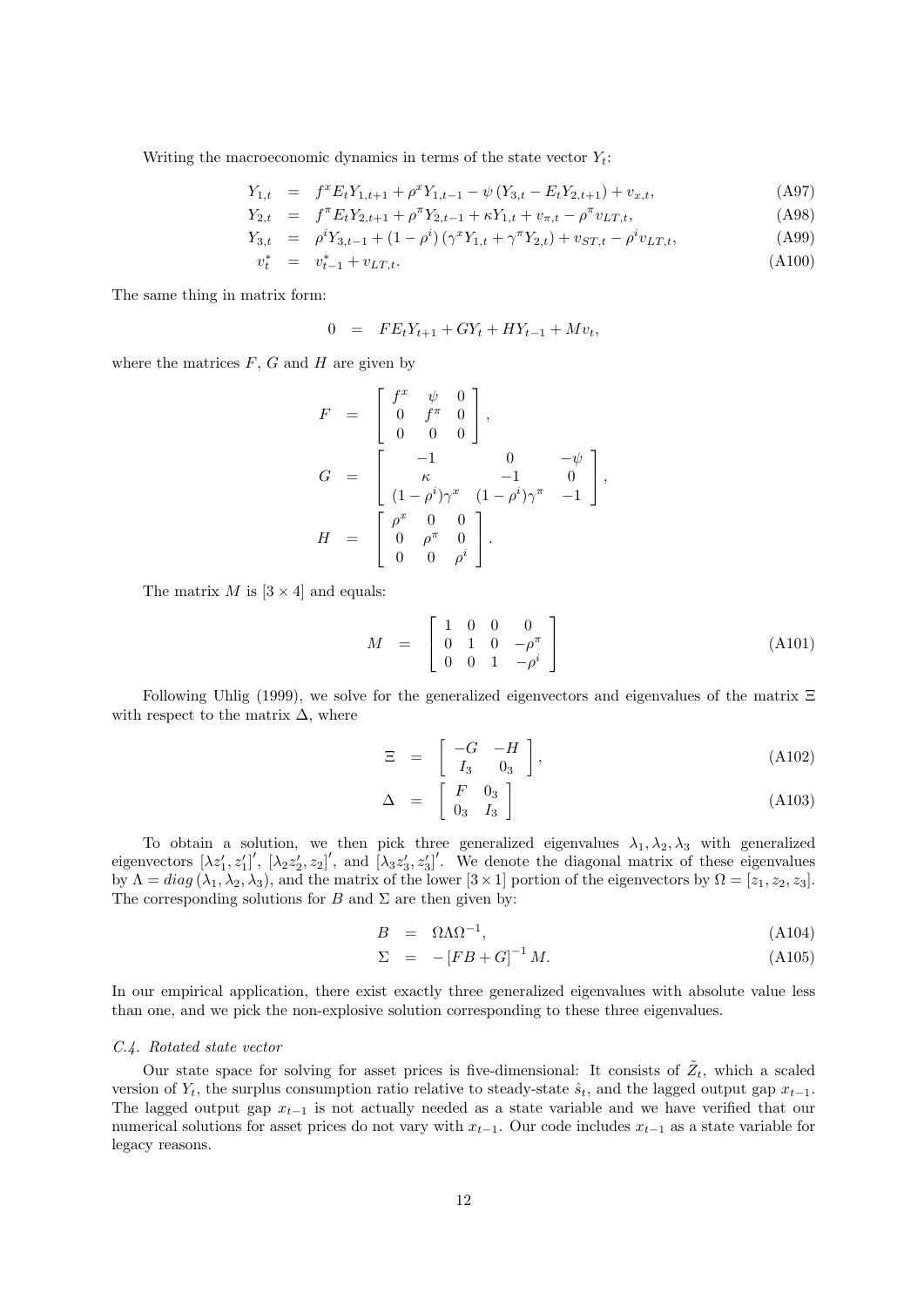We next describe the definition of  $\tilde{Z}_t$ . To simplify the numerical implementation of the asset pricing recursions, we require that shocks to the scaled state vector  $\tilde{Z}_t$  are independent standard normal and that the first dimension of the scaled state vector is perfectly correlated with output gap innovations. This rotation facilitates the numerical analysis, because it is easier to integrate over independent random variables. Aligning the first dimension of the scaled state vector with output gap innovations (and hence surplus consumption innovations) helps, because it allows us to use a finer grid to integrate numerically over this crucial dimension over which asset prices are most non-linear.

If the scaled state vector equals  $\tilde{Z}_t = A Y_t$  for some invertible matrix A, the dynamics of  $\tilde{Z}_t$  are given by:

$$
\tilde{Z}_t = A Y_t, \tag{A106}
$$

$$
\tilde{Z}_{t+1} = \underbrace{ABA^{-1}}_{\tilde{B}} \tilde{Z}_t + \underbrace{A\Sigma v_{t+1}}_{\epsilon_{t+1}}.
$$
\n(A107)

We hence want a matrix, A, such that

$$
Var\left(\epsilon_{t+1}\right) = A\Sigma\Sigma_v\Sigma'A',\tag{A108}
$$

$$
= \begin{bmatrix} 1 & 0 & 0 \\ 0 & 1 & 0 \\ 0 & 0 & 1 \end{bmatrix} . \tag{A109}
$$

Finding such a matrix A should in general be possible, because the matrix M and therefore  $\Sigma\Sigma_v\Sigma'$ generally have rank three. We require that the first dimension of  $\epsilon_{t+1}$  is perfectly correlated with the consumption shock. We can therefore find the three rows of A using the following steps:

- 1. Set  $A_1 = \frac{e_1}{\sqrt{e_1 \Sigma \Sigma_v \Sigma' e'_1}}$ .
- 2. We use the MATLAB function *null* to compute the null space of  $A_1 \Sigma \Sigma_v \Sigma'$ . Let  $n_2$  denote the first vector in null  $(A_1 \Sigma \Sigma_v \Sigma')$ . We then define the second row of A as the normalized version of  $n_2$ :

$$
A_2 = \frac{n_2}{\sqrt{n_2 \Sigma \Sigma_v \Sigma' n_2'}}.
$$
\n(A110)

3. Let  $n_3$  denote the first vector in  $null(A_1\Sigma\Sigma_v\Sigma', A_2\Sigma\Sigma_v\Sigma')$ . We then define the third row of A as the normalized version of  $n_3$ :

$$
A_3 = \frac{n_3}{\sqrt{n_3 \Sigma \Sigma_v \Sigma' n_3'}}.
$$
\n(A111)

It is then straightforward to verify that equation (A109) holds for

$$
A = \begin{bmatrix} A_1 \\ A_2 \\ A_3 \end{bmatrix} . \tag{A112}
$$

### C.5. Asset pricing recursions

Before deriving the recursions for the numerical asset pricing computations, we derive a convenient form for the dynamics of the log surplus consumption ratio. We use  $e_i$  to denote a row vector with 1 in position i and zeros elsewhere. The matrix

$$
\Sigma_M = e_1 \Sigma \tag{A113}
$$

denotes the loading of consumption innovations onto the vector of shocks  $v_t$ , where  $e_1$  is a basis vector with a one in the first position and zeros everywhere else. The volatility of consumption surprises equals:

$$
\sigma_c^2 = \Sigma_M \Sigma_v \Sigma_M'.
$$
\n(A114)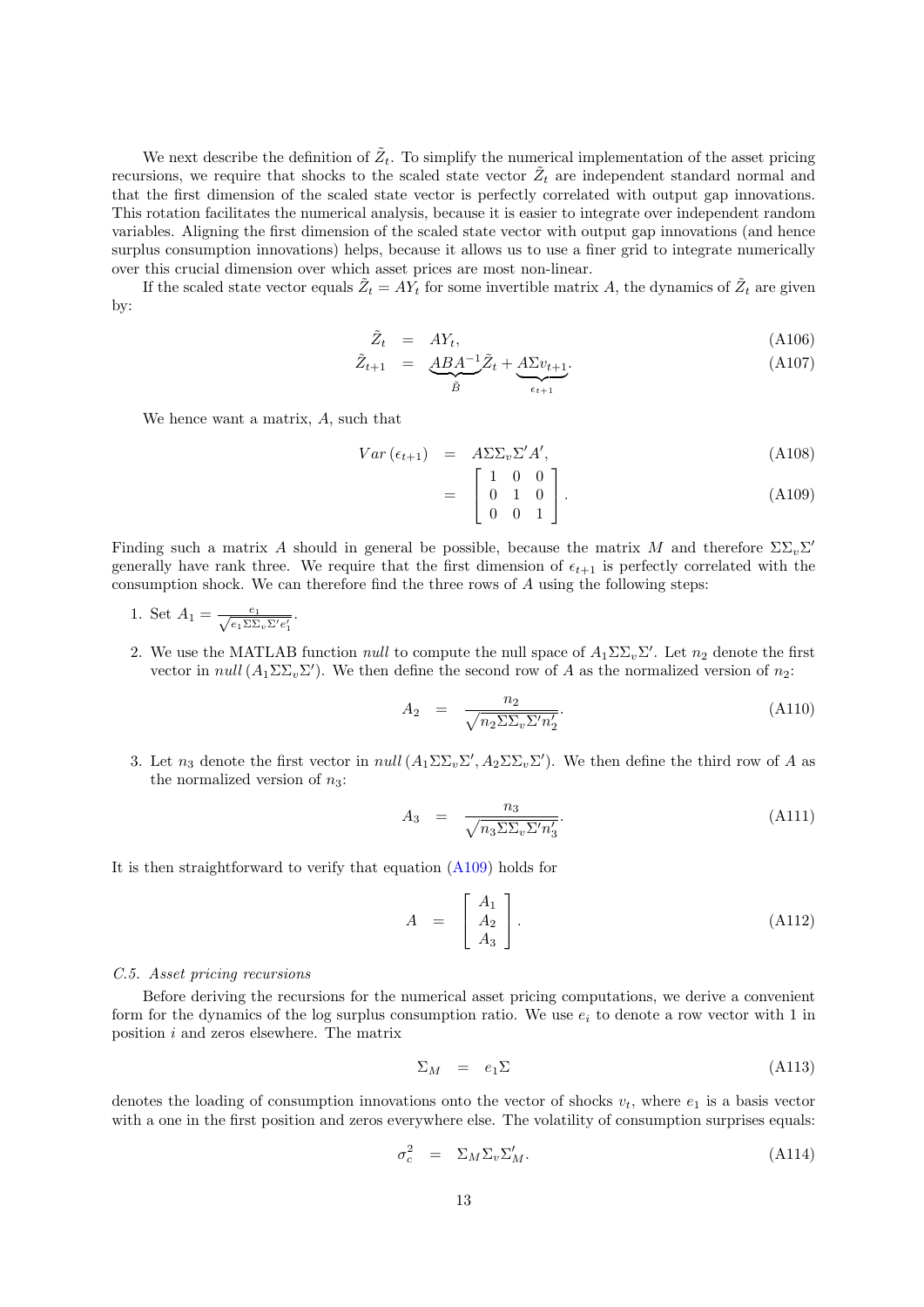To simplify notation, we define  $\hat{s}_t$  as the log deviation of surplus consumption from its steady state. The dynamics of  $\hat{s}_t$ , including the additional surplus consumption shock  $\varepsilon_{s,t}$  that will later be set to zero, are:

$$
\hat{s}_t = s_t - \bar{s}, \tag{A115}
$$

$$
\hat{s}_t = \theta_0 \hat{s}_{t-1} + \theta_1 x_{t-1} + \theta_2 x_{t-2} + \varepsilon_{s,t-1} + \lambda (\hat{s}_{t-1}) \varepsilon_{c,t}, \tag{A116}
$$

where with an abuse of notation we write:

$$
\lambda(\hat{s}_t) = \lambda_0 \sqrt{1 - 2\hat{s}_t} - 1, \hat{s}_t \le s_{max} - \bar{s},\tag{A117}
$$

$$
\lambda(\hat{s}_t) = 0, \hat{s}_t \ge s_{max} - \bar{s}.\tag{A118}
$$

The steady-state surplus consumption sensitivity equals:

$$
\lambda_0 = \frac{1}{\bar{S}}.\tag{A119}
$$

In our calculations of asset prices, we repeatedly substitute out expected log SDF growth, which equals:

$$
E_t \left[ m_{t+1} \right] = \log \beta - \gamma E_t \Delta \hat{s}_{t+1} - \gamma E_t \Delta c_{t+1}, \tag{A120}
$$

$$
= -r_t - \frac{\gamma}{2}(1 - \theta_0)(1 - 2\hat{s}_t). \tag{A121}
$$

We often combine this with  $r_t = \bar{r} + (e_3 - e_2B)Z_t$  and  $\hat{r}_t = (e_3 - e_2B)Z_t$ .

Including the constant, consumption growth is given by:

$$
\Delta c_{t+1} = g + x_{t+1} - \phi x_t.
$$
\n(A122)

The steady state real short-term interest rate at  $x_t = 0$  and  $s_t = \overline{s}$  is the same as in Campbell and Cochrane (1999):

$$
\bar{r} = \gamma g - \frac{1}{2} \gamma^2 \sigma_c^2 / \bar{S}^2 - \log(\beta). \tag{A123}
$$

The updating rule for the log surplus consumption ratio can then be written in terms of the state variables as:

$$
\hat{s}_{t+1} = \hat{s}_t + E_t \Delta \hat{s}_{t+1} + \lambda (\hat{s}_t) \varepsilon_{c,t+1}, \tag{A124}
$$

$$
= \hat{s}_t - E_t \Delta \hat{c}_{t+1} + \frac{1}{\gamma} \left( \log \beta + \hat{r}_t + \bar{r} + \frac{\gamma}{2} (1 - \theta_0)(1 - 2\hat{s}_t) \right) + \lambda(\hat{s}_t) \varepsilon_{c, t+1}, \quad (A125)
$$

$$
= \theta_0 \hat{s}_t + \frac{1}{\gamma} (e_3 - e_2 B) A^{-1} \tilde{Z}_t - e_1 [B - \phi I] A^{-1} \tilde{Z}_t + \lambda (\hat{s}_t) \varepsilon_{c, t+1}.
$$
 (A126)

# C.5.1. Recursion for zero-coupon consumption claims

We now derive the recursion for zero-coupon consumption claims in terms of state variables  $\tilde{Z}_t$ ,  $\hat{s}_t$ and  $x_{t-1}$ . Let  $P_{nt}^c/C_t$  denote the price-dividend ratio of a zero-coupon claim on consumption at time  $t+n$ . The outline of our strategy here is that we first derive an analytic expression for the price-dividend ratio for  $P_{1t}^c/C_t$ . For  $n \geq 1$  we guess and verify recursively that there exists a function  $F_n(\tilde{Z}_t, \hat{s}_t, x_{t-1}),$ such that

$$
\frac{P_{nt}^c}{C_t} = F_n\left(\tilde{Z}_t, \hat{s}_t, x_{t-1}\right). \tag{A127}
$$

The ex-dividend price-consumption ratio for a claim to all future consumption is then given by

$$
\frac{P_t}{C_t} = F\left(\tilde{Z}_t, \hat{s}_t, x_{t-1}\right),\tag{A128}
$$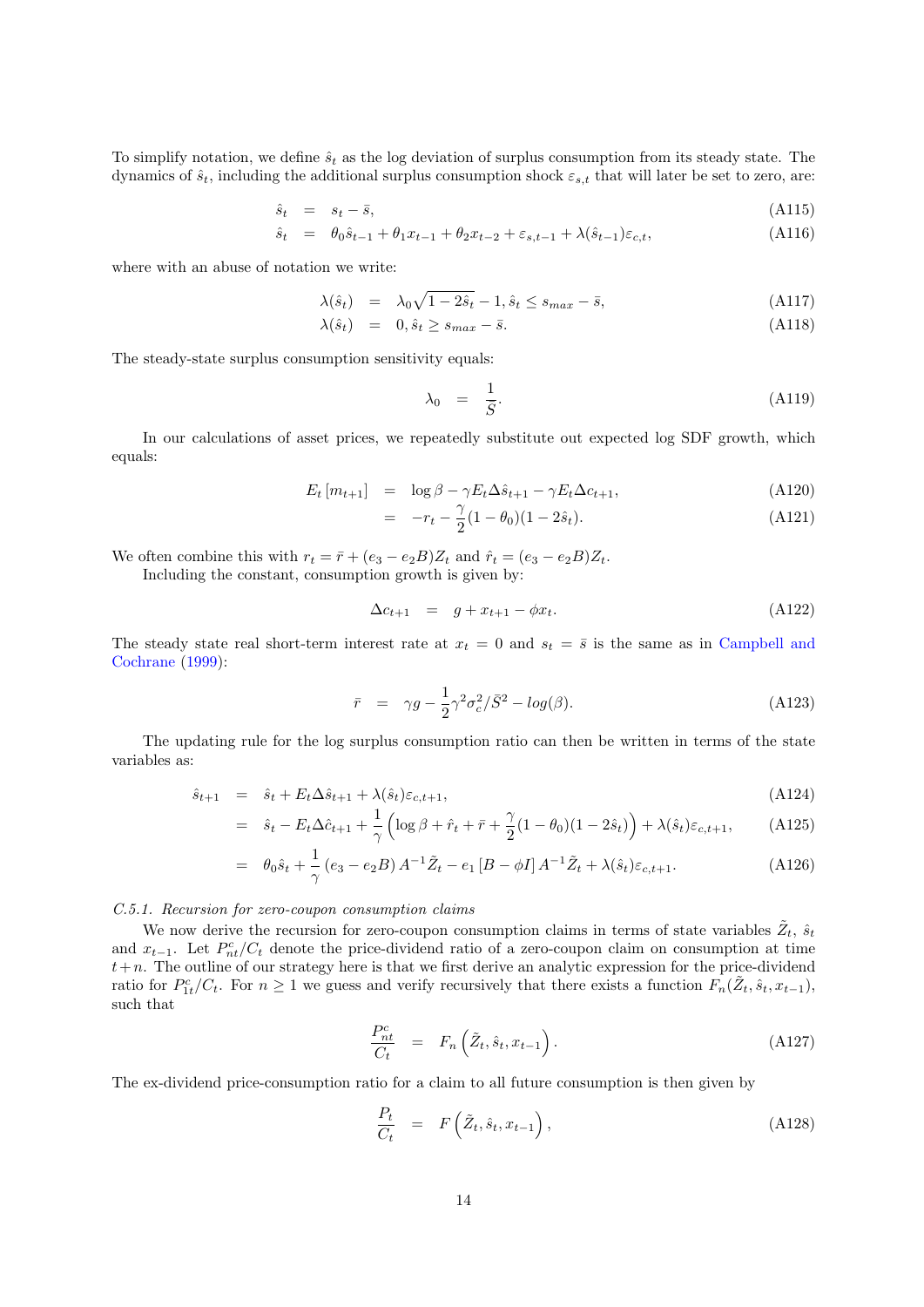where we define

$$
F\left(\tilde{Z}_t, \hat{s}_t, x_{t-1}\right) = \sum_{n=1}^{\infty} F_n\left(\tilde{Z}_t, \hat{s}_t, x_{t-1}\right). \tag{A129}
$$

We now derive the recursion of zero-coupon consumption claims in terms of state variables  $\tilde{Z}_t$  and  $\hat{s}_t$ . The one-period zero coupon price-consumption ratio solves:

$$
\frac{P_{1,t}^c}{C_t} = E_t \left[ \frac{M_{t+1} C_{t+1}}{C_t} \right]
$$
\n(A130)

We simplify

$$
\frac{M_{t+1}C_{t+1}}{C_t} = \beta \exp\left(E_t m_{t+1} + E_t \Delta c_{t+1} - \gamma(\hat{s}_{t+1} - E_t s_{t+1}) - (\gamma - 1)(c_{t+1} - E_t c_{t+1})\right).
$$

Using the notation  $f_n = \log(F_n)$ , this gives the log one-period price-consumption ratio as:

$$
f_1\left(\tilde{Z}_t, \hat{s}_t, x_{t-1}\right) = -r_t - \frac{\gamma}{2}(1 - \theta_0)(1 - 2\hat{s}_t) + g + E_t x_{t+1} - \phi x_t
$$
  
+ 
$$
\frac{1}{2}(\gamma \lambda(\hat{s}_t) + (\gamma - 1))^2 \sigma_c^2,
$$
  
= 
$$
g + e_1 [B - \phi I] A^{-1} \tilde{Z}_t + \frac{1}{2}(\gamma \lambda(\hat{s}_t) + (\gamma - 1))^2 \sigma_c^2
$$
  

$$
-\bar{r} - (e_3 - e_2 B) A^{-1} \tilde{Z}_t - \frac{\gamma}{2}(1 - \theta_0)(1 - 2\hat{s}_t)
$$
(A132)

Next, we solve for  $f_n$ ,  $n \geq 2$  iteratively. Note that:

$$
\frac{P_{nt}^{c}}{C_{t}} = \mathbb{E}_{t} \left[ \frac{M_{t+1} C_{t+1}}{C_{t}} \frac{P_{n-1,t+1}^{c}}{C_{t+1}} \right] = \mathbb{E}_{t} \left[ \frac{M_{t+1} C_{t+1}}{C_{t}} F_{n-1} \left( \tilde{Z}_{t+1}, \hat{s}_{t+1}, x_{t} \right) \right]
$$
(A133)

This gives the following expression for  $f_n$ :

$$
f_n(\tilde{Z}_t, \hat{s}_t, \hat{r}_{t-1}) = \log \left[ \mathbb{E}_t \left[ \exp \left( g + e_1 [B - \phi I] A^{-1} \tilde{Z}_t \right) - \bar{r} - (e_3 - e_2 B) A^{-1} \tilde{Z}_t - \frac{\gamma}{2} (1 - \theta_0)(1 - 2\hat{s}_t) \right) \right] - (\gamma (1 + \lambda(\hat{s}_t)) - 1) \sigma_c \epsilon_{1, t+1} + f_{n-1}(\tilde{Z}_{t+1}, \hat{s}_{t+1}, \hat{r}_t)) \Big] \Big]. \tag{A134}
$$

Here,  $\epsilon_{1,t+1}$  denotes the first dimension of the shock  $\epsilon_{t+1}$ .

# C.5.2. Recursion for zero-coupon bond prices

We use  $P_{n,t}^{\$}$  and  $P_{n,t}$  to denote the prices of nominal and real *n*-period zero-coupon bonds. The strategy is to develop analytic expressions for one- and two-period bond prices. We then guess and verify recursively that the prices of real and nominal zero-coupon bonds with maturity  $n \geq 2$  can be written in the following form:

$$
P_{n,t} = B_n(\tilde{Z}_t, \hat{s}_t, x_{t-1}), \tag{A135}
$$

$$
P_{n,t}^{\$} = exp(-nv_t^*)B_n^{\$}(\tilde{Z}_t, \hat{s}_t, x_{t-1}), \qquad (A136)
$$

where  $B_n(\tilde{Z}_t, \hat{s}_t, x_{t-1})$  and  $B_n^{\$}(\tilde{Z}_t, \hat{s}_t, x_{t-1})$  are functions of the state variables. As discussed in the main paper, we assume that the short-term nominal interest rate contains no risk premium, so the one-period log nominal interest rate equals  $i_t = r_t + E_t \pi_{t+1}$ . Taking account of the constants, one-period bond prices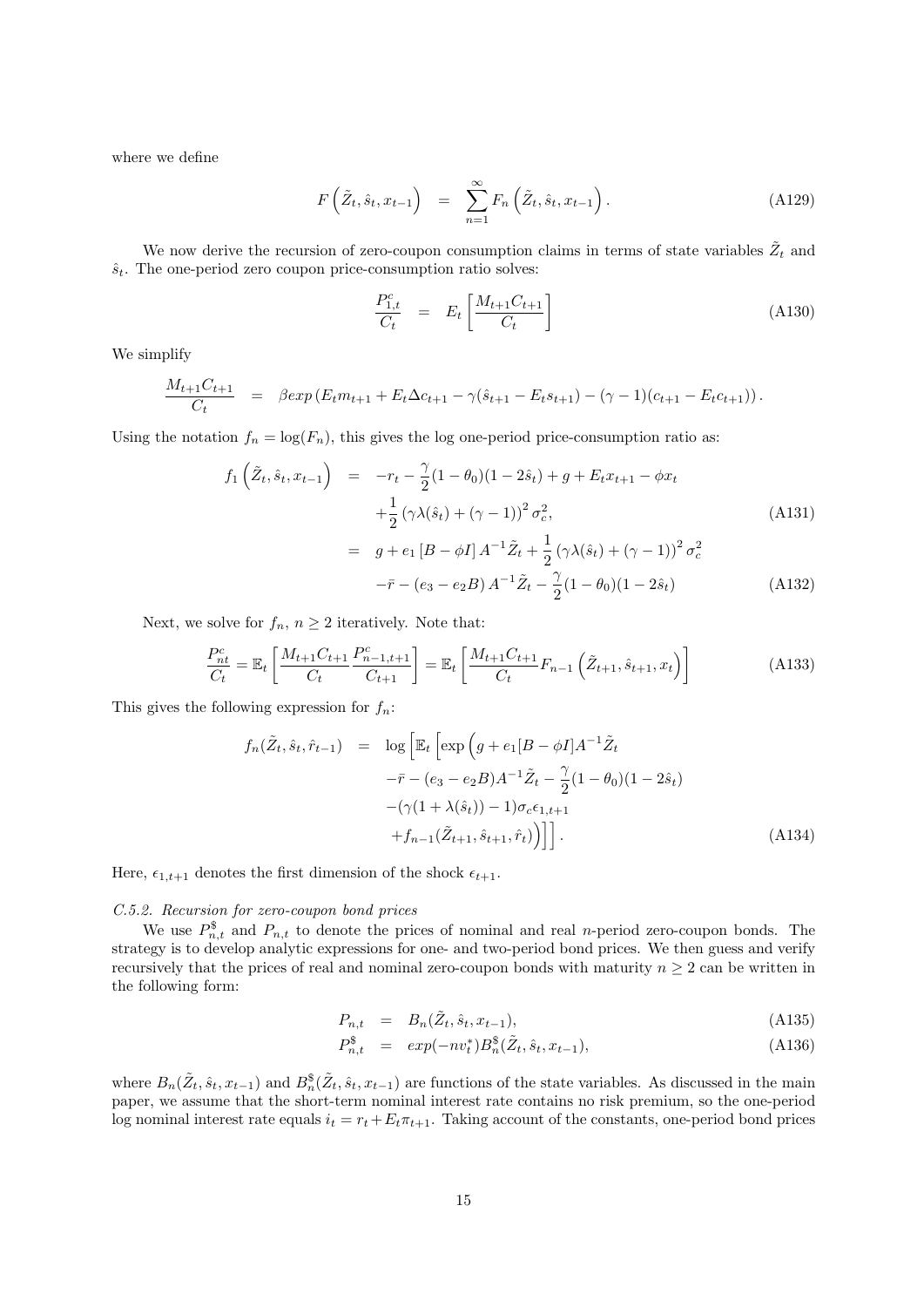equal:

$$
P_{1,t}^{\$} = \exp(-Y_{3,t} - v_t^* - \bar{r}), \tag{A137}
$$

$$
P_{1,t} = \exp(-Y_{3,t} + \mathbb{E}_t Y_{2,t+1} - \bar{r}). \tag{A138}
$$

We next solve for longer-term bond prices including risk premia. Substituting in  $(A137)$  into the bond-pricing recursion gives:

$$
P_{2,t}^{\$} = \mathbb{E}_t \left[ M_{t+1} P_{1,t+1}^{\$} \exp(-v_{t+1}^* - Y_{2,t+1}) \right]
$$
 (A139)

$$
= \mathbb{E}_t \left[ M_{t+1} \exp(-Y_{3,t+1} - 2v_{t+1}^* - Y_{2,t+1} - \bar{r}) \right]. \tag{A140}
$$

We can now verify that the two-period nominal bond price takes the form  $(A136)$ :

$$
B_2^{\$}(\tilde{Z}_t, \hat{s}_t, x_{t-1}) = \exp(E_t (m_{t+1} - Y_{3,t+1} - Y_{2,t+1}) - \bar{r})
$$

$$
\times \mathbb{E}_t \left[ \exp\left( \left( -\gamma \left( \lambda(\hat{s}_t) + 1 \right) \Sigma_M - \underbrace{[(e_2 + e_3)\Sigma + 2e_4]}_{v_{\$}} \right) v_{t+1} \right) \right].
$$
\n(A141)

Here, we define the vector  $v_{\$}$  to simplify notation. The random walk component of inflation  $v_{t}^{*}$  does not appear in (A141), because  $B_2^{\$}$  is already scaled by  $exp(-2v_t^*)$  by definition (A136). Taking logs, substituting out for  $E_t m_{t+1}$ , and using the definition for the sensitivity function  $\lambda(\hat{s}_t)$ , we get:

$$
b_2^{\$} = -e_3[I + B]A^{-1}\tilde{Z}_t + \frac{1}{2}v_3\Sigma_v v_3\prime
$$

$$
+ \gamma \left(\lambda(\hat{s}_t) + 1\right)\Sigma_M\Sigma_v v_3\prime - 2\bar{r}.
$$
(A142)

We similarly solve for two-period real bond prices in closed form:

$$
P_{2,t} = \exp\left(E_t \left(m_{t+1} - Y_{3,t+1} + Y_{2,t+2}\right) - \bar{r}\right)
$$
  
 
$$
\times \mathbb{E}_t \left[\exp\left((-\gamma(\lambda(\hat{s}_t) + 1)\Sigma_M - (\underline{e_3} - e_2 B)\Sigma)v_{t+1}\right)\right]
$$
  
(A143)

We define the vector  $v_r$  to simplify notation. Taking logs, substituting out for  $E_t m_{t+1}$ , and using the definition for  $\lambda(\hat{s}_t)$  gives:

$$
b_2(\tilde{Z}_t, \hat{s}_t, x_{t-1}) = -(e_3 - e_2 B) [I + B] A^{-1} \tilde{Z}_t + \frac{1}{2} v_r \Sigma_v v'_r + \gamma (\lambda(\hat{s}_t) + 1) \Sigma_M \Sigma_v v'_r - 2\bar{r}.
$$
\n(A144)

For  $n \geq 3$ , we repeatedly substitute out for  $E_t m_{t+1}$  to obtain the following recursion for real bond prices:

$$
B_n(\tilde{Z}_t, \hat{s}_t, x_{t-1}) = \mathbb{E}_t \left[ \exp \left( m_{t+1} + b_{n-1}(\tilde{Z}_{t+1}, \hat{s}_{t+1}, x_t) \right) \right]
$$
  
\n
$$
= \mathbb{E}_t \left[ \exp \left( -\bar{r} - (e_3 - e_2 B) A^{-1} \tilde{Z}_t - \frac{\gamma}{2} (1 - \theta_0) (1 - 2\hat{s}_t) \right) - \gamma (1 + \lambda(\hat{s}_t)) \sigma_c \epsilon_{1, t+1} + b_{n-1}(\tilde{Z}_{t+1}, \hat{s}_{t+1}, x_t) \right) \right].
$$
\n(A145)

The recursion for nominal bond prices with  $n \geq 3$  is similar. It is complicated by the fact that we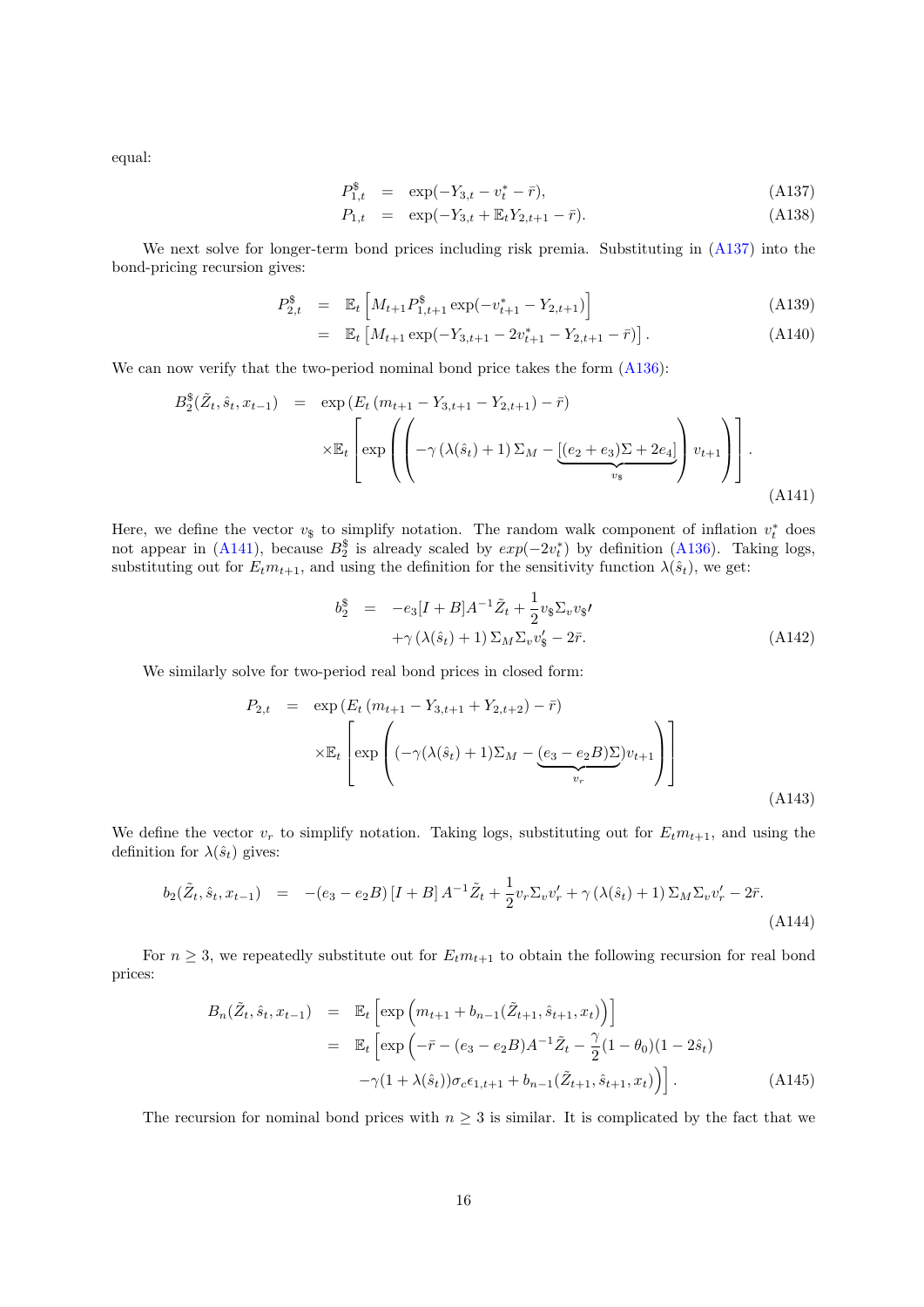need to integrate over  $v_{LT,t+1}$ , which is not necessarily spanned by  $\epsilon_{t+1}$ :

$$
B_n^{\$}(\tilde{Z}_t, \hat{s}_t, x_{t-1}) = \mathbb{E}_t \left[ \exp \left( m_{t+1} - Y_{2,t+1} - n v_{t+1}^{LT} + b_{n-1}^{\$}(\tilde{Z}_{t+1}, \hat{s}_{t+1}, x_t) \right) \right]. \tag{A146}
$$

To reduce the number of dimensions along which we need to integrate numerically, we split  $v_{t+1}^{LT}$  into a component that is spanned by  $\epsilon_{t+1}$  plus an orthogonal shock. This is useful because we can then use analytic expressions to integrate over the orthogonal component. We use the standard expression for conditional distributions of multivariate normal random variables. The distribution of  $v_{t+1}^{LT}$  conditional on  $\epsilon_{t+1}$  is normal with:

$$
v_{t+1}^{LT} \left| \epsilon_{t+1} \sim N \left( \underbrace{(A \Sigma \Sigma_v e_4')}_{vec_*} \epsilon_{t+1}, \underbrace{(\sigma_{LT})^2 - (A \Sigma \Sigma_v e_4')}_{\sigma_\perp^2} \right) \right). \tag{A147}
$$

We then write  $v_t^{LT}$  as the sum of two independent shocks:

$$
v_{t+1}^{LT} = vec^* \epsilon_{t+1} + \epsilon_{t+1}^{\perp}, \tag{A148}
$$

where  $\epsilon_{t+1}^{\perp}$  is defined as

$$
\epsilon_{t+1}^{\perp} := v_{t+1}^{LT} - vec^* \epsilon_{t+1}
$$
\n(A149)

We integrate analytically over  $\epsilon_{t+1}^{\perp}$  in equation (A150):

$$
B_n^{\$}(\tilde{Z}_t, \hat{s}_t, x_{t-1}) = \mathbb{E}_t \left[ \exp \left( m_{t+1} - Y_{2,t+1} - n \nu e c^* \epsilon_{t+1} + \frac{n^2}{2} (\sigma_\perp)^2 + b_{n-1}^{\$}(\tilde{Z}_{t+1}, \hat{s}_{t+1}, B^{\$} x_t) \right) \right],
$$
  
\n
$$
= \mathbb{E}_t \left[ \exp \left( -\bar{r} - e_3 A^{-1} \tilde{Z}_t - \frac{\gamma}{2} (1 - \theta_0)(1 - 2\hat{s}_t) - (\gamma (1 + \lambda(\hat{s}_t)) \sigma_c + \underbrace{e_2 A^{-1} e'_1}_{v p i_1} + n \nu e c^* e'_1) \epsilon_{1,t+1} \right. \right]
$$
  
\n
$$
- \left( \underbrace{e_2 A^{-1} e'_2}_{v p i_2} + n \nu e c^* e'_2 \right) \epsilon_{2,t+1} + \frac{n^2}{2} (\sigma_\perp)^2 + b_{n-1}^{\$}(\tilde{Z}_{t+1}, \hat{s}_{t+1}, x_t) \Big) \right]. \tag{A150}
$$

We define the vectors  $vpi_1$  and  $vpi_2$  as given above to avoid computing them repeatedly in our numerical algorithm.

# C.5.3. Computing returns

The log return on the consumption claim equals:

$$
r_{t+1}^c = \log\left(\frac{P_{t+1}^c + C_{t+1}}{P_t^c}\right),\tag{A151}
$$

$$
= \Delta c_{t+1} + \log \left( \frac{1 + \frac{P_{t+1}^c}{C_{t+1}}}{\frac{P_t^c}{C_t}} \right). \tag{A152}
$$

Real and nominal log bond yields equal:

$$
y_{n,t} = -\frac{1}{n}b_{n,t}, \tag{A153}
$$

$$
y_{n,t}^{\$} = -\frac{1}{n}b_{n,t}^{\$} + v_t^*.
$$
\n(A154)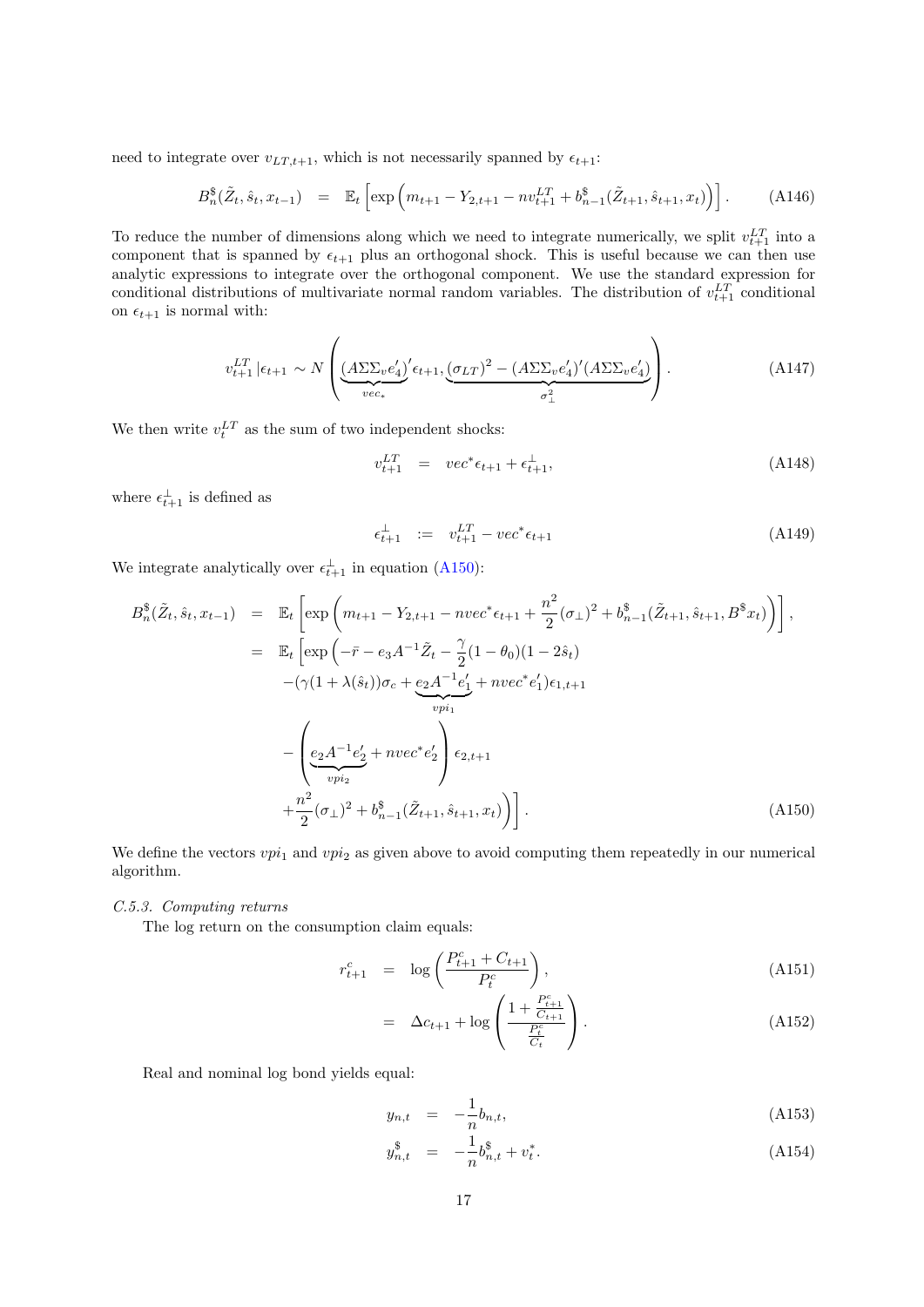Real log bond returns equal:

$$
r_{n,t+1} = b_{n-1,t+1} - b_{n,t}.
$$
\n(A155)

Nominal log bond returns equal:

$$
r_{n,t+1}^{\$} = b_{n-1,t+1}^{\$} - b_{n,t}^{\$} - (n-1)v_{t+1}^{*} + nv_{t}^*.
$$
 (A156)

Real and nominal bond log excess returns then equal:

$$
xr_{n,t+1} = r_{n,t+1} - r_t,
$$
\n(A157)

$$
xr_{n,t+1}^{\$} = r_{n,t+1}^{\$} - i_t.
$$
\n(A158)

# C.5.4. Levered stock prices and returns

We note that the price of the levered equity claim is  $\delta P_t^c$ , so the price-dividend ratio equals:

$$
\frac{P_t^{\delta}}{D_t^{\delta}} = \delta \frac{C_t}{D_t^{\delta}} \frac{P_t^c}{C_t}.
$$
\n(A159)

Using the expression

$$
D_{t+1}^{\delta} = P_{t+1}^c + C_{t+1} - (1 - \delta)P_t^c \exp(r_t) - \delta P_t^c,
$$
 (A160)

and

$$
P_t^{\delta} = \delta P_t^c \tag{A161}
$$

gives the gross return on levered stocks:

$$
(1 + R_{t+1}^{\delta}) = \frac{D_{t+1}^{\delta} + P_{t+1}^{\delta}}{P_t^{\delta}}, \tag{A162}
$$

$$
= \frac{1}{\delta} \frac{P_{t+1}^c + C_{t+1} - (1 - \delta) P_t^c exp(r_t)}{P_t^c}, \tag{A163}
$$

$$
= \frac{1}{\delta} \left( 1 + R_{t+1}^c \right) - \frac{1 - \delta}{\delta} exp(r_t). \tag{A164}
$$

Log stock excess returns then equal:

$$
xr_{t+1}^{\delta} = r_{t+1}^{\delta} - r_t.
$$
 (A165)

To mimic firms' dividend smoothing in the data, we report simulated moments for the price of equities dividend by dividends smoothed over the past 64 quarters:

$$
P_t^{\delta} / \left( \frac{1}{64} (D_t^{\delta} + D_{t-1}^{\delta} + \dots + D_{t-63}^{\delta}) \right). \tag{A166}
$$

# C.6. Industry portfolio returns

We compute industry portfolio returns for industry j exactly as for the market but setting  $\delta^j \neq \delta$ . For each industry  $j$  we set

$$
\delta^j = \frac{\delta}{\beta^j},\tag{A167}
$$

where  $\beta^j$  is the unconditional beta obtained from regressing quarterly industry returns onto quarterly value-weighted market returns in the data for the sample 1993Q1-2019Q1.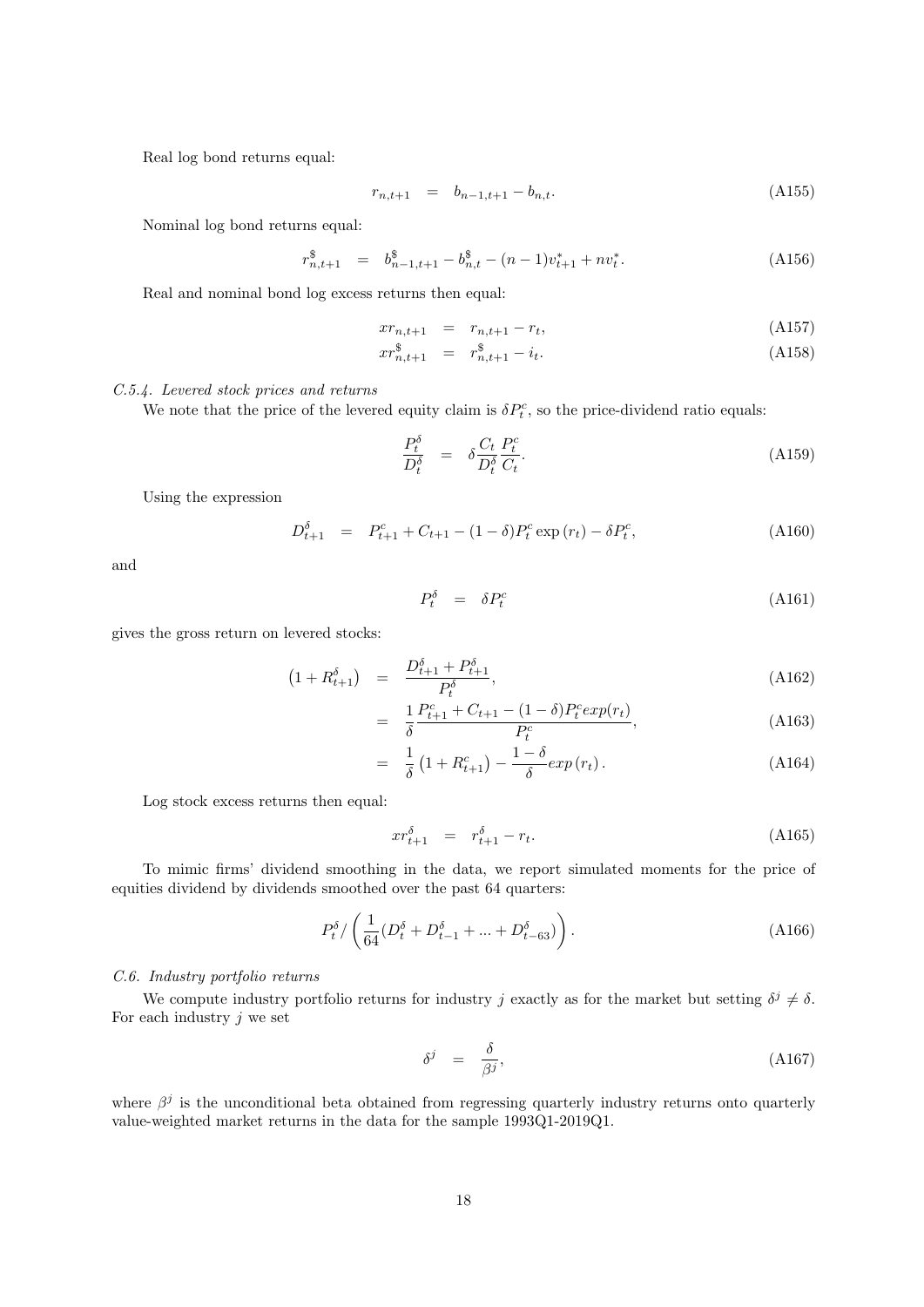# C.7. Risk-premium decomposition

We use the superscript  $r^n$  for risk-neutral, superscript  $c^f$  for cash flow, and  $r^p$  for risk premium. Risk-neutral valuations are expected cash flows discounted with the risk-neutral discount factor, that is consistent with equilibrium dynamics for the real interest rate:

$$
M_{t+1}^{rn} = exp(-r_t). \tag{A168}
$$

#### C.7.1. Risk-neutral zero-coupon bond prices

We use analogous recursions to solve for risk-neutral bond prices. One-period risk-neutral bond prices are given exactly as before by equations (A137) and (A138). For  $n > 1$ , we guess and verify that the prices of real and nominal risk-neutral zero-coupon bonds with maturity  $n$  can be written in the following form

$$
P_{n,t}^{rn} = B_n^{rn}(\tilde{Z}_t, \hat{s}_t, x_{t-1}), \tag{A169}
$$

$$
P_{n,t}^{\$,rn} = exp(-nv_t^*)B_n^{\$,rn}(\tilde{Z}_t, \hat{s}_t, x_{t-1}).
$$
\n(A170)

for some functions  $B_n^{rn}(\tilde{Z}_t, \hat{s}_t, x_{t-1})$  and  $B_n^{\$, rn}(\tilde{Z}_t, \hat{s}_t, x_{t-1})$ .

We derive the two-period risk-neutral nominal bond price analytically:

$$
P_{2,t}^{\$,rn} = exp(-r_t) \mathbb{E}_t \left[ P_{1,t+1}^{\$,rn} \exp(-v_{t+1}^* - Y_{2,t+1}) \right]
$$
\n(A171)

$$
= exp(-rt)\mathbb{E}t [exp(-Y3,t+1 - 2vt+1* - Y2,t+1 - \bar{r})].
$$
 (A172)

We can hence verify that the two-period risk-neutral nominal bond price takes the form  $(A136)$ 

$$
b_2^{\$,rn} = -e_3 \left[ I + B \right] A^{-1} \tilde{Z}_t + \frac{1}{2} v_{\$} \Sigma_v v_{\$} \mathbf{1} - 2\bar{r}
$$
 (A173)

Here, the vector  $v_{\rm s}$  is identical to the case with risk aversion. Comparing expressions (A173) and (A142) shows that they agree when  $\gamma = 0$ . We similarly solve for 2-period real bond prices in closed form:

$$
P_{2,t}^{rn} = \exp(-Y_{3,t} + \mathbb{E}_t Y_{2,t+1} - \bar{r}) \times \exp(\mathbb{E}_t (-Y_{3,t+1} + \mathbb{E}_{t+1} Y_{2,t+2} - \bar{r}))
$$

$$
\times \mathbb{E}_t \left[ \exp\left(-\underbrace{(e_3 - e_2 B) \Sigma v_{t+1}}_{v_r}\right) \right].
$$
(A174)

The vector  $v_r$  is again identical to the case with risk aversion. Taking logs gives:

$$
b_2^{rn}(\tilde{Z}_t, \hat{s}_t, x_{t-1}) = -(e_3 - e_2B)[I + B]A^{-1}\tilde{Z}_t + \frac{1}{2}v_r\Sigma_v v'_r - 2\bar{r}.
$$
 (A175)

We note that the risk-neutral bond prices (A175) and bond prices with risk aversion (A144) are identical when the utility curvature parameter  $\gamma$  equals zero.

For  $n \geq 3$  the *n*-period risk neutral real bond price  $B_n^{rn}$  satisfies the recursion:

$$
B_n^{rn}(\tilde{Z}_t, \hat{s}_t, x_{t-1}) = \mathbb{E}_t \left[ \exp \left( -\bar{r} - (e_3 - e_2 B) A^{-1} \tilde{Z}_t + b_{n-1} (\tilde{Z}_{t+1}, \hat{s}_{t+1}, x_t) \right) \right]
$$
(A176)

We obtain a similar recursion for risk-neutral nominal bond prices:

$$
B_n^{\$,rn}(\tilde{Z}_t, \hat{s}_t, x_{t-1}) = \mathbb{E}_t \left[ \exp \left( Y_{3,t} + \mathbb{E}_t Y_{2,t+1} - \bar{r} - Y_{2,t+1} - n v_{t+1}^* + b_{n-1}^{\$}(\tilde{Z}_{t+1}, \hat{s}_{t+1}, x_t) \right) \right].
$$

We again use the decomposition  $v_{t+1}^* = vec^* \epsilon_{t+1} + \epsilon_{t+1}^{\perp}$  from Section C.5.2 to reduce the dimensionality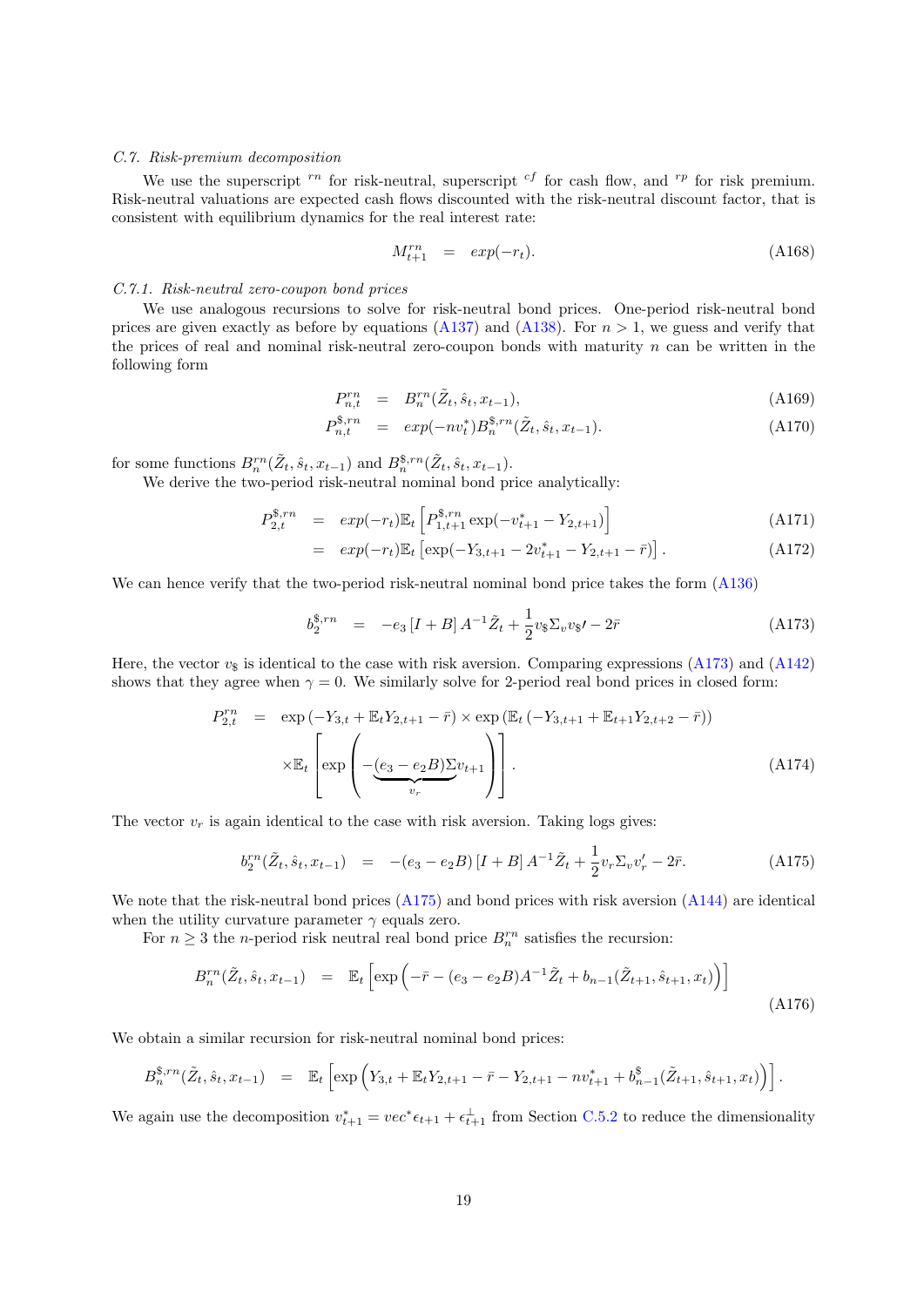of the numerical integration:

$$
B_n^{\$,rn}(\tilde{Z}_t, \hat{s}_t, x_{t-1}) = \mathbb{E}_t \left[ \exp\left( -Y_{3,t} + \mathbb{E}_t Y_{2,t+1} - \bar{r} - Y_{2,t+1} - n \cdot vec^* \epsilon_{t+1} + \frac{n^2}{2} (\sigma^{\perp})^2 \right. \right.\left. + b_{n-1}^{\$}(\tilde{Z}_{t+1}, \hat{s}_{t+1}, x_t) \right) \right],
$$
\n(A177)  
\n
$$
= \mathbb{E}_t \left[ \exp\left( -\bar{r} - e_3 A^{-1} \tilde{Z}_t - \underbrace{(e_2 A^{-1} e_1' + n \cdot vec^* e_1') \epsilon_{1,t+1}}_{\text{vpi}_1} - \underbrace{\left( e_2 A^{-1} e_2' + n \cdot vec^* e_2' \right) \epsilon_{2,t+1} + \frac{n^2}{2} (\sigma^{\perp})^2 + b_{n-1}^{\$}(\tilde{Z}_{t+1}, \hat{s}_{t+1}, x_t) \right) \right].
$$
\n(A178)

### C.7.2. Risk-neutral zero-coupon consumption claims

Next, we derive recursive solutions for the risk-neutral prices of zero-coupon consumption claims. Let  $P_{nt}^{c,rn}/C_t$  denote the risk-neutral price-dividend ratio of a zero-coupon claim on consumption at time  $t + n$ . The risk-neutral price-consumption ratio of a claim to the entire stream of future consumption equals:

$$
\frac{P_t^{c,rn}}{C_t} = \sum_{n=1}^{\infty} \frac{P_{nt}^{c,rn}}{C_t}.
$$
\n(A179)

For  $n \geq 1$ , we guess and verify there exists a function  $F_n^{rn}(\tilde{Z}_t, \hat{s}_t, x_{t-1})$ , such that

$$
\frac{P_{nt}^{c,rn}}{C_t} = F_n^{rn} \left( \tilde{Z}_t, \hat{s}_t, x_{t-1} \right). \tag{A180}
$$

We start by deriving the analytic expression for  $F_1^{rn}$ . The one-period risk-neutral zero-coupon priceconsumption ratio solves

$$
\frac{P_{1,t}^{c,rn}}{C_t} = exp(-Y_{3,t} + \mathbb{E}_t Y_{2,t+1} - \bar{r}) \mathbb{E}_t \left[ \frac{C_{t+1}}{C_t} \right]
$$
\n(A181)

Using (A83) to substitute for consumption growth, we can derive the following analytic expression for  $f_1^{rn}$ :

$$
f_1^{rn}(\tilde{Z}_t, \hat{s}_t, x_{t-1}) = -(e_3 - e_2B) A^{-1} \tilde{Z}_t - \bar{r} + g + e_1[B - \phi I] A^{-1} \tilde{Z}_t + \frac{1}{2} \sigma_c^2.
$$
\n(A182)

Next, we solve for  $f_n$ ,  $n \geq 2$  iteratively:

$$
\frac{P_{nt}^{c, rn}}{C_t} = exp(-Y_{3,t} + \mathbb{E}_t Y_{2,t+1} - \bar{r}) \mathbb{E}_t \left[ \frac{C_{t+1}}{C_t} F_{n-1}^{rn} \left( \tilde{Z}_{t+1}, \hat{s}_{t+1}, x_t \right) \right]
$$
(A183)

This gives the following expression for  $f_n^{rn}$ :

$$
f_n^{rn}(\tilde{Z}_t, \hat{s}_t, x_{t-1}) = \log \left[ \mathbb{E}_t \left[ \exp \left( -\left( Y_{3,t} + \mathbb{E}_t Y_{2,t+1} \right) - \bar{r} + g - \phi x_t + \mathbb{E}_t x_{t+1} + \sigma_c \epsilon_{1,t+1} \right) + f_{n-1}^{rn}(\tilde{Z}_{t+1}, \hat{s}_{t+1}, x_t) \right) \right].
$$
\n(A184)

Finally, we re-write  $f_{n,t}^{rn}$  as an expectation involving  $f_{n-1,t+1}^{rn}$ , the state variables  $\tilde{Z}_t$ , and period  $t+1$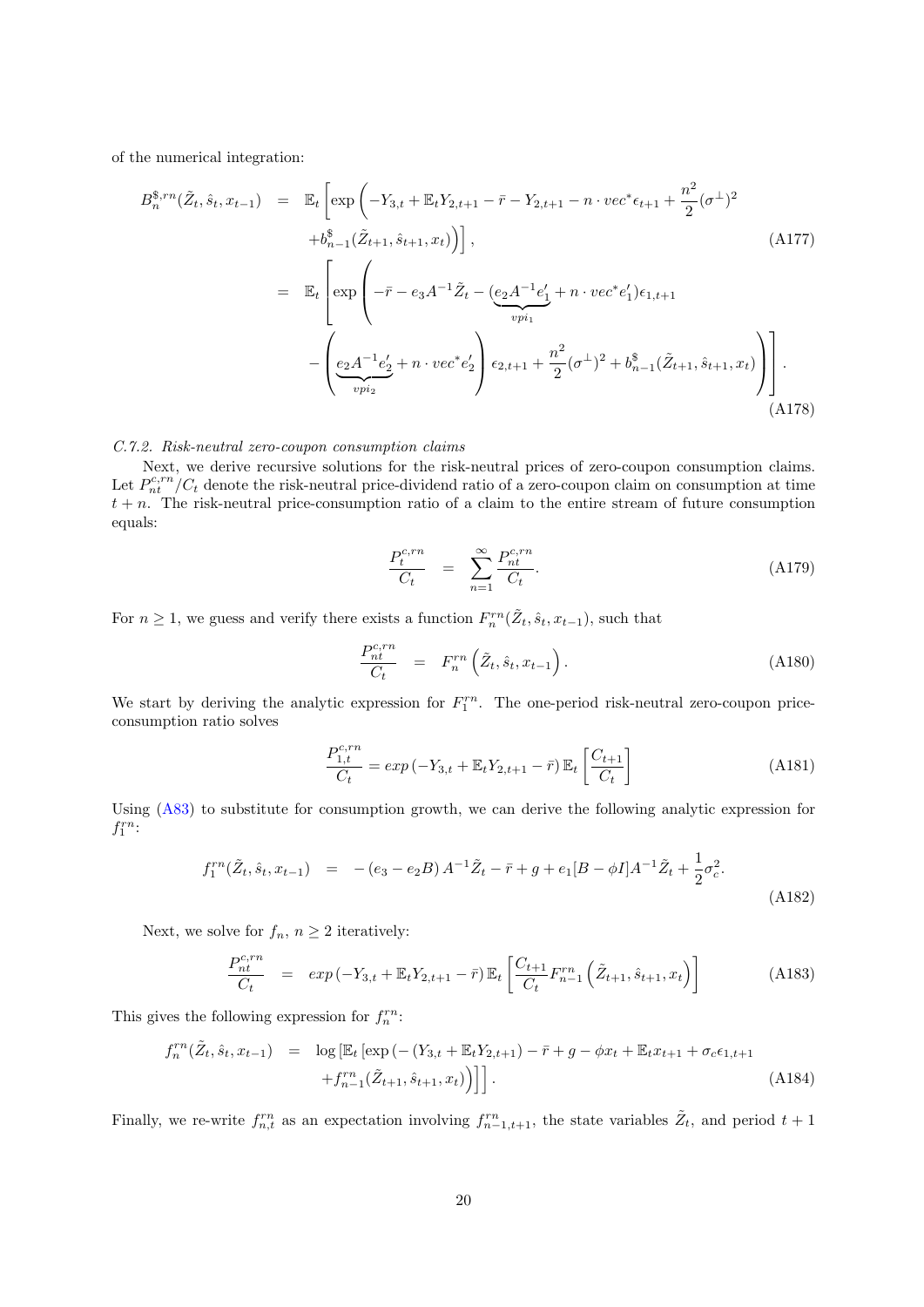shocks:

$$
f_n^{rn}(\tilde{Z}_t, \hat{s}_t, x_{t-1}) = \log \left[ \mathbb{E}_t \left[ \exp \left( g + e_1 [B - \phi I] A^{-1} \tilde{Z}_t - \bar{r} - (e_3 - e_2 B) A^{-1} \tilde{Z}_t + \right. \right. \right. \right. \left. + \sigma_c \epsilon_{1, t+1} + f_{n-1}^{rn}(\tilde{Z}_{t+1}, \hat{s}_{t+1}, x_t) \right) \right]. \tag{A185}
$$

### C.7.3. Risk-neutral returns

We plug risk-neutral price-consumption ratios and bond prices into equations (A152) through (A158). This gives risk-neutral returns on the consumption claim, risk-neutral log excess bond returns, and riskneutral bond yields. We then substitute risk-neutral returns on the consumption claim into (A164)-(A165) to obtain risk-neutral log excess stock returns.

# C.8. Modeling FOMC High-Frequency Asset Prices

In order to simulate high-frequency changes in stocks and bonds around FOMC announcements, we decompose the quarterly shock into a pre-FOMC and an FOMC component, which are assumed to be uncorrelated

$$
v_t = v_t^{pre} + v_t^{FOMC}.
$$
\n(A186)

We therefore effectively model FOMC dates as occurring always at the end of the quarter, because that is the only date when we compute asset prices. The variance-covariance matrix of shocks released prior to the FOMC announcement is

$$
\Sigma_v^{pre} = \Sigma_v - diag\left( [\sigma_x^{FOMC}, \sigma_\pi^{FOMC}, \sigma_{ST}^{FOMC}, \sigma_{LT}^{FOMC}] \right). \tag{A187}
$$

We then split the rotated  $\epsilon_t$  shock similarly according to

$$
\epsilon_t^{pre} = A \Sigma v_t^{pre},\tag{A188}
$$

$$
\epsilon_t^{FOMC} = A\Sigma v_t^{FOMC}.
$$
\n(A189)

The aggregate dynamics and asset pricing solution are of course unchanged to before, because the distribution of quarterly fundamental shocks  $v_t$  is unchanged. But splitting it into two independent shocks allows us to differentiate asset prices before vs. after the FOMC shock  $v_t^{FOMC}$ .

We compute pre-FOMC asset prices very simply at the expected quarter  $t$  state vector before the FOMC shock is realized. The expected pre-FOMC state variables plus consumption are given by

$$
\tilde{Z}_t^{pre} = \tilde{B}\tilde{Z}_{t-1} + \epsilon_t^{pre},\tag{A190}
$$

$$
Y_t^{pre} = BY_{t-1} + A^{-1} \epsilon_t^{pre}, \tag{A191}
$$

$$
\hat{s}_t^{pre} = \theta_0 \hat{s}_{t-1} + \theta_1 Y_{1,t-1} + \theta_2 Y_{1,t-2} + \dots \lambda (\hat{s}_{t-1}, \bar{S}) \sigma_c \epsilon_{1,t}^{pre},
$$
\n(A192)

$$
c_t^{pre} = g + c_{t-1} + (Y_{1,t}^{pre} - \phi Y_{1,t-1}), \tag{A193}
$$

$$
v_t^{*, pre} = v_{t-1}^* + v_t^{LT, pre}.
$$
\n(A194)

We compute pre-FOMC stock and bond prices by substituting the pre-FOMC state vector into the solutions from the asset pricing value function iterations:

$$
\frac{P_t^{pre}}{C_t^{pre}} = F\left(\tilde{Z}_t^{pre}, \hat{s}_t^{pre}, x_{t-1}\right),\tag{A195}
$$

$$
P_{n,t}^{\$,pre} = exp\left(-nv_t^{*,pre}\right) B_n^{\$}\left(\tilde{Z}_t^{pre}, \hat{s}_t^{pre}, x_{t-1}\right),\tag{A196}
$$

$$
P_{n,t}^{pre} = B_n\left(\tilde{Z}_t^{pre}, \hat{s}_t^{pre}, x_{t-1}\right) \tag{A197}
$$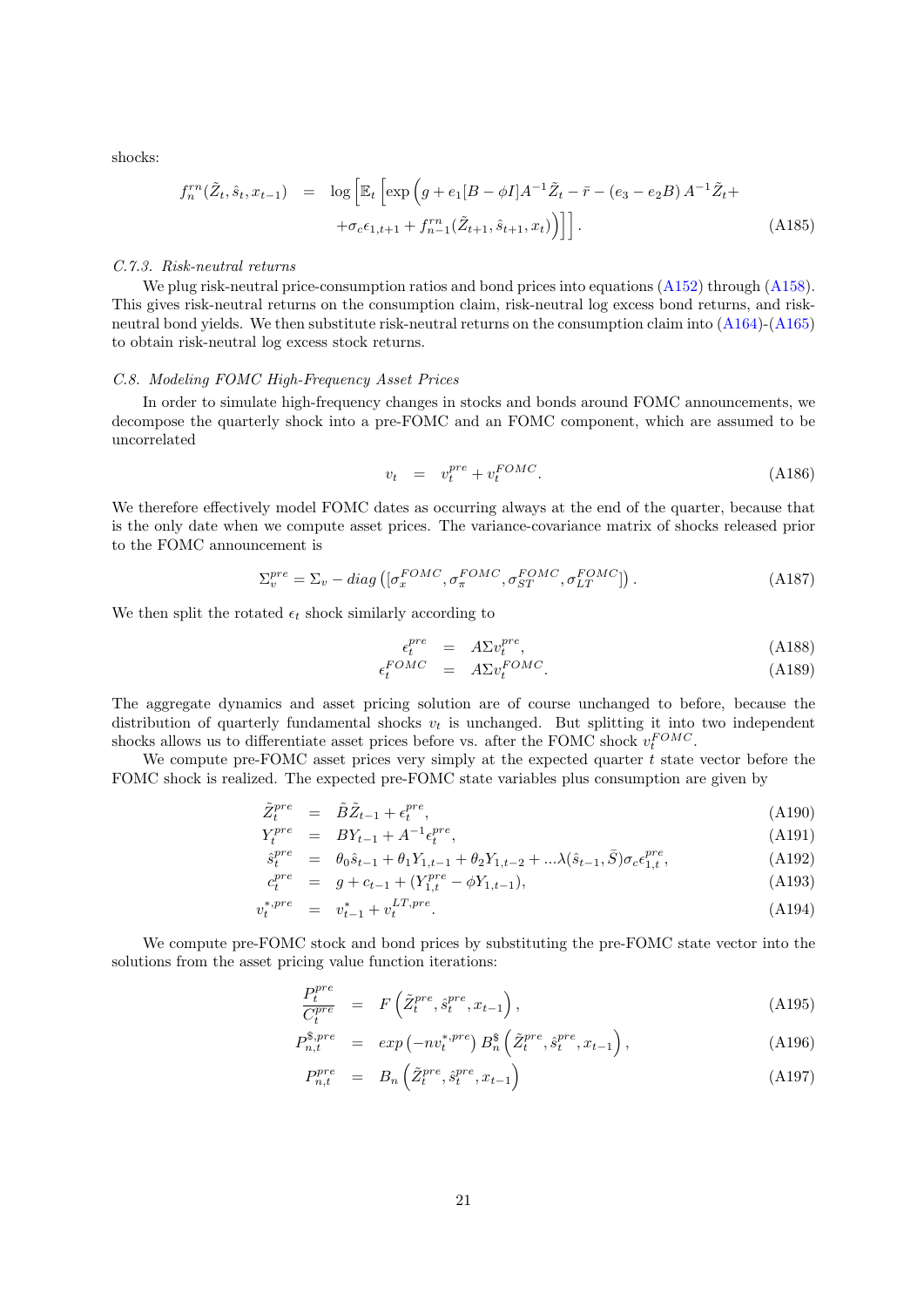The pre-FOMC nominal and real log bond yields are then given by

$$
y_{n,t}^{\$, pre} = -n \log \left( P_{n,t}^{\$, pre} \right), \tag{A198}
$$

$$
y_{n,t}^{pre} = -n \log \left( P_{n,t}^{pre} \right). \tag{A199}
$$

Pre-FOMC breakeven is computed as

$$
breakeven_{n,t}^{pre} = y_{n,t}^{\$, pre} - y_{n,t}^{pre}.
$$
\n(A200)

We then compute simulated changes in the short-term nominal interest rate, as well as long-term bond yields and breakeven around FOMC announcements

$$
\Delta i_t^{FOMC} = (Y_{3,t} + v_t^*) - (Y_{3,t}^{pre} + v_t^{*, pre}), \qquad (A201)
$$

$$
\Delta y_{n,t}^{\$,FOMC} = y_{n,t}^{\$} - y_{n,t}^{\$,pre},\tag{A202}
$$

$$
\Delta y_{n,t}^{FOMC} = y_{n,t} - y_{n,t}^{pre}, \qquad (A203)
$$

$$
\Delta breakeven_{n,t}^{FOMC} = breakeven_{n,t} - breakeven_{n,t}^{pre}.
$$
\n(A204)

Stock returns around the FOMC date are computed assuming that no consumption takes place during the FOMC interval (equivalently, the FOMC intervals is infinitesimal), so

$$
r_t^{c,FOMC} = \log \left( exp(c_t - c_t^{pre}) \frac{\frac{P_t^c}{C_t}}{\frac{P_t^{c,pre}}{C_t^{pre}}} \right). \tag{A205}
$$

The levered stock market return around the FOMC date then is

$$
r_t^{\delta, FOMC} = \log((1/\delta) \exp(r_t^{c, FOMC}) - ((1 - \delta)/\delta)), \tag{A206}
$$

which follows from using the standard formula for levered stock returns while setting the real interest rate and consumption to zero, because the FOMC interval is infinitesimal.Returns for industry j around the FOMC announcement are computed by using  $\delta^j$  rather than  $\delta$  in the expression (A206).

### D. Solving for Asset Prices numerically

We evaluate asset prices by iterating on a grid for the state vector as in Campbell et al. (2020) building on Wachter (2005). Other numerical methodologies are faster, but their cost is that they cannot replicate the economic properties of Wachter (2005)'s numerical solution for Campbell-Cochrane. Lopez, López-Salido, and Vazquez-Grande (2018) develop an analytically convenient solution method, that approximates the sensitivity function  $\lambda$  by an affine function. While their method is analytically more convenient than ours, their Figure 1 shows an average price-dividend ratio of around 25 for the original Campbell and Cochrane (1999) model, whereas Wachter (2005)'s numerical best practices yield a pricedividend ratio of 35. Figure 1 in Lopez, López-Salido, and Vazquez-Grande (2018) also shows clearly that perturbation methods and global solution methods generate similarly economically meaningful differences with Wachter (2005)'s best practice numerical solution. In unreported results, we verified that analytic affine approximations to the sensitivity function  $\lambda$  (such as in Lopez, López-Salido, and Vazquez-Grande 2015), numerical higher-order perturbation methods using Dynare (Rudebusch and Swanson 2008), and global projection methods give solutions for Campbell-Cochrane that are economically very different from Wachter (2005)'s numerical solution. We therefore follow the practice of Wachter (2005) and extend the numerical grid solution to our setting with multiple state variables, which is facilitated by the log-linear dynamics of macroeconomic state variables.

Other approaches in the literature are also not appropriate for our problem. While Chen (2017) solves a model with habit and production using global projection and perturbation methods, his model features a linear sensitivity function and heteroskedastic consumption. Andreasen (2020) also uses perturbation methods for a model with heteroskedastic shocks. By contrast, we have homoskedastic consumption and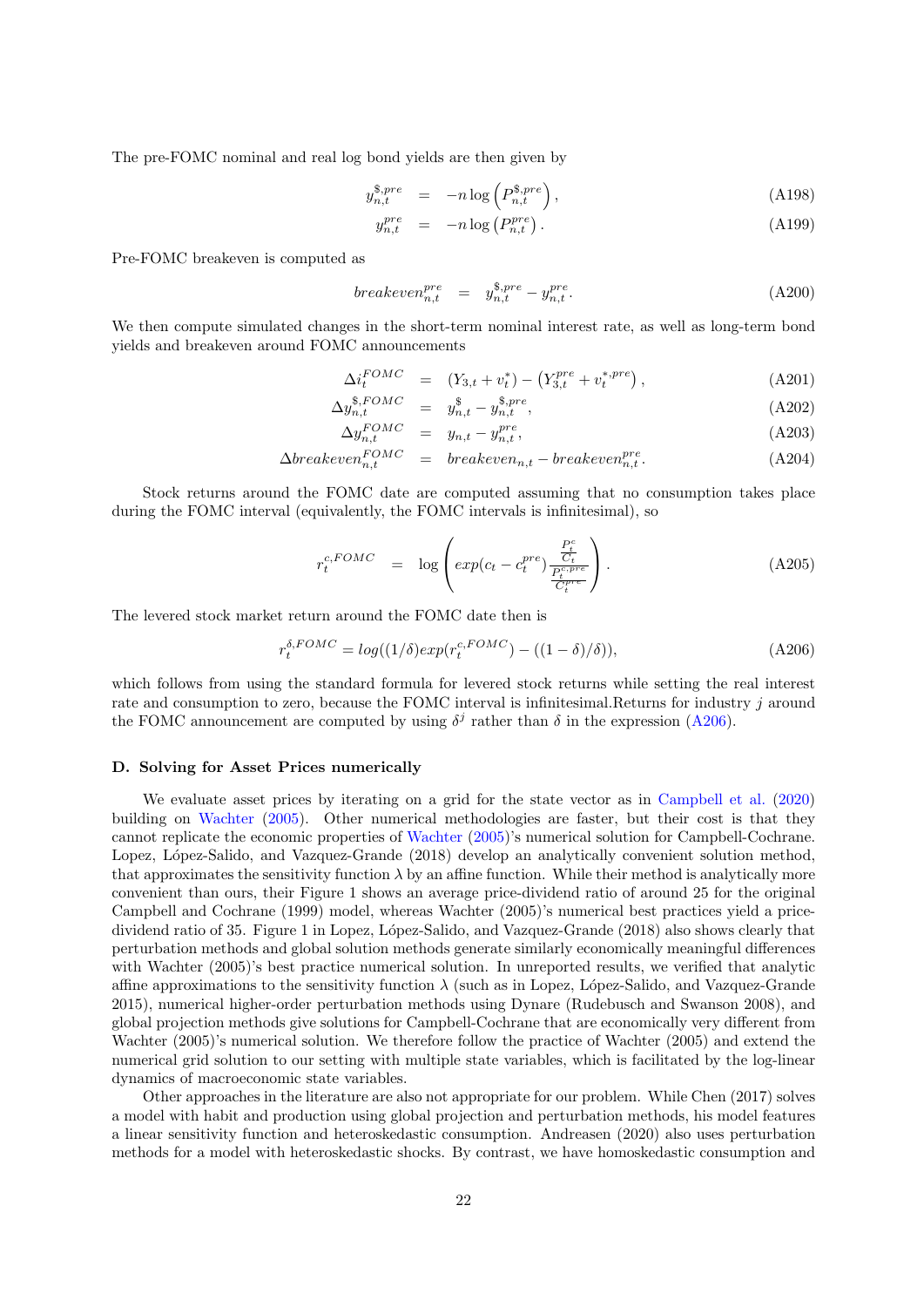the highly nonlinear sensitivity function required to make the real risk-free rate well-behaved means that perturbation methods do not work well. Similarly, affine term structure models, such as Dai and Singleton (2000), generate affine relations between risk premia and state variables by assuming analytically convenient functional forms for the pricing kernel. In contrast to models that assume more convenient pricing kernels, our preferences are consistent with the standard log-linear New Keynesian consumption Euler equation and generate conditionally homoskedastic macroeconomic dynamics.

While iterating on a grid is significantly slower than perturbation or global projection methods, it is not prohibitively so, taking about 2minutes on a standard laptop.

### D.1. Implementing the asset pricing recursions

We implement the recursions in Sections C.5.1 and C.5.2 numerically through value function iteration on a grid. We solve for the functions  $f_n$ ,  $b_n$ , and  $b_n^{\$}$  using value function iteration along a five-dimensional state vector. We use a five-dimensional grid, with the first three dimensions corresponding to  $\tilde{Z}_t$ , the fourth dimension corresponding to  $\hat{s}_t$ , and the fifth dimension corresponding to  $x_{t-1}$ .

# D.1.1. Grid

In this Section, we use  $\tilde{Z}, \hat{s}, x$  to denote the corresponding time-t variables. We use superscripts <sup>−</sup> to denote variables in the previous period and <sup>+</sup> to denote variables in the next period. We solve numerically for  $f_n$ ,  $b_n$ , and  $b_n^{\$}$  as functions of the vector of state variables  $\left[\tilde{Z},\hat{s},x^{-}\right]$ .

Our grid is densest along the  $\hat{s}$  dimension to capture important non-linearities of asset prices with respect to the surplus consumption ratio. Following Wachter (2005), we choose a grid for the surplus consumption ratio that consists of an upper segment and a lower segment and covers a wide range of values for  $s_t$ . Let  $S_{grid,1}$  denote a vector of 20 equally spaced points between 0 and  $S_{max}$  with  $S_{max}$ included and  $s_{grid,2}$  a vector of 30 equally spaced points between  $min(\log(S_{grid,1}))$ , and -50. The grid for  $\hat{s}_t = s_t - \bar{s}$  then consists of the concatenation of  $s_{grid,2} - \bar{s}$  and  $\log(S_{grid,1}) - \bar{s}$ .

We find that bond and stock prices are close to loglinear in  $\tilde{Z}$  and  $\hat{x}^-$ , so coarser grids are sufficient along those dimensions of the state vector. In fact, the analytic expressions for  $f_1$ ,  $b_2$ , and  $b_2^{\$}$  show that one-period zero-coupon consumption claims and two-period bond prices are exactly log-linear in  $\tilde{Z}$  and  $x^-$ . Numerical results indicate that this property translates to longer-period claims and  $f_n$ ,  $b_n$ , and  $b_n^{\$}$ are still approximately linear in  $\tilde{Z}$  and  $x^-$  for general n. To speed up the value function iteration, we therefore use two grid points for each dimension of  $\tilde{Z}$  and for  $x^{-}$ .

For  $\tilde{Z}$ , we use an equal-spaced three-dimensional grid. Let N denote the number of grid points along each dimension and  $m$  the width of the grid as a multiple of the unconditional standard deviation of Z. For each dimension of  $Z$ , we choose a grid of  $N$  equal-spaced points with the lowest point equal to  $-m \times std(Z)$  and the highest point equal to  $m \times std(Z)$ . Here, the unconditional variance-covariance matrix of  $\tilde{Z}$  is determined implicitly by the equation:

$$
std(\tilde{Z}) = \sqrt{\tilde{B}Var\left(\tilde{Z}\right)\tilde{B}' + diag(1,1,1)}.
$$
\n(A207)

For our baseline grid, we set  $N = 2$  and  $m = 2$ .

For  $x^-$ , we consider an equal-spaced grid with  $sizexm$  points ranging from

 $min\left(e_1A\tilde{Z}_t:\tilde{Z}\in grid\right)$  to  $max\left(e_1A\tilde{Z}:\tilde{Z}\in grid\right)$ . This choice of grid ensures that the grid for  $x^{-}$ covers the entire range of output gap values implied by the grid for  $\tilde{Z}$ . In our baseline evaluation, we set  $size x m = 2.$ 

With  $N = 2$  grid points along each of the three dimensions of  $\tilde{Z}$ , 50 gridpoints for  $\hat{s}$ , and  $size x m = 2$ grid points for  $x^-$ , the combined grid has a total of  $2^3 \cdot 50 \cdot 2 \cdot 500$  points.

# D.1.2. Numerical integration

Following Wachter (2005), we use Gauss-Legendre quadrature to evaluate the expectations (A134), (A145), and (A150) numerically. Gauss-Legendre quadrature is orders of magnitude faster than computing expectations by simulation. As in Wachter (2005), we evaluate infinite integrals over the density of standardized consumption shocks  $(\epsilon_{1,t})$  using 40 integration node points and an integration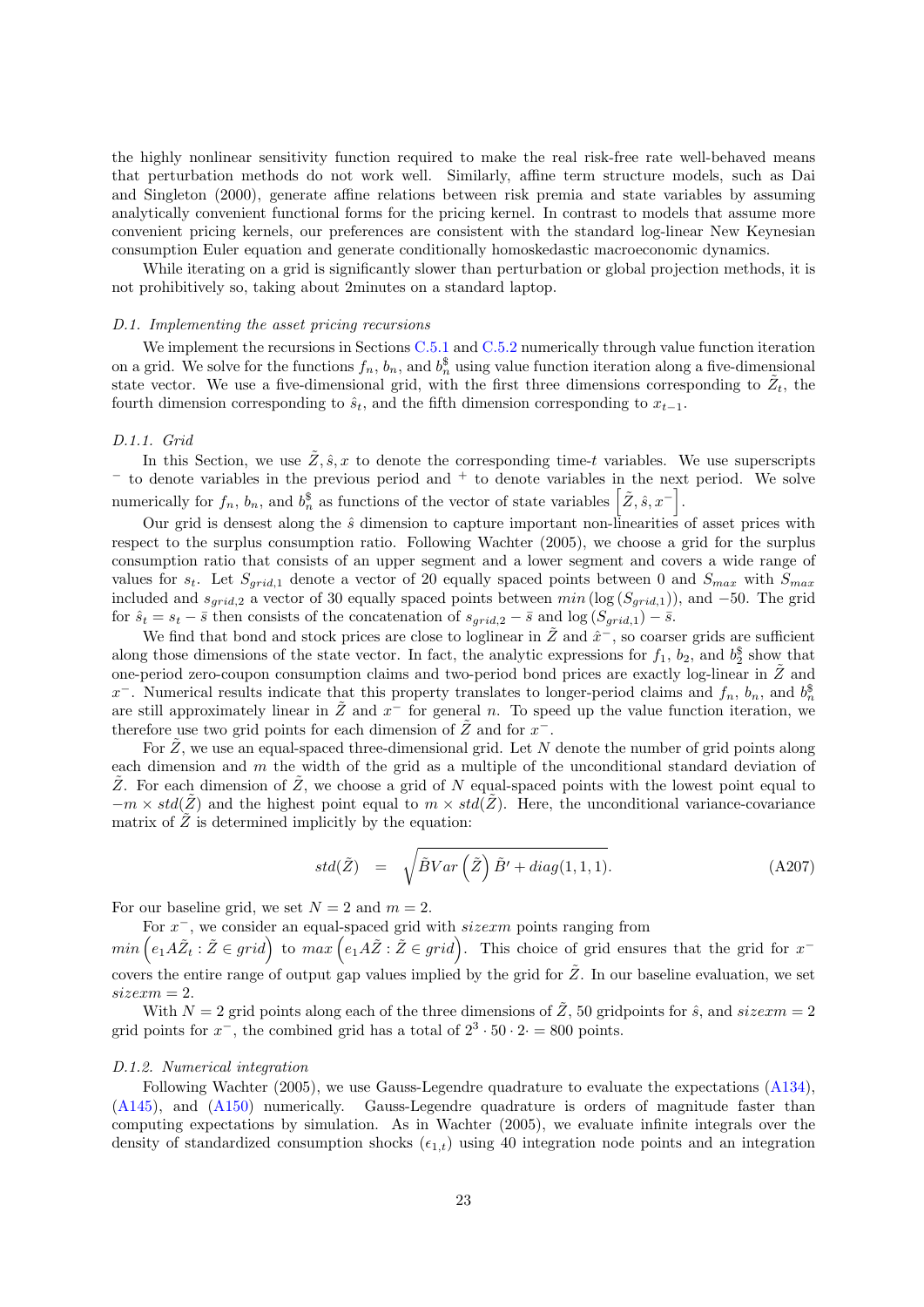domain ranging from −8 standard deviations to +8 standard deviations. To conserve speed and memory, we integrate over shocks orthogonal to surplus consumption  $(\epsilon_{2,t})$  using a somewhat smaller number of integration node points, 15, but again an integration domain of  $\pm 8$  standard deviations. To evaluate bond and stock prices at points that are not on the grid, we use loglinear multi-linear interpolation and extrapolation.

For completeness, we recap the key features of Gauss-Legendre integration. Let  $xGL_i$ ,  $i = 1, ..., N_{GL}$ and  $wGL_i = 1, ..., N_{GL}$  denote the Gauss-Legendre nodes and weights of  $N_{GL}$ th order. Gauss-Legendre quadrature then approximates a definite integral of any smooth function f on the interval  $[-1, 1]$  by  $\int_{-1}^{1} f(x) dx \approx \sum_{i=1}^{N_{GL}} wGL_i f(xGL_i)$ . By change of variable, it is immediate that we can approximate the integral of a smooth function f on an interval  $[-\bar{a}, \bar{a}]$  by

$$
\int_{-\bar{a}}^{\bar{a}} f(x) dx \approx \sum_{i=1}^{N_{GL}} \underbrace{\bar{a} \times wGL_{i}}_{wGL_{i}^{\bar{a}}} f\left(\underbrace{\bar{a} \times xGL_{i}}_{xGL_{i}^{\bar{a}}}\right).
$$
\n(A208)

 $\Delta$ 

Here, we use  $xGL_i^{\bar{a}}$  and  $wGL_i^{\bar{a}}$  to denote Gauss-Legendre node points and weights scaled to the interval  $[-\bar{a}, \bar{a}].$ 

We implement Gauss-Legendre quadrature to take expectations over  $\epsilon_{t+1}$  as follows. Let  $N_1$  denote the number of Gauss-Legendre nodes and  $\bar{a}_1$  denote the integration domain for the shock  $\epsilon_{1,t}$ , that is perfectly correlated with output innovations. We set  $xGL_{1,i} = xGL_i^{\bar{a}_1}$  and  $wGL_{1,i} = wGL_i^{\bar{a}_1}$  for  $i = 1, ..., N_1$ , where the weights and nodes are as defined in equation (A208). Moreover, we set

$$
pGL_{1,i} = \frac{1}{\sqrt{2\pi}} exp\left(-xGL_{1,i}^2\right) wGL_{1,i}/\sum_{i=1}^{N_1} \left(\frac{1}{\sqrt{2\pi}} exp\left(-xGL_{1,i}^2\right) wGL_{1,i}\right),\tag{A209}
$$

and use the scaled weights  $pGL_{1,i}$  for numerical integration. The scaling of  $(A209)$  ensures that the numerical expectation of a constant is evaluated to be the same constant (or intuitively that discretized probabilities sum to one).

We then evaluate numerically the expectation of any smooth function f of  $\epsilon_{1,t}$  via:

$$
E\left[f\left(\epsilon_{1,t}\right)\right] = \int_{-\infty}^{\infty} \frac{1}{\sqrt{2\pi}} exp\left(-\epsilon_1^2\right) f\left(\epsilon_1\right) d\epsilon_1, \tag{A210}
$$

$$
\approx \int_{-\bar{a}_1}^{\bar{a}_1} \frac{1}{\sqrt{2\pi}} \exp\left(-\epsilon_1^2\right) f\left(\epsilon_1\right) d\epsilon_1, \tag{A211}
$$

$$
\approx \sum_{i=1}^{N_1} pGL_{1,i}f\left(xGL_{1,i}\right). \tag{A212}
$$

Accuracy increases with  $\bar{a}_1$  and  $N_1$ . We follow Wachter (2006) in setting  $N_1 = 40$  and  $\bar{a}_1 = 8$ .

To take expectations over  $\epsilon_{2,t}$  and  $\epsilon_{3,t}$ , we similarly use Gauss-Legendre quadrature with integration domain  $\bar{a}_2 = 8$  and number of nodes  $N_2 = 15$ . We set  $xGL_{2,i} = xGL_i^{\bar{a}_2}$  and  $wGL_{2,i} = wGL_i^{\bar{a}_2}$  for  $i = 1, ..., N_2$  and define the scaled weights:

$$
pGL_{2,i} = \frac{1}{\sqrt{2\pi}} exp\left(-xGL_{2,i}^2\right) wGL_{2,i}/\sum_{i=1}^{N_2} \left(\frac{1}{\sqrt{2\pi}} exp\left(-xGL_{2,i}^2\right) wGL_{2,i}\right),\tag{A213}
$$

The weights and nodes for  $\epsilon_{3,t}$  are identical to those of  $\epsilon_{2,t}$ .

Since  $\epsilon_{1,t}$ ,  $\epsilon_{2,t}$ , and  $\epsilon_{3,t}$  are independent, we can evaluate the expectation of any smooth function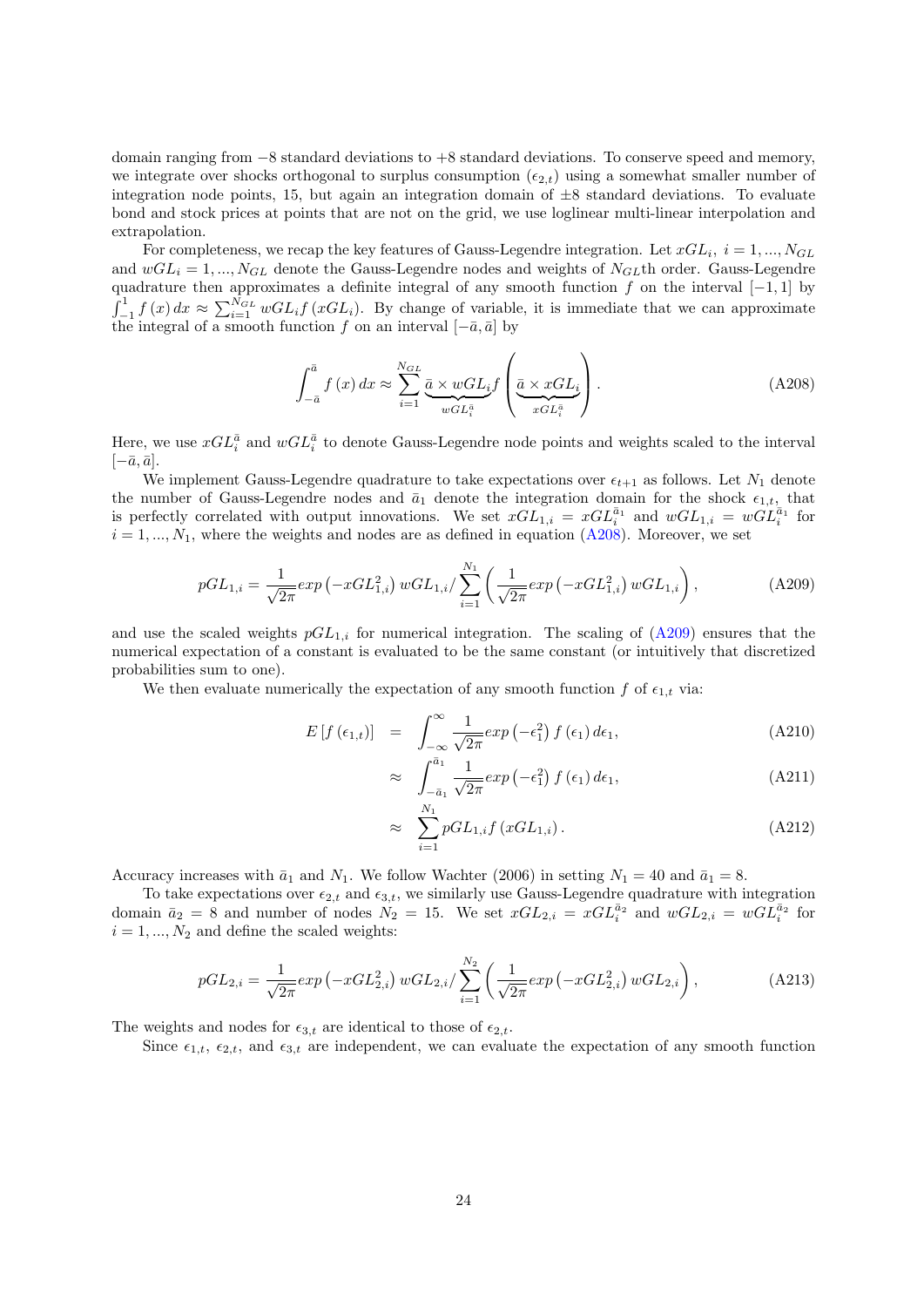$f(\epsilon_{1,t}, \epsilon_{2,t}, \epsilon_{2,t})$  as

$$
Ef\left(\epsilon_{1,t},\epsilon_{2,t},\epsilon_{3,t}\right) = \int_{-\infty}^{\infty} \frac{1}{\sqrt{2\pi}} exp\left(-\epsilon_1^2\right) \int_{-\infty}^{\infty} \frac{1}{\sqrt{2\pi}} exp\left(-\epsilon_2^2\right) \int_{-\infty}^{\infty} \frac{1}{\sqrt{2\pi}} exp\left(-\epsilon_3^2\right) f\left(\epsilon_1,\epsilon_2,\epsilon_3\right) d\epsilon_1 d\epsilon_2 d\epsilon_3,
$$
  

$$
\approx \sum_{i=1}^{N_1} pGL_{1,i} \left[ \sum_{j=1}^{N_2} pGL_{2,j} \left[ \sum_{k=1}^{N_3} pGL_{3,k} f\left(xGL_{1,i}, xGL_{2,j}, xGL_{3,k}\right) \right] \right].
$$
 (A214)

### D.1.3. Recursive step

Let a superscript  $num$  denote the numerical counterparts to the analytic functions  $f_n$ ,  $b_n$ ,  $b_n^{\$}$ . We n start by initializing  $f_1^{num}(\tilde{Z}, \hat{s}, x^-), b_2^{num}(\tilde{Z}, \hat{s}, x^-),$  and  $b_2^{\$, num}(\tilde{Z}, \hat{s}, x^-)$  at each grid point according to the analytic expressions  $(A132)$ ,  $(A142)$  and  $(A144)$ .

Next, we apply the recursive expressions (A134), (A145), and (A150) along the grid. Having computed  $f_{n-1}^{num}$  along the entire grid, we evaluate  $f_n^{num}(\tilde{Z}, \hat{s}, x^-)$  at a grid point  $(\tilde{Z}, \hat{s}, x^-)$  as follows. We compute the expectation  $(A134)$  numerically as:

$$
f_n^{num}(\tilde{Z}, \hat{s}, x^-) = \log \left[ \sum_{i=1}^{N_1} pGL_{1,i} \left[ \sum_{j=1}^{N_2} pGL_{2,j} \left[ \sum_{k=1}^{N_3} pGL_{3,k} \cdot \exp \left( g + e_1 [B - \phi I] A^{-1} \tilde{Z} \right) \right] \right] - \bar{r} - (e_3 - e_2 B) A^{-1} \tilde{Z} - \frac{\gamma}{2} (1 - \theta_0)(1 - 2\hat{s})
$$
  
 
$$
-(\gamma (1 + \lambda(\hat{s})) - 1) \sigma_c \times xGL_{1,i}
$$
  
 
$$
+ f_{n-1}^{num} \left( \tilde{B} \tilde{Z} + \left[ \begin{array}{c} xGL_{1,i} \\ xGL_{2,j} \\ xGL_{3,k} \end{array} \right], \theta_0 \hat{s} + \theta_1 x + \theta_2 x^- + \lambda(\hat{s}) xGL_{1,i}, x \right) ) \Bigg] \Bigg] \Bigg],
$$
(A215)

where we evaluate  $x$  as a function of the state vector as

$$
x = e_1 A^{-1} \tilde{Z}.
$$
 (A216)

To compute the right-hand-side of  $(A215)$ , we need to evaluate  $f_{n-1}^{num}$  at points that are not on our grid. We interpolate  $f_{n-1}^{num}$  linearly (and hence  $F_{n-1}^{num}$  log-linearly). When the argument is outside the range of the grid, we extrapolate  $f_{n-1}^{num}$  linearly. It is clear from  $(A132)$  that linear inter- and extrapolation gives a good approximation of  $f_1$ . In fact, we can see that  $f_1$  is exactly linear in  $\tilde{Z}$ , independent of  $x^-$ , and that it depends on  $\lambda(\hat{s}) = \lambda_0 \sqrt{1 - 2\hat{s}}$ . We accommodate the fact that  $f_1$  is not linear in  $\hat{s}$  by choosing a much denser grid along the  $\hat{s}$  dimension. We do not have analytic expressions for  $f_n, n > 1$  (after all, that's why we need a numerical solution), but numerical solutions indicate that linear inter- and extrapolation gives good approximations for  $f_n$  with the chosen grid.

In terms of coding  $(A215)$ , we face a trade-off between speed and readability of the code. We preallocate matrices outside loops and we code linear interpolation by hand (rather than using a pre-written interpolation routine) to conserve speed and memory. We also inline the linear interpolation steps (i.e. write them directly into the main function rather than calling a separate interpolation function). This speeds up the code substantially, while reducing its readability.

There are different methods to interpolate multidimensional functions. Specifically, we use multilinear interpolation, corresponding to interpolating along each dimension one at a time. In order to enhance computational speed we do not rely on a pre-programmed interpolation routine, instead coding our own minimal interpolation routine. It is well-known that the result of multi-linear (or in the twodimensional case bi-linear) interpolation does not depend on in which order one interpolates the different arguments. We find it convenient to interpolate  $f_{n-1}^{num}(\tilde{Z},\hat{s},x^-)$  first along the  $x^-$  dimension, then along  $\hat{s}$ , then along  $\tilde{Z}_1$ , and finally along the  $\tilde{Z}_2$  and  $\tilde{Z}_3$  dimensions.

Finally, we evaluate the price-consumption ratio for the aggregate consumption stream by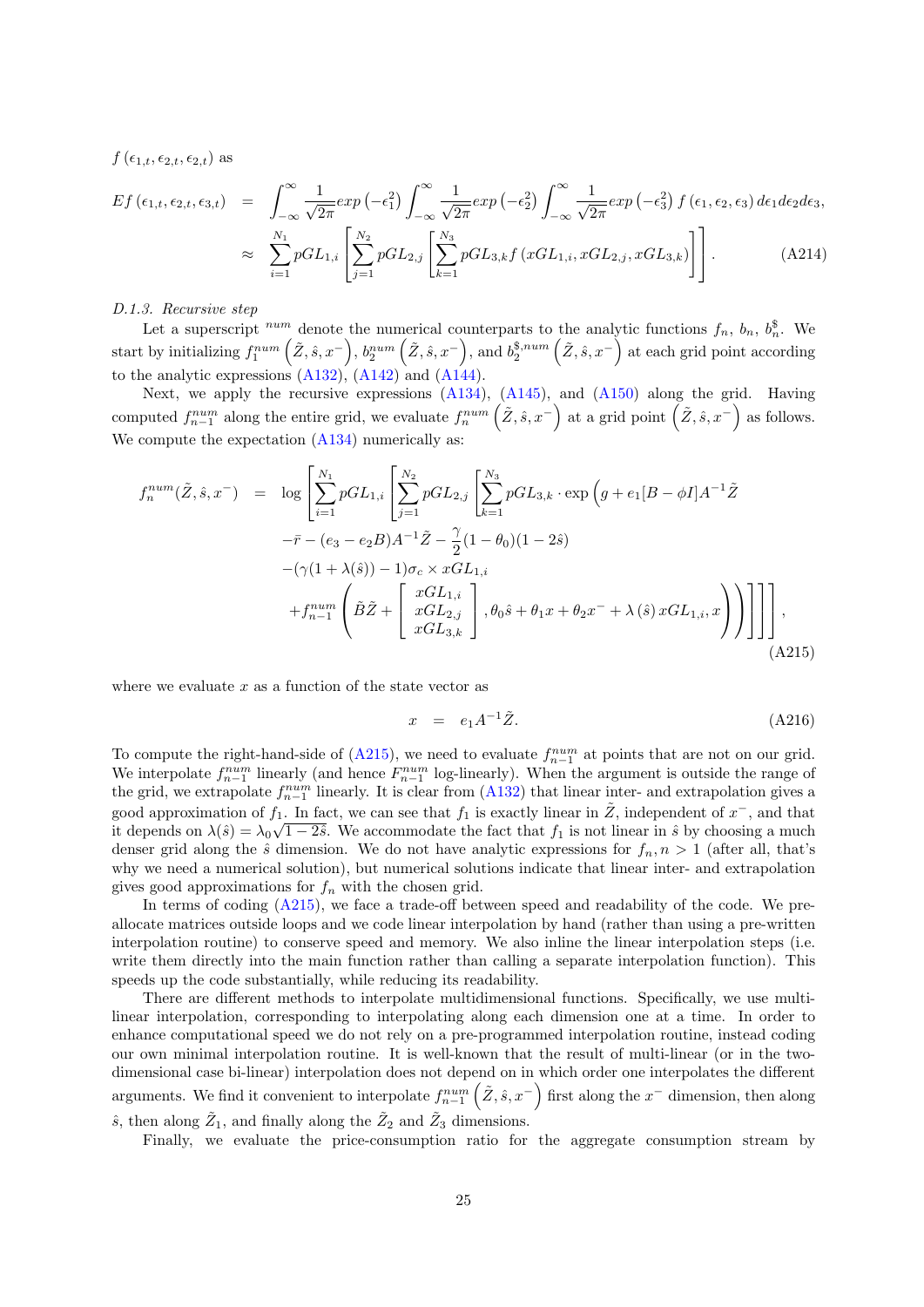approximating it as the sum of the first 300 zero-coupon consumption claims:

$$
F^{num}\left(\tilde{Z}_t, \hat{s}_t, x_{t-1}\right) = \sum_{n=1}^{300} \exp\left(f_n^{num}(\tilde{Z}_t, \hat{s}_t, x_{t-1})\right). \tag{A217}
$$

We iterate  $b_n^{num}(\tilde{Z},\hat{s},x^-)$  and  $b_n^{\$,num}(\tilde{Z},\hat{s},x^-)$  similarly according to:

$$
b_n^{num}(\tilde{Z}_t, \hat{s}_t, x_{t-1}) = \log \left[ \sum_{i=1}^{N_1} pGL_{1,i} \left[ \sum_{j=1}^{N_2} pGL_{2,j} \left[ \sum_{k=1}^{N_3} pGL_{3,k} \right] \right] \right] \cdot \exp \left( -\bar{r} - (e_3 - e_2B) A^{-1} \tilde{Z} - \frac{\gamma}{2} (1 - \theta_0)(1 - 2\hat{s}) \right) - \gamma (1 + \lambda(\hat{s})) \sigma_c \times xGL_{1,i} + b_{n-1}^{num} \left( \tilde{B} \tilde{Z} + \left[ \begin{array}{c} xGL_{1,i} \\ xGL_{2,j} \\ xGL_{3,k} \end{array} \right], \theta_0 \hat{s} + \theta_1 x + \theta_2 x^{-} + \lambda(\hat{s}) xGL_{1,i}, x \right) \right) \right] \Bigg] , \tag{A218}
$$

and

$$
b_n^{\$,num}(\tilde{Z}_t, \hat{s}_t, x_{t-1}) = \log \left[ \sum_{i=1}^{N_1} pGL_{1,i} \left[ \sum_{j=1}^{N_2} pGL_{2,j} \left[ \sum_{k=1}^{N_3} pGL_{3,k} \right] \right] \right. \\ \left. \cdot \exp \left( -\bar{r} - e_3 A^{-1} \tilde{Z} - \frac{\gamma}{2} (1 - \theta_0)(1 - 2\hat{s}) \right. \\ \left. - (\gamma (1 + \lambda(\hat{s})) \sigma_c + v p i_1 + n \cdot v e c^* e'_1) \times x GL_{1,i} \right. \\ \left. - (v p i_2 + n \cdot v e c^* e'_2) x GL_{2,j} + \frac{n^2}{2} (\sigma^{\perp})^2 \right. \\ \left. + b_{n-1}^{\$,num} \left( \tilde{B} \tilde{Z} + \left[ \begin{array}{c} xGL_{1,i} \\ xGL_{2,j} \\ xGL_{3,k} \end{array} \right], \theta_0 \hat{s} + \theta_1 x + \theta_2 x^{-} + \lambda(\hat{s}) x GL_{1,i}, x \right) \right) \right] \right], \tag{A220}
$$

We again use multi-linear interpolation and extrapolation to evaluate  $b_{n-1}^{\$, num}$  and  $b_{n-1}^{num}$  at points that are not on the grid. We similarly implement the recursions (A176), (A178), and (A185) numerically to obtain risk-neutral bond and consumption claim valuations  $B_n^{rn, num}, B_n^{rn, \$, num}, G^{rn, num}$ .

#### D.2. Simulating the Model

We simulate a draw of length T. Model results in Tables 3, 4, 5, 6, and 7 use  $T = 10000$  and discard the first 100 simulation periods to ensure that the system has reached the stochastic steady-state.

We use superscript sim to denote simulated quantities. We use the MATLAB function mvnrnd to obtain independent draws  $v_t^{sim} \sim N(0, \Sigma_v)$  for  $t = 1, 2, ..., T$ . We then obtain the rotated shock according to  $\epsilon_t^{sim} = A\Sigma v_t^{sim}$  and  $v_t^{LT,sim} = e_4 \Sigma v_t^{sim}$ . We generate draws for  $\tilde{Z}_t^{sim}, t = 1, ..., T$  by setting  $\tilde{Z}^{sim}_1 = 0$  and then updating according to  $(A107)$ . We obtain the simulated non-rotated state vector for  $t = 1, 2, ..., T$  through the relation  $Y_t^{sim} = A^{-1} \tilde{Z}_t^{sim}$ . We generate draws for the surplus consumption ratio by setting  $\hat{s}_1^{sim} = 0$  and  $x_0^{sim} = 0$  and then updating according to (A116). We generate the simulated random walk component of inflation  $v_t^*, t = 1, 2, ..., T$  by starting from  $v_1^{*sim} = 0$  and updating it according to equation (A100). We initialize simulated log consumption at  $c_1^{sim} = 0$  and update it using (A83). We then drop the first 100 simulation periods to allow the system to converge to the stochastic steady-state.

Having generated draws for the five state variables  $\tilde{Z}^{sim}$ ,  $\hat{s}^{sim}$ , and  $x_{t-1}^{sim}$ , we obtain the simulated consumption-claim price-dividend ratio as  $(P^c/C)^{sim}_{t} = F^{num}(\tilde{Z}^{sim}_{t}, \tilde{s}^{sim}_{t}, x^{sim}_{t-1}),$  n-period real bond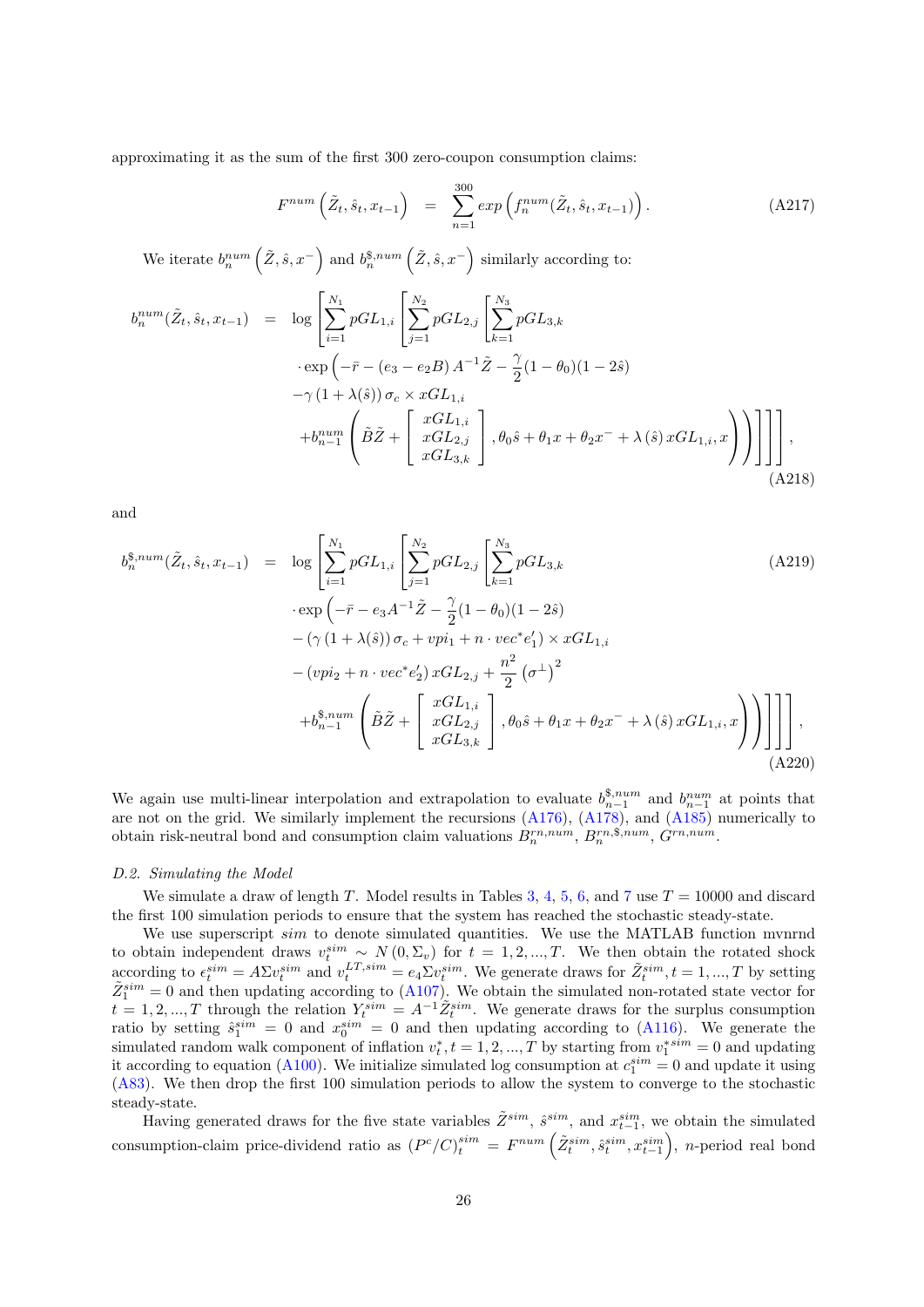prices as

 $P_{n,t}^{sim} = B_n^{num} \left( \tilde{Z}_t^{sim}, \hat{s}_t^{sim}, x_{t-1}^{sim} \right)$ , and  $B^{s,sim}_{n,t} = B^{s,num}_{n} \left( \tilde{Z}^{sim}_{t}, \hat{s}^{sim}_{t}, x^{sim}_{t-1} \right)$ . We obtain the corresponding risk-neutral valuation ratios by plugging into the risk-neutral asset pricing solutions:  $\left(P^c/C\right)_t^{rn,sim} = F^{rn,num}\left(\tilde{Z}_t^{sim}, \hat{s}_t^{sim}, x_{t-1}^{sim}\right),$  $P_{n,t}^{rn,sim} = B_n^{rn,num} \left( \tilde{Z}_t^{sim}, \hat{s}_t^{sim}, x_{t-1}^{sim} \right)$ , and  $B_{n,t}^{rn,\$,sim} = B_n^{rn,\$,num} \left( \tilde{Z}_t^{sim}, \tilde{s}_t^{sim}, x_{t-1}^{sim} \right)$ . We obtain nominal bond prices  $P_{n,t}^{\$,sim}$  by combining  $B_{n,t}^{\$,sim}$ 

and  $v_t^{*sim}$  according to (A136). We similarly obtain risk-neutral nominal bond prices  $P_{n,t}^{rn, \$, sim}$  by combining  $B_{n,t}^{rn, \$, sim}$  and  $v_t^{*sim}$  according to (A136).

To deal with the fact that  $\tilde{Z}^{sim}_{t}$ ,  $\hat{s}^{sim}_{t}$ ,  $x^{sim}_{t-1}$  are not usually on grid points we adopt a similar linear interpolation strategy as in the numerical evaluation of the asset pricing recursions described in Section D.1.3. We interpolate  $F^{num}$ ,  $B_n^{num}$ , and  $B_n^{\$,num}$  log-linearly. We simplify the interpolation strategy slightly compared to Section D.1.3. We use the MATLAB function griddedInterpolant, sacrificing some computational speed for simpler code. Even though rare events (and especially extremely negative realizations for  $\hat{s}$ ) matter for the value function iteration in Section D.1.3, low-probability events have very little impact on the properties of simulated asset prices taking as given  $F^{num}$ ,  $B^{num}$ , and  $B^{s, num}$ . We therefore simplify the log-linear interpolation by truncating  $\tilde{Z}^{sim}_{t}$ ,  $\tilde{s}^{sim}_{t}$ , and  $x^{sim}_{t-1}$  at the maximum and minimum values covered by the grid.

Having generated  $\left(\frac{P^c}{C}\right)$ Having generated  $\left(\frac{P^c}{C}\right)_t^{sim}$ ,  $t = 1, ..., T$ , we compute log returns on the consumption claim  $r_{t+1}^{c,sim}$  according to (A152). We obtain simulated price-dividend ratios for levered stocks by plugging into (A159). Finally, we obtain log bond yields and stock and bond excess returns as described in Section C.5.3. Risk-neutral bond and stock returns are computed by substituting  $\left(\frac{P^e}{C}\right)^e$  $\left(\frac{P^c}{C}\right)^{rn,sim}$ ,  $P_{n,t}^{rn,\$,sim}$ , and  $P_{n,t}^{rn,sim}$  into the same relations.

We simulate pre-FOMC asset prices as follows. We use the MATLAB function mvnrnd to generate independent draws for the FOMC shock  $v_t^{FOMC,sim} \sim N\left(0, diag\left(\left[0, 0, \left(\sigma_{ST}^{FOMC}\right)^2, \left(\sigma_{LT}^{FOMC}\right)^2\right]\right)\right)$ , where  $t = 1, ..., T$ . Having drawn the FOMC shock  $v_t^{FOMC,sim}$  we obtain the simulated pre-FOMC component of the overall quarterly simulated shock as

$$
v_t^{pre,sim} = v_t^{sim} - v_t^{FOMC,sim}, \qquad (A221)
$$

$$
\epsilon_t^{pre,sim} = A\Sigma v_t^{pre,sim}.\tag{A222}
$$

We then use the simulated values for  $\tilde{Z}_{t-1}^{sim}$ ,  $Y_{t-1}^{sim}$ ,  $c_{t-1}^{sim}$ ,  $\tilde{s}_{t-1}^{sim}$ ,  $v_{t-1}^{*}$  and  $\epsilon_t^{pre, sim}$  to compute the simulated pre-FOMC state vector according to equations (A190) through (A194). We then obtain pre-FOMC asset prices by substituting the simulated pre-FOMC state vector into equations (A195) through (A194). Simulated yield changes around FOMC news are then computed according to equations (A201) and (A204) and simulated FOMC stock returns are obtained according to equation (A206). Quarterly and high-frequency returns for industry j are generated analogously to market returns but using  $\delta^j$  instead of  $\delta$ .

# D.3. Parameter units

This subsection details the relation between parameter values in empirical (reported in the paper) and natural units (used for solving the code). We solve the model in natural units. However, it is most natural to report empirical moments and summary statistics in empirical units for interpretability.

For comparability with empirical moments, Table 1 reports model parameters in units that correspond to the output gap in annualized percent, and inflation and interest rates in annualized percent. As in Campbell et al. (2020), we report the discount rate and the persistence of surplus consumption in annualized units. Concretely, Table 1 reports the following scaled parameters (for completeness we also list parameters where natural and empirical units are the same):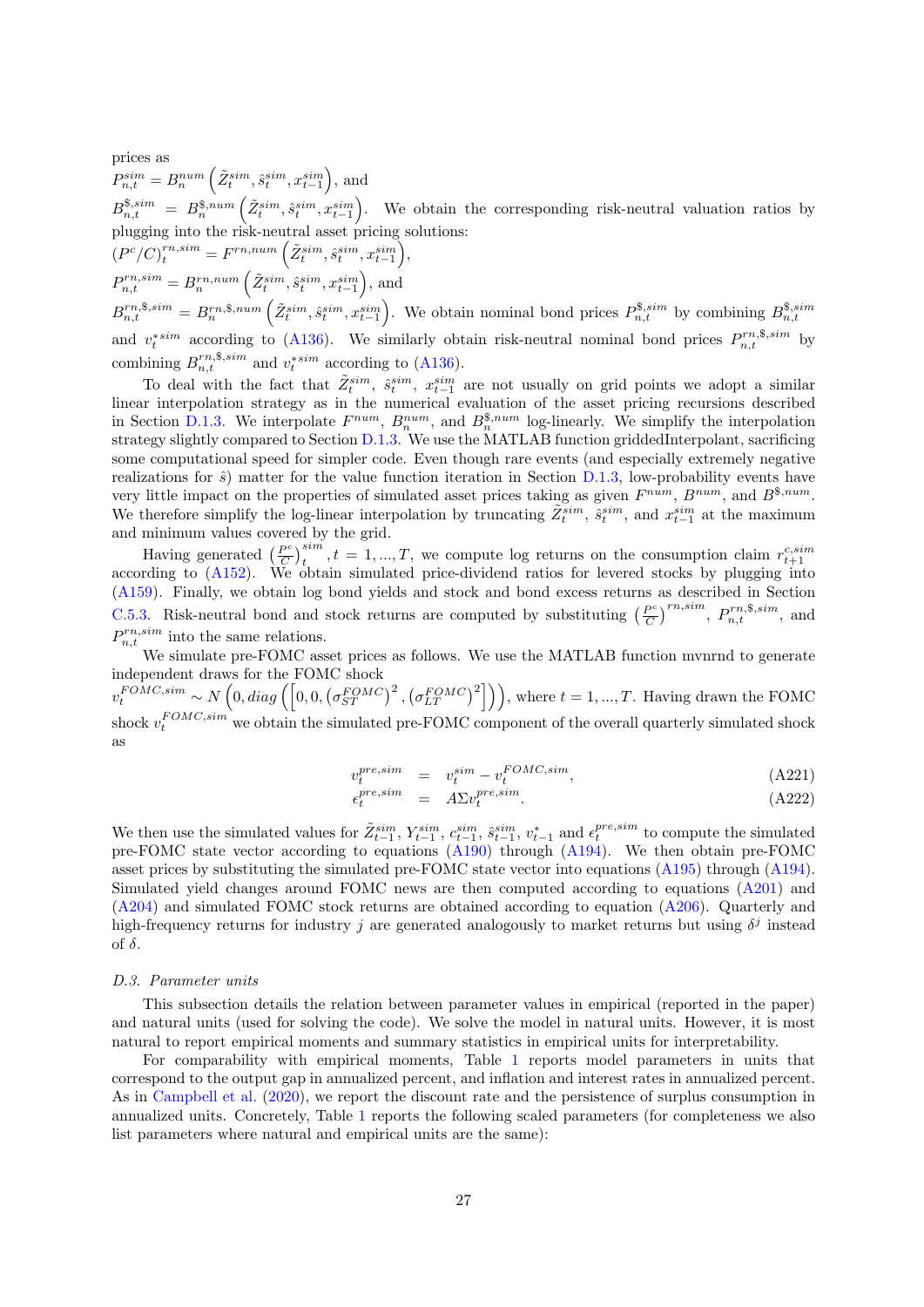| $400 \times g$ ,         | (A223) |
|--------------------------|--------|
| $\gamma,$                | (A224) |
| $400 \times \bar{r}$ ,   | (A225) |
| $\theta_0^4$ ,           | (A226) |
| $\theta_1,$              | (A227) |
|                          | (A228) |
| $4 \times \gamma^x$ ,    | (A229) |
| $\rho_i$                 | (A230) |
| $400 \times \sigma_{MP}$ | (A231) |
| $\phi,$                  | (A232) |
| δ                        | (A233) |

Table 2 lists the following scaled implied parameter values

$$
\beta^4,
$$
\n(A234)\n
$$
\bar{S},
$$
\n(A235)\n
$$
S_{max},
$$
\n(A236)

$$
\rho^x,\tag{A237}
$$

$$
f^x, \tag{A238}
$$

$$
\frac{1}{4} \times \psi,\tag{A239}
$$

$$
\theta_2. \tag{A240}
$$

# D.4. Switching off shocks and PC slope in numerical solution

To switch off the shocks we don't need, we set the following near-zero values for the standard deviations of the demand, Phillips curve, and long-term inflation target (random walk) shocks. The exact numerical values are chosen so that the solution remains invertible, but has converged as the shock volatilities approach zero:

1

$$
\sigma_x = 10^{-9}, \tag{A241}
$$

$$
\sigma_{PC} = 10^{-9}, \tag{A242}
$$

$$
\sigma_{LT} = 10^{-9}.
$$
 (A243)

We set the slope of the Phillips curve to  $\kappa = 2.455710^{-5}$ . To ensure that the numerical solutions work, we need to choose a value for  $\rho_{\pi} = 0.508$ . We have verified that the exact parameter values for  $\sigma_x$ ,  $\sigma_{PC}$ , and  $\sigma_{LT}$ ,  $\kappa$  and  $\rho_{\pi}$  do not matter for the asset pricing moments. We have also checked that the asset pricing moments for real and nominal bonds at these parameter values are identical, so the asset prices seem to have converged as the volatilities of these no-longer needed shocks converge to zero.

# E. Additional Model Results

### E.1. Comparative Statics by  $\theta_1$

In this Section, we complement Figure 2 by reporting quarterly stock returns and macroeconomic moments for different value for the habit parameter  $\theta_1$ . Our baseline calibration corresponds to  $\theta_1$  =  $-0.90$ , while the Campbell and Cochrane (1999) preferences correspond to  $\theta_1 = 0$ . In the top panel of Table A1, we report the habit coefficients  $\theta_1$ . The parameter  $\theta_2$  is chosen according to equation (16).

The second panel in Table A1 shows quarterly moments of model stock returns. We see that the equity premium, equity volatility, persistence of price-dividend ratio, and stock return predictability are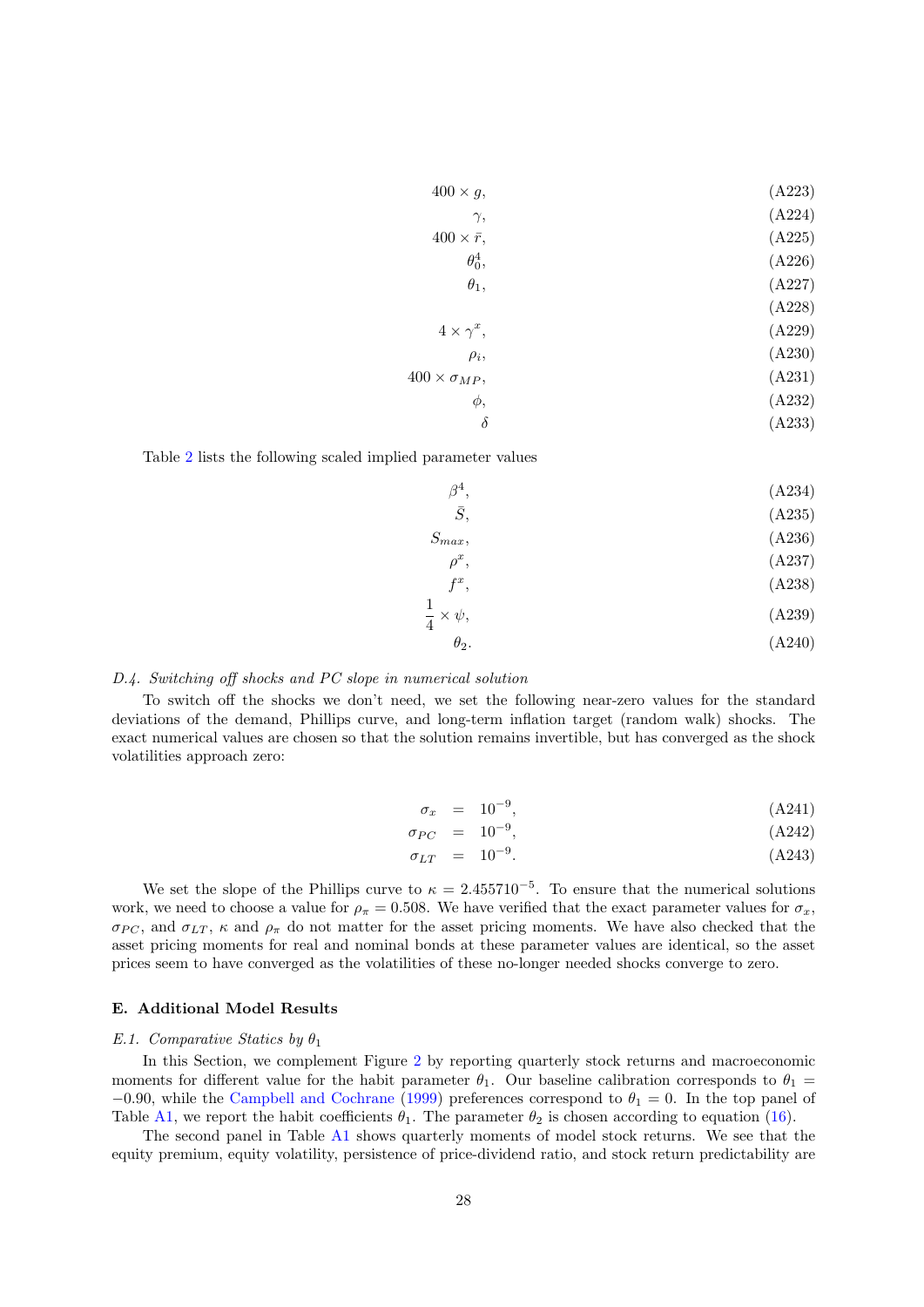almost completely unaffected by varying  $\theta_1$ . The final panel shows macroeconomic moments. As in Figure 2, we see that the habit parameter  $\theta_1$  matters for output response to a monetary policy shock. In particular, we need  $\theta_1 = -0.90$  to match the lag and size of the trough output response to a monetary policy shock in the data.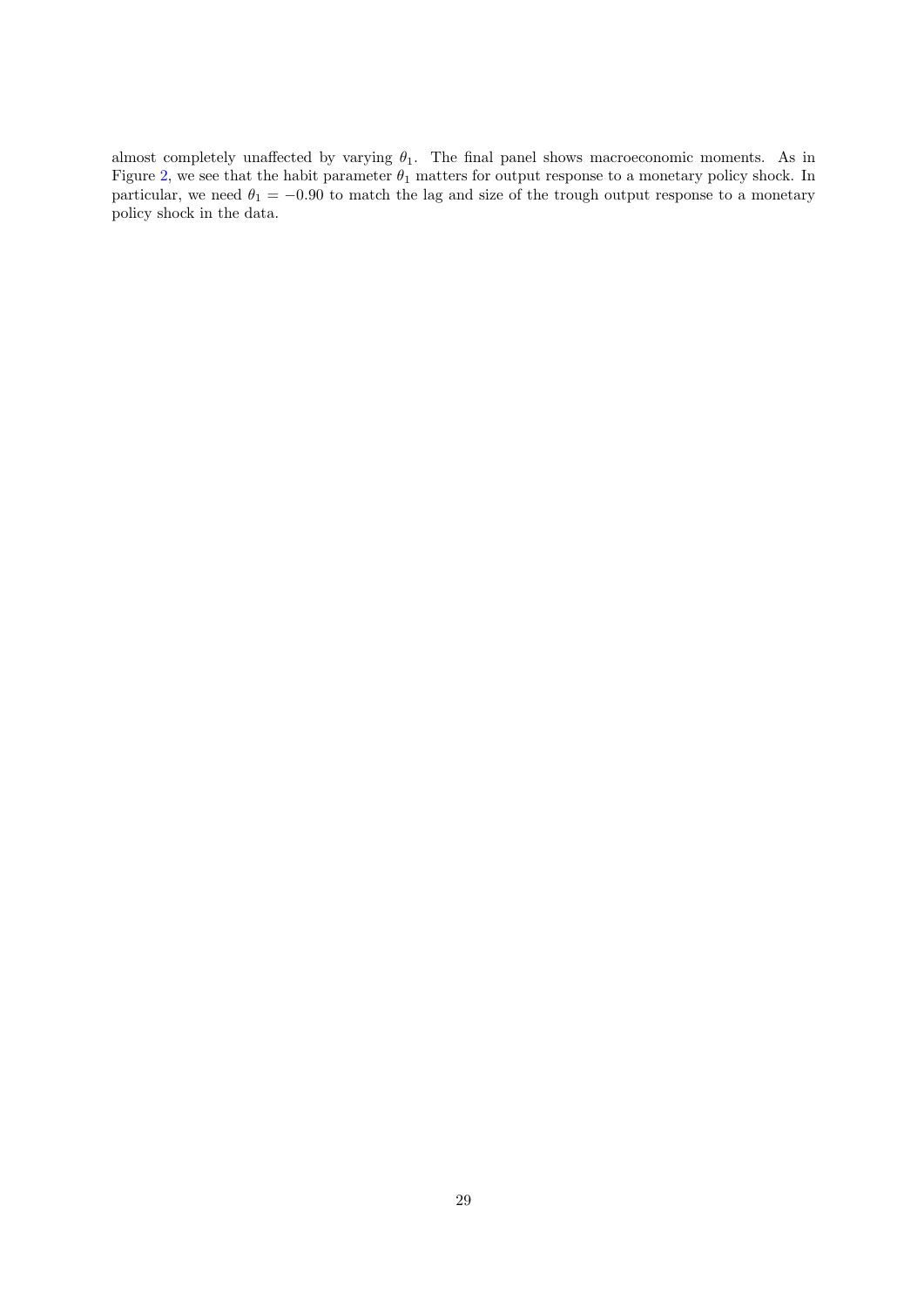| Model: Varying $\theta_1$<br>Parameters    |         |         |         |                 |         |                |                |         |         |
|--------------------------------------------|---------|---------|---------|-----------------|---------|----------------|----------------|---------|---------|
|                                            |         |         |         | <b>Baseline</b> |         |                |                |         | CC99    |
| $\theta_1$                                 | Data.   | $-0.99$ | $-0.95$ | $-0.90$         | $-0.70$ | $-0.50$        | $-0.30$        | $-0.10$ | 0.00    |
| Stocks                                     |         |         |         |                 |         |                |                |         |         |
| Equity premium                             | 7.84    | 7.23    | 7.26    | 7.29            | 7.39    | 7.46           | 7.51           | 7.55    | 7.56    |
| Volatility                                 | 16.87   | 14.75   | 14.81   | 14.87           | 15.09   | 15.25          | 15.36          | 15.45   | 15.48   |
| Sharpe Ratio                               | 0.47    | 0.49    | 0.49    | 0.49            | 0.49    | 0.49           | 0.49           | 0.49    | 0.49    |
| AR(1) Coeff. pd                            | 0.92    | 0.93    | 0.93    | 0.93            | 0.93    | 0.93           | 0.93           | 0.93    | 0.93    |
| 1-YR Excess Returns on $pd$                | $-0.38$ | $-0.34$ | $-0.34$ | $-0.34$         | $-0.34$ | $-0.33$        | $-0.33$        | $-0.33$ | $-0.33$ |
| 1-YR Excess Returns on pd $(R^2)$          | 0.23    | 0.07    | 0.07    | 0.07            | 0.07    | 0.07           | 0.07           | 0.07    | 0.07    |
| Macroeconomic Dynamics                     |         |         |         |                 |         |                |                |         |         |
| Std. Annual Consumption Growth             | $1.5\,$ | 1.57    | 1.57    | 1.55            | 1.44    | 1.29           | 1.15           | 1.04    | 1.00    |
| Std. Annual Change fed funds Rate          | 1.35    | 2.16    | 2.14    | 2.13            | 2.07    | 2.04           | 2.03           | 2.03    | 2.03    |
| Trough Output Response to 100 bps FF Shock | $-0.7$  | $-0.74$ | $-0.73$ | $-0.71$         | $-0.64$ | $-0.57$        | $-0.51$        | $-0.51$ | $-0.52$ |
| Lag Trough Output Response                 | 4       | 5       | 4       | 4               | 3       | $\overline{2}$ | $\overline{2}$ |         |         |

Table A1 Quarterly Asset Prices for Different Habit Parameter Values

Note: This table solves for quarterly stock return moments and macroeconomic moments at different values for the habit parameter  $\theta_1$ . Our baseline calibration, reported in Table 3 in the main paper, corresponds to  $\theta_1 = -0.90$ . Campbell and Cochrane (1999, CC99) preferences correspond to  $\theta_1 = \theta_2 = 0$ . For any value of  $\theta_1$ , the parameter  $\theta_2$  is determined via equation (16) in the main paper.30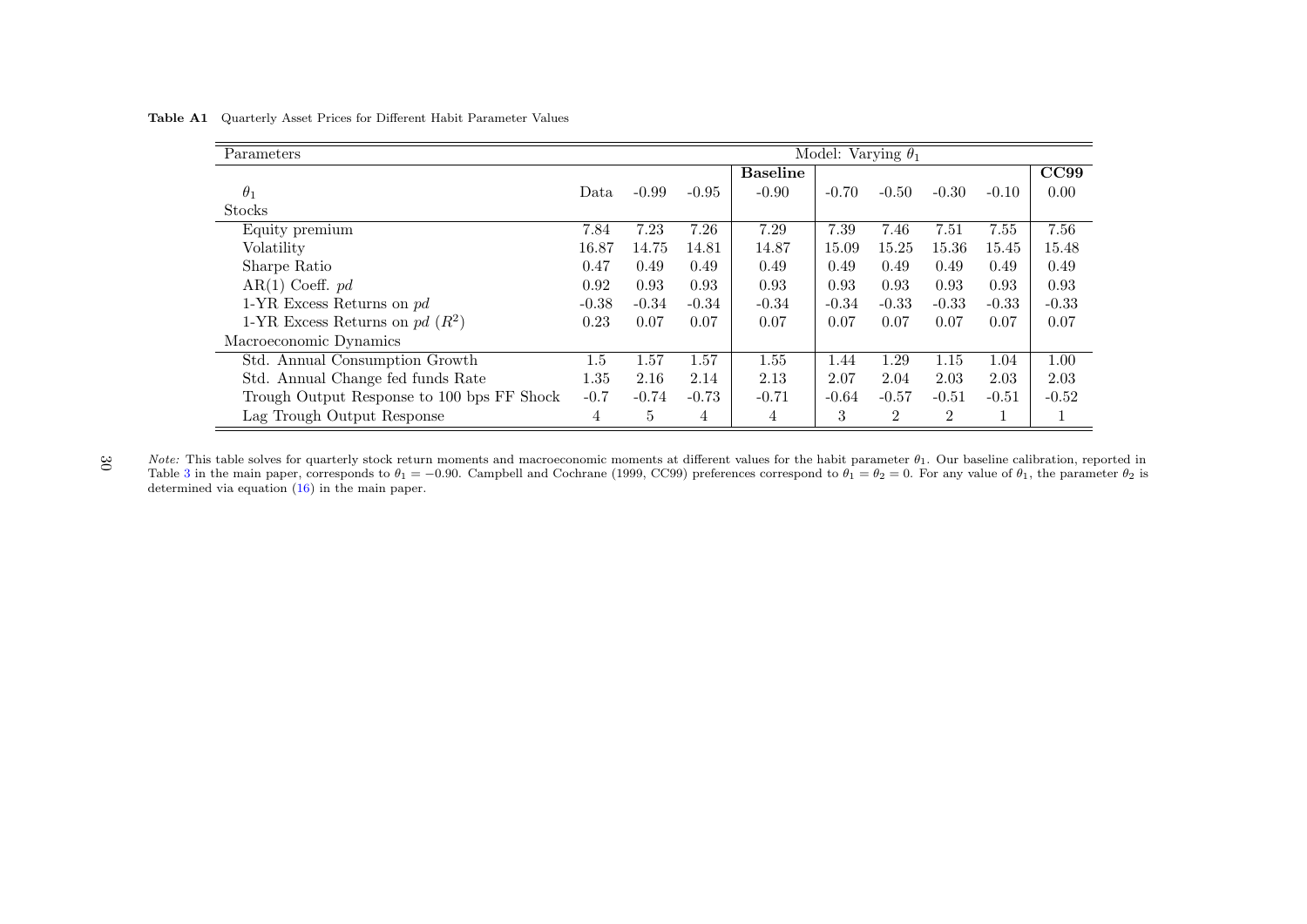# E.2. Comparative statics by monetary policy rule parameter

In this Section we illustrate comparative statics of our key results across different values for the monetary policy rule parameter  $\gamma^x$ . Figure A1 plots key calibration outcomes on the y-axis against the monetary policy rule parameter  $\gamma^x$  on the x-axis. Each dot corresponds to a separate model calibration with a different parameter value for  $\gamma^x$ . All other parameters are held constant at their baseline values.

The top-left panel shows our benchmark regression coefficient of stock returns onto model highfrequency monetary policy shocks, exactly as in Table 4 in the main paper. The top-right panel shows the regression coefficient of 10-year nominal bond yields onto model high-frequency monetary policy shocks (as in column (2) of Table 7 in the main paper). We see that the stock and nominal bond yield responses to monetary policy shocks are strong across a very wide range of values  $\gamma^x$ , so our benchmark high-frequency model results are robust.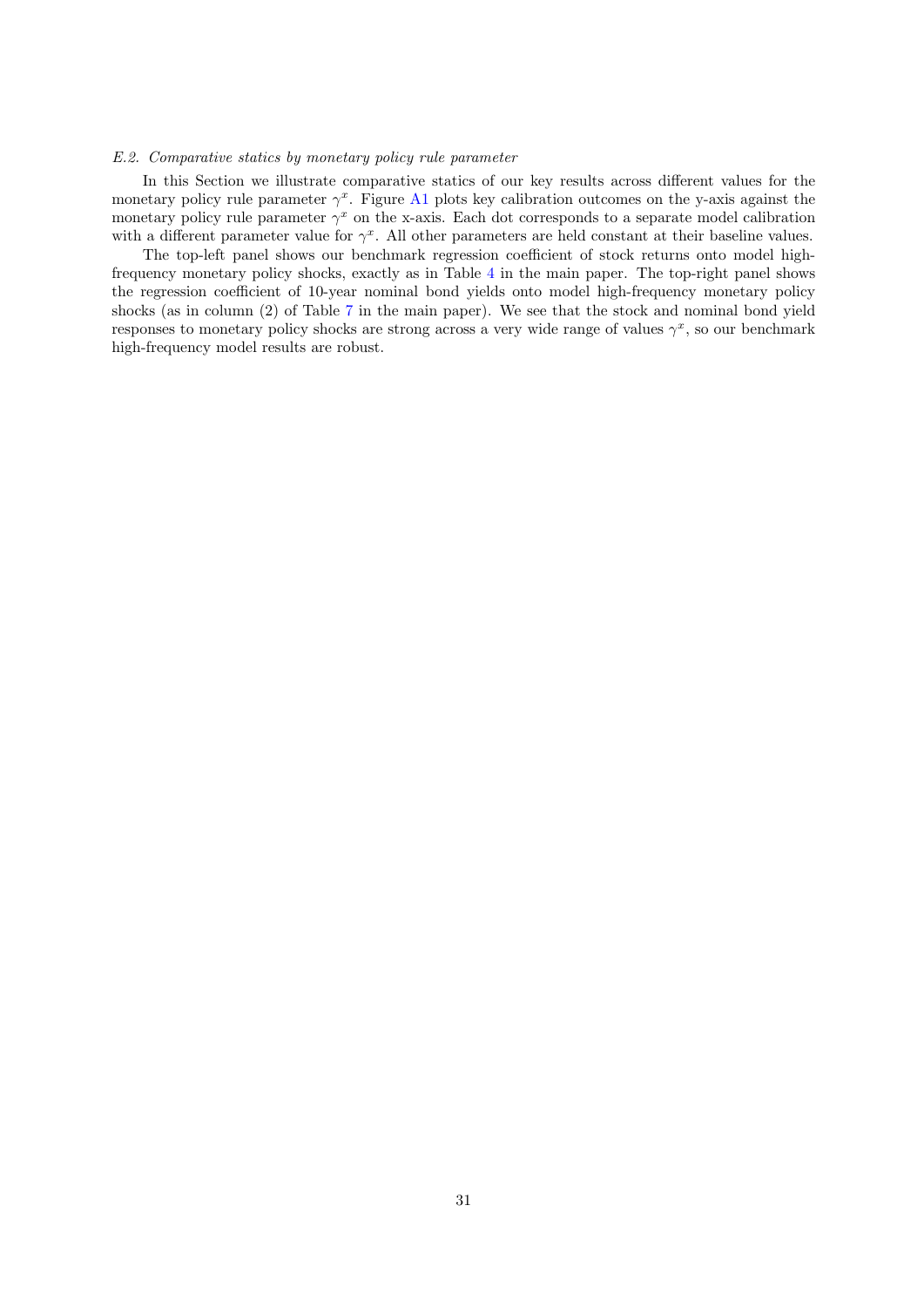



Note: This figure shows the effects of varying the output gap coefficient in the monetary policy rule,  $\gamma^x$ , on the regression coefficient of stock returns on the fed funds surprise (as in column 4 of Table 4 in the main paper), the regression coefficient of 10-year nominal bond yields on the fed funds surprise (as in column (1) of Table 7 in the main paper), the 10-year nominal bond-stock beta, and the slope of the nominal yield curve. Parameter  $\gamma^x$  ranges from 0.05 to 1.50 (30 grid points). The Phillips curve slope is held constant at  $\kappa = 0$  throughout. For each parameter value, asset pricing moments are computed from a simulation of length 10,000.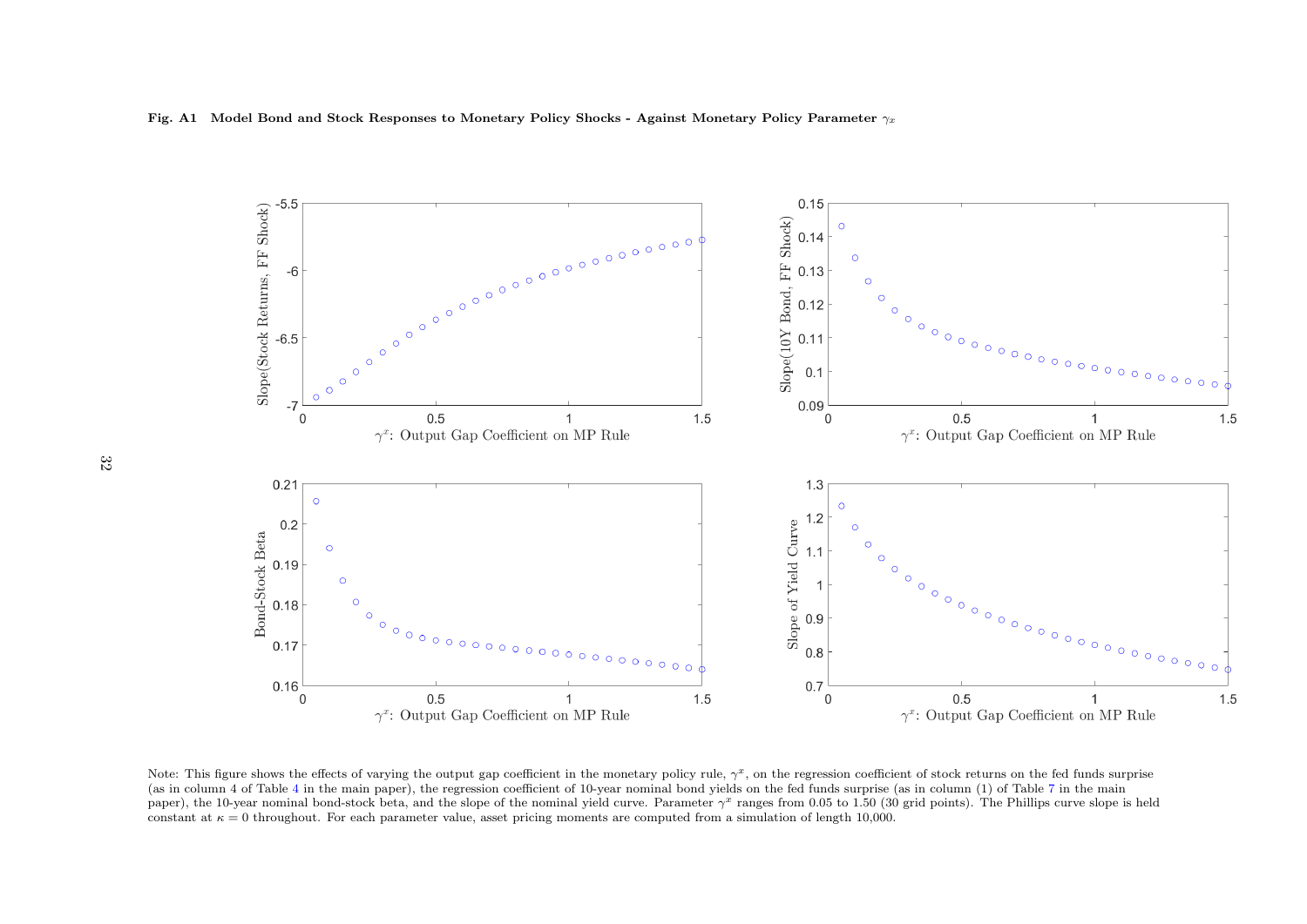### E.3. Model Robustness: Larger volatility of FOMC surprises

In this Section, we verify that all our main model results are unchanged if we increase the volatility of FOMC date shocks by an order of magnitude. In this Section, we show results with  $\sigma_{MP}^{FOMC} = 4.65bps =$  $0.0465\%$ , which is somewhat smaller than the value used in the main paper of 6.52bps, and the much the larger value  $\sigma_{MP}^{FOMC} = 46.5bps = 0.465\%.$ 

Table A2 compares the model stock return regressions with these different values for the volatility of FOMC date shocks. All results are numerically almost identical. The only difference to note is that with  $\sigma_{MP}^{FOMC} = 46.5bps$  the model implies a larger coefficient on FF Shock  $\times$  (FF Shock  $>0$ ), i.e. the effect of monetary policy shocks is somewhat more asymmetric. This is as expected, since risk premia in the model are convex in consumption shocks but differentiable (i.e. locally linear) when shocks are small. Table A3 shows that the state-contingency of stock responses and bond yield responses are also unchanged when we increase  $\sigma_{MP}^{FOMC}$  by a full order of magnitude. We therefore conclude that our calibration results are largely insensitive to this parameter within a reasonable range.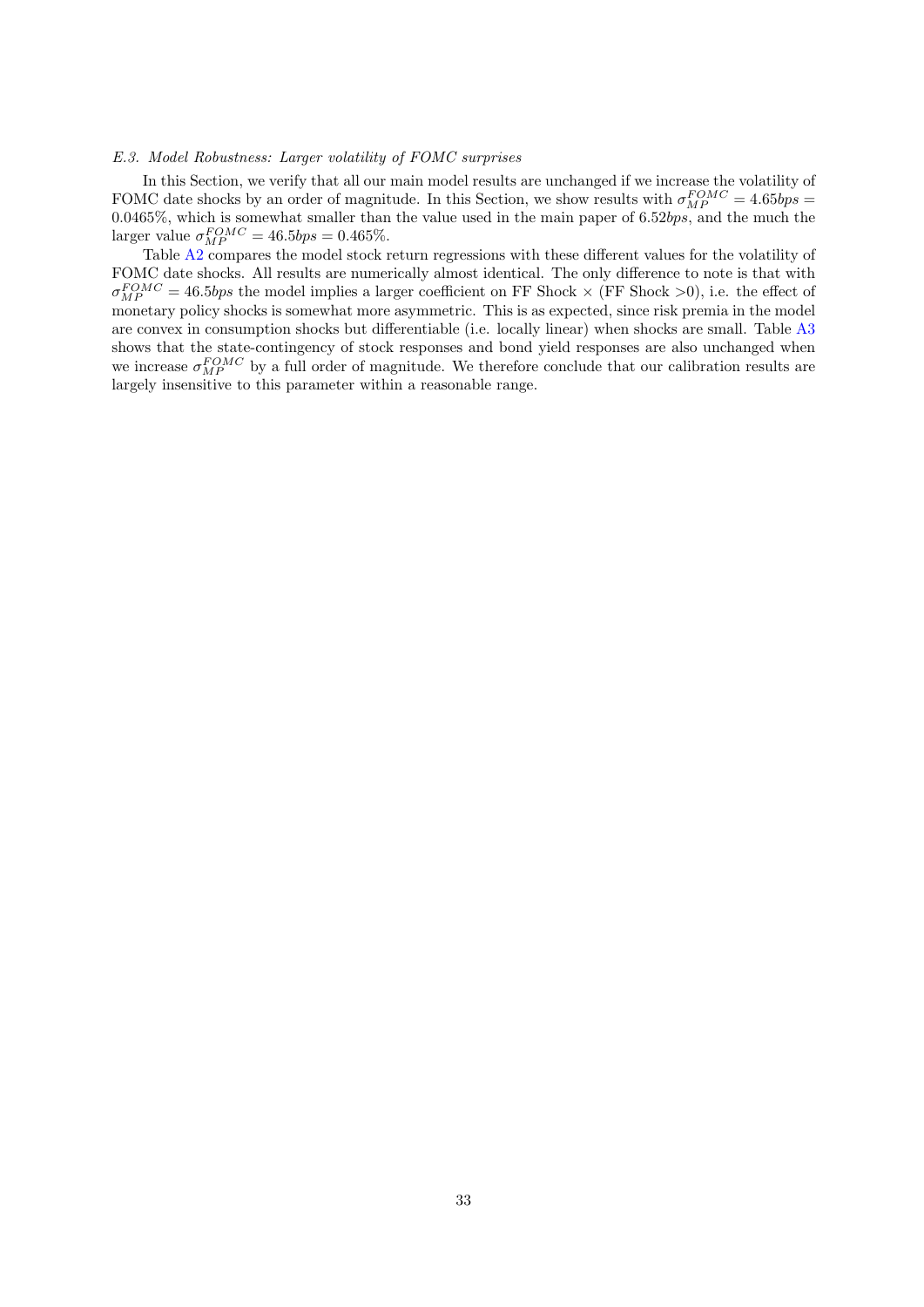Table A2 Stock Market onto High-Frequency Monetary Policy Shocks – Larger FOMC Date Shocks

| Baseline Model: $\sigma_{MP}^{FOMC} = 6.52$   |         |         |  |
|-----------------------------------------------|---------|---------|--|
| FF Shock                                      | $-6.37$ | $-6.31$ |  |
| FF Shock $\times$ (FF Shock $>0$ )            |         | $-0.07$ |  |
| Robustness Check: $\sigma_{MP}^{FOMC} = 4.65$ |         |         |  |
| FF Shock                                      | -6.37   | -6.31   |  |
| FF Shock $\times$ (FF Shock $>0$ )            |         | $-0.06$ |  |
| Robustness Check: $\sigma_{MP}^{FOMC} = 46.5$ |         |         |  |
| FF Shock                                      | -6.37   | -6.13   |  |
| FF Shock $\times$ (FF Shock $>0$ )            |         | $-0.44$ |  |

*Note:* This table shows model robustness for Table 4 in the main paper, but uses different volatilities of FOMC date shocks  $\sigma_{MP}^{FOMC}$ . For comparison, the main results in Table 4 use  $\sigma_{MP}^{FOMC} = 6.52bps$ . We show mode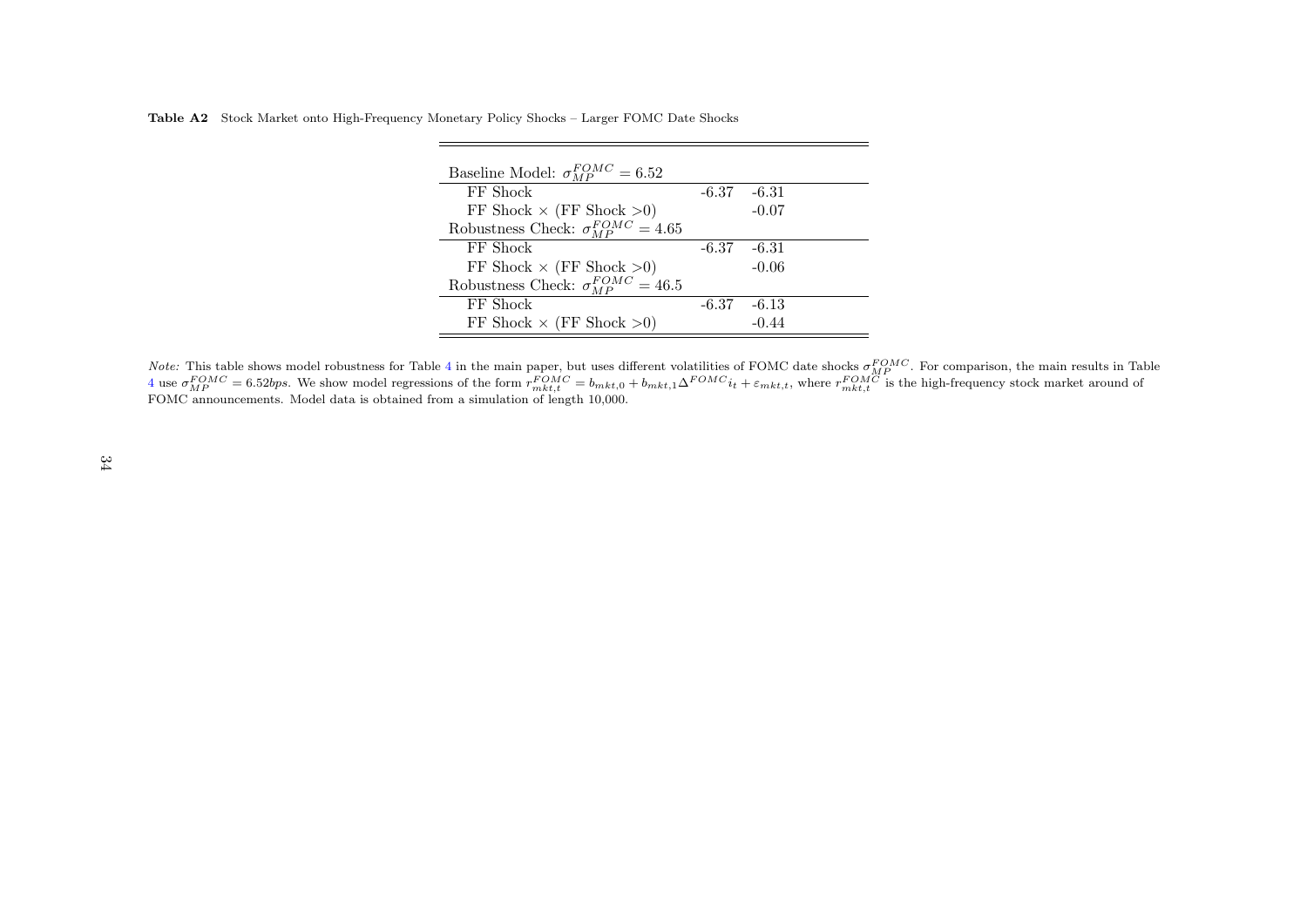Table A3 Stock Returns onto High-Frequency Monetary Policy Shocks by Risk Aversion – Larger FOMC Date Shocks

|                                                     | Mkt     | Utils   | NoDur   | Hlth    | Enrgy   | <b>Shops</b> | Telcm   | Manuf   | Other   | Durbl   | HiTec   |
|-----------------------------------------------------|---------|---------|---------|---------|---------|--------------|---------|---------|---------|---------|---------|
| Baseline Model: $\sigma_{MP}^{FOMC} = 6.52$         |         |         |         |         |         |              |         |         |         |         |         |
| FF Shock                                            | $-5.39$ | $-2.43$ | $-3.5$  | $-3.5$  | $-3.94$ | $-4.47$      | $-5.12$ | $-5.28$ | $-5.61$ | $-6.69$ | $-7.49$ |
| FF Shock $\times$ ( <i>RA</i> <sub>t</sub> >Median) | $-1.97$ | $-0.89$ | $-1.28$ | $-1.28$ | $-1.44$ | $-1.64$      | $-1.87$ | $-1.93$ | $-2.05$ | $-2.44$ | $-2.74$ |
| Robustness Check: $\sigma_{MP}^{FOMC} = 4.65$       |         |         |         |         |         |              |         |         |         |         |         |
| FF Shock                                            | $-5.39$ | $-2.43$ | $-3.5$  | $-3.5$  | $-3.94$ | -4.47        | $-5.12$ | $-5.28$ | $-5.61$ | $-6.69$ | $-7.49$ |
| FF Shock $\times$ ( $RA_t$ )Median)                 | $-1.97$ | $-0.89$ | $-1.28$ | $-1.28$ | $-1.44$ | $-1.64$      | $-1.87$ | $-1.93$ | $-2.05$ | $-2.44$ | $-2.74$ |
| Robustness Check: $\sigma_{MP}^{FOMC} = 46.5$       |         |         |         |         |         |              |         |         |         |         |         |
| FF Shock                                            | $-5.39$ | $-2.42$ | $-3.50$ | $-3.50$ | $-3.93$ | -4.47        | $-5.12$ | $-5.28$ | $-5.60$ | $-6.68$ | $-7.49$ |
| FF Shock $\times$ (RA <sub>t</sub> >Median)         | $-1.99$ | $-0.89$ | $-1.29$ | $-1.29$ | $-1.45$ | $-1.65$      | $-1.89$ | $-1.95$ | $-2.07$ | $-2.47$ | $-2.77$ |

*Note:* This table shows model robustness for Table 6 in the main paper, but uses different values for the volatility of FOMC date shocks  $\sigma_{MP}^{FOMC}$ . It reports model regressions of the form  $r_{j,t}^{FOMC} = b_{j,0} + b_{j,1} \Delta^{$ Table 5. Model data is obtained from <sup>a</sup> simulation of length 10,000.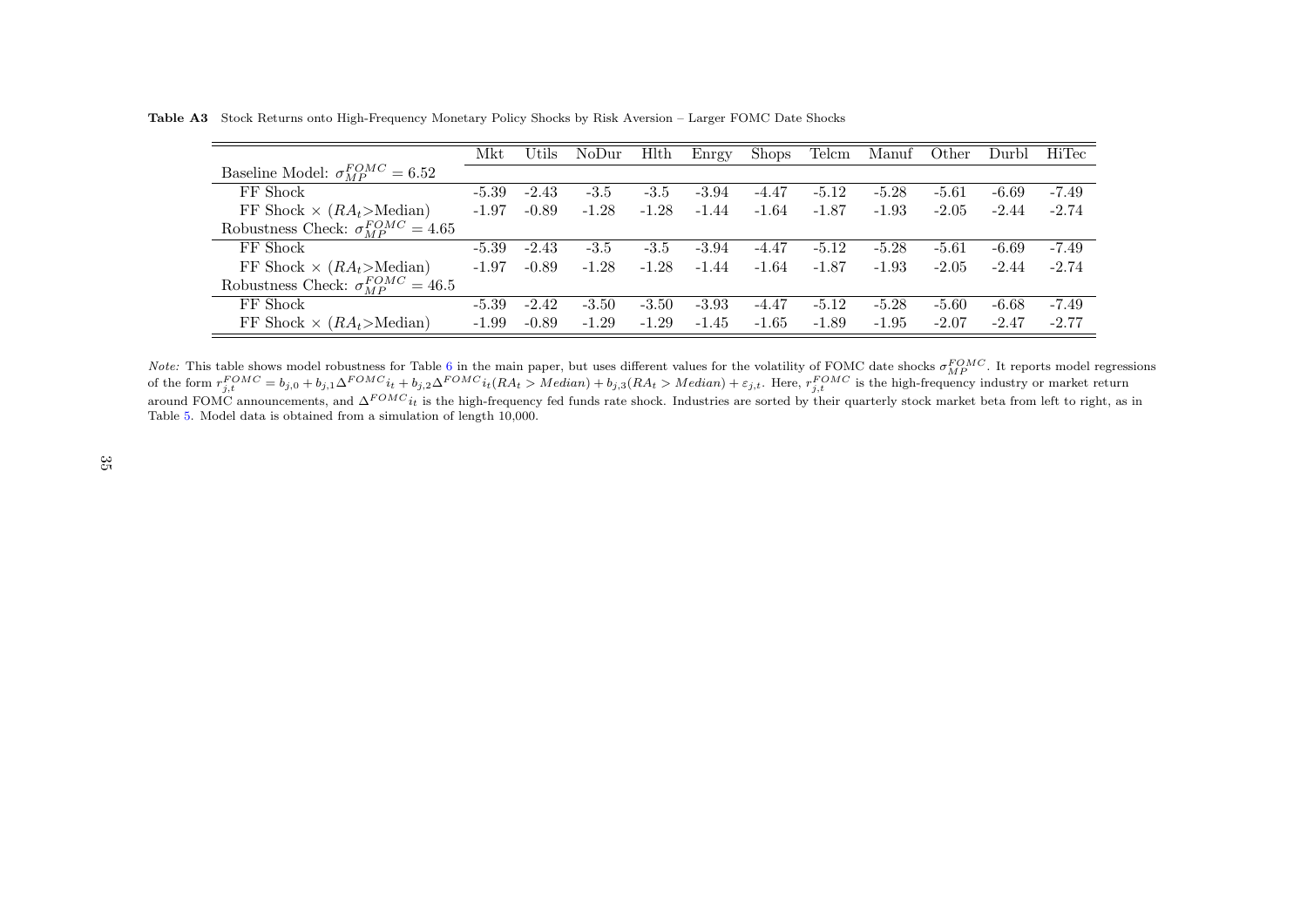# E.4. Model Robustness: Varying the Phillips Curve Slope

In this section, we show that our calibration properties in Table 3 and the baseline stock results in Table 4 are insensitive to setting different values for the Phillips curve slope parameter  $\kappa$ . Our baseline results reported in the main paper correspond to  $\kappa = 0.0062$ . Here, we also report  $\kappa = 0$ (i.e. prices are perfectly sticky), and  $\kappa = 0.0045$  (price-stickiness parameter  $\alpha = 0.9$ ).

|                                                      |          |            | Model             |                   |
|------------------------------------------------------|----------|------------|-------------------|-------------------|
| Stocks                                               | Data     | $\kappa=0$ | $\kappa = 0.0045$ | $\kappa = 0.0062$ |
| <b>Equity Premium</b>                                | 7.84     | 7.11       | 7.34              | 7.29              |
| Volatility                                           | 16.87    | 17.31      | 14.98             | 14.87             |
| Sharpe Ratio                                         | 0.47     | 0.41       | 0.49              | 0.49              |
| $AR(1)$ Coeff. pd                                    | 0.92     | 0.94       | 0.93              | 0.93              |
| 1-YR Excess Returns on pd                            | $-0.38$  | $-0.29$    | $-0.33$           | $-0.34$           |
| 1-YR Excess Returns on pd $(R^2)$                    | 0.23     | 0.06       | 0.07              | 0.07              |
| 10-Year Nominal Bonds                                |          |            |                   |                   |
| Yield Spread                                         | 1.87     | 1.01       | 0.99              | 0.94              |
| Volatility Excess Returns                            | 9.35     | 4.20       | 2.86              | 2.57              |
| 1-YR Excess Returns on Yield Spread                  | 2.69     | $-0.30$    | $-0.20$           | $-0.18$           |
| 1-YR Excess Returns on Yield Spread $(R^2)$          | 0.14     | 0.01       | 0.01              | 0.01              |
| Macroeconomic Dynamics                               |          |            |                   |                   |
| Std. Annual Cons. Growth                             | $1.50\,$ | 1.52       | 1.54              | 1.55              |
| Std. Annual Change fed funds Rate                    | 1.35     | 2.10       | 2.12              | 2.13              |
| Trough Output Response to 100 bps fed funds Surprise | $-0.70$  | $-0.71$    | $-0.71$           | $-0.71$           |
| Lag Trough Output Response (Quarters)                | 4-6      | 4          | 4                 | 4                 |

Table A4 Unconditional Quarterly Model Properties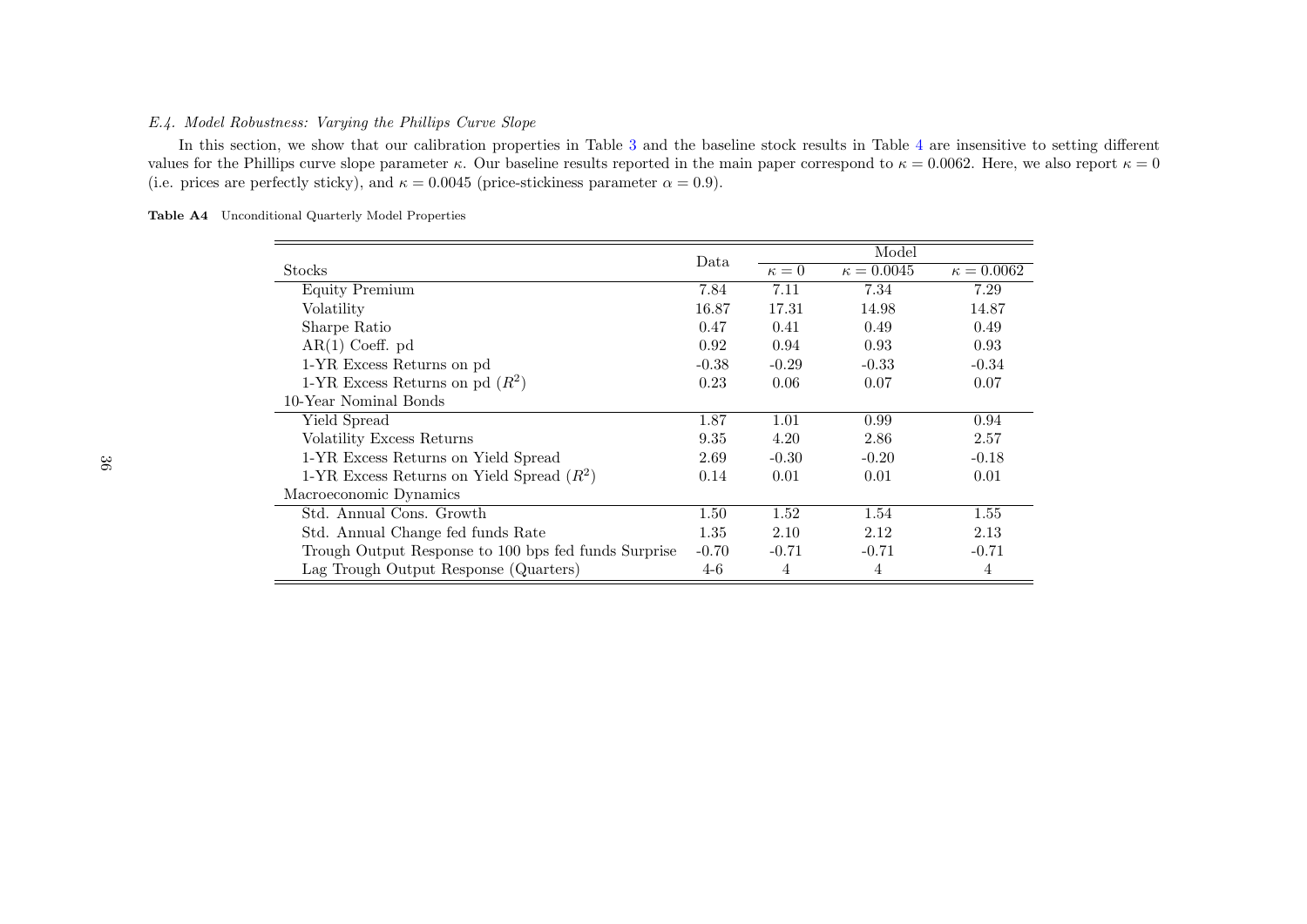Table A5 Stock Market onto High-Frequency Monetary Policy Shocks

|                             |         |         |         | Model        |         |              |
|-----------------------------|---------|---------|---------|--------------|---------|--------------|
| $\kappa=0$                  |         | Overall |         | Risk Neutral |         | Risk Premium |
| FF Shock                    | $-7.41$ | $-7.34$ | $-1.60$ | $-1.60$      | $-5.81$ | $-5.74$      |
| FF Shock x (FF Shock $>0$ ) |         | $-0.09$ |         | 0.00         |         | $-0.09$      |
| $\kappa = 0.0045$           |         |         |         |              |         |              |
| FF Shock                    | $-6.41$ | -6.35   | $-1.27$ | $-1.26$      | $-5.14$ | $-5.09$      |
| FF Shock x (FF Shock $>0$ ) |         | $-0.07$ |         | $-0.02$      |         | $-0.06$      |
| $\kappa = 0.0062$           |         |         |         |              |         |              |
| FF Shock                    | $-6.37$ | $-6.31$ | $-1.23$ | $-1.22$      | $-5.13$ | $-5.08$      |
| FF Shock x (FF Shock $>0$ ) |         | $-0.07$ |         | $-0.02$      |         | $-0.06$      |
|                             |         |         |         |              |         |              |

### F. Empirical robustness

# F.1. Portfolio return regressions

In this Section, we confirm that the cross-sectional results are not specific to industry portfolios, but instead look similar for beta-sorted portfolios, thereby isolating cyclicality from other industry characteristics such as duration or financial constraints (Ottonello and Winberry (2020)).

Figure A2 shows the results for beta-sorted portfolios. Beta-sorted portfolios are constructed as follows.

- 1. Construct a sample of common stocks traded on NYSE, AMEX, and NASDAQ. Obtain the monthly return and market cap for each stock.
- 2. Estimate market beta for each stock i in month m using a 60-month rolling window. This is the approach for Fama-French portfolios formed on market beta.
	- (a) For stock i in month m, obtain its monthly returns from month  $m 59$  to m.
	- (b) Run the time series regression  $retrf_{i,m'} = \beta_m \times m k tr f_{i,m'} + \varepsilon_{i,m'}$ , using data from the previous step.
	- (c) If there are at least 24 valid observations for the regression in the previous step, then let the estimated  $\beta_m$  be the beta of stock i in month m. Otherwise, beta is missing.
	- (d) At the end of each quarter q, sort stocks traded on NYSE into 5 portfolios by their beta in quarter q, and use these NYSE beta breakpoints for all the stocks in our sample. This is the approach for Fama-French portfolios formed on market beta.
- 3. On each FOMC date t (in quarter q), obtain the beta breakpoints at the end of quarter  $q-1$ . Then compute the value-weighted return of each quintile portfolio on day t, where the weights are the market cap on day t.

We compute the high-frequency returns for the market, industry portfolios, and beta-sorted portfolios according to Online Appendix A of Nakamura and Steinsson (2018). For security n on day t:

- (a) We find the last trade before 2:05pm on day t and define the associated price as the pre-price  $p_t^{pre}(n)$
- (b) We find the first trade within the window [2:35pm on day t; 12pm on day  $t + 1$ ] and define the associated price as the post-price  $p_t^{post}(n)$
- (c) The high-frequency return of security n on day t is defined as  $(p_t^{post}(n)/p_t^{pre}(n) 1) \times 100$
- (d) If either  $p_t^{pre}(n)$  or  $p_t^{post}(n)$  is missing, then we set the high-frequency return to be missing. If the high-frequency return is 0, then it means we have non-missing  $p_t^{pre}(n)$  and  $p_t^{post}(n)$ , and  $p_t^{post}(n) = p_t^{pre}(n).$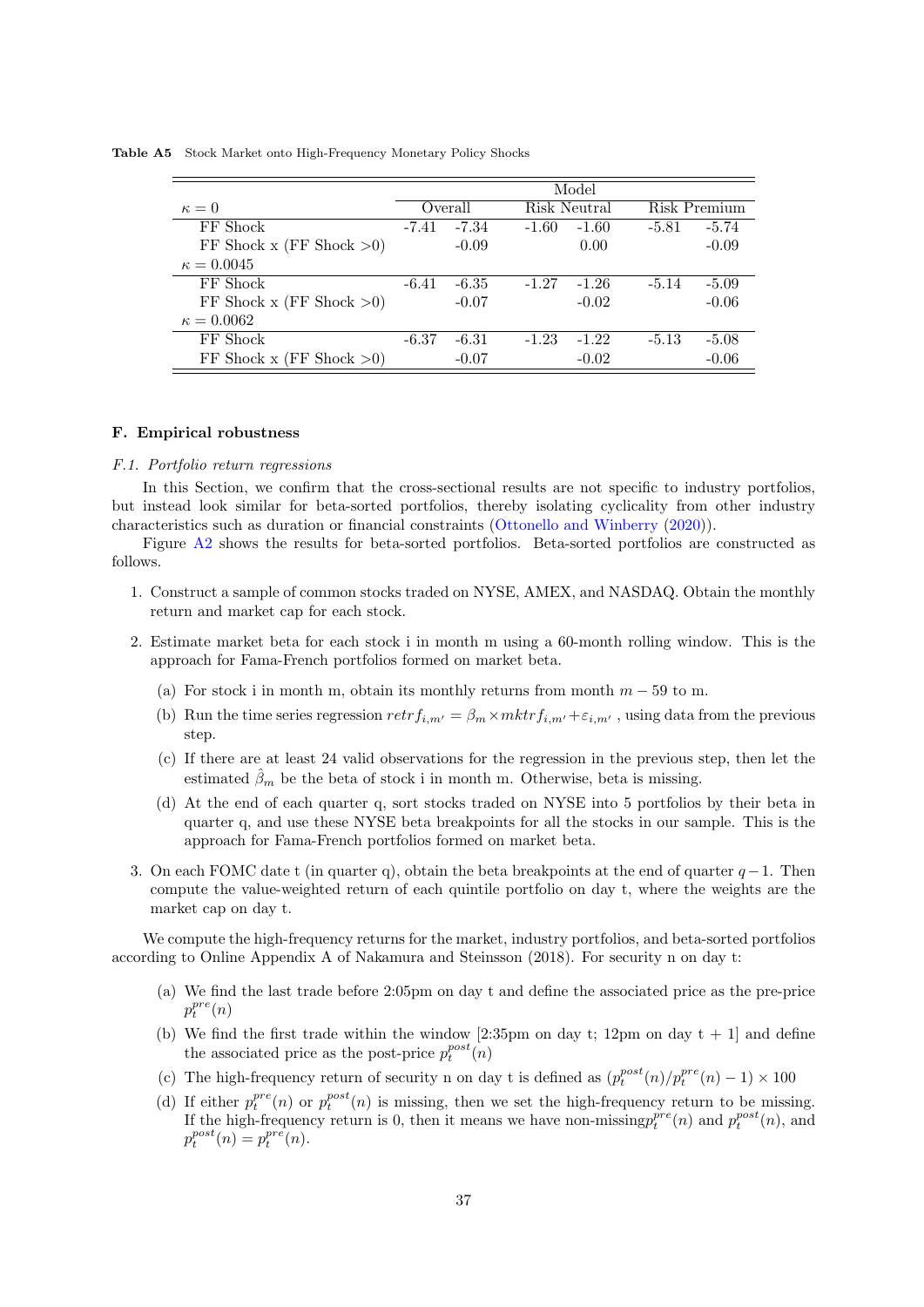

Note: This figure is constructed in the same way as Figure 4 in the main paper, but instead of using industry portfolios it uses five beta-sorted portfolios. 95% confidence intervals for the empirical scaled coefficient  $b_{j,1}$  are shown. Stocks are sorted quarterly using betas estimated over a 60-month rolling window and NYSE breakpoints. The results are obtained from a simulation of length 10000.

#### F.2. Robustness stock response by risk aversion

This Section shows robustness of our empirical finding that stock returns are more sensitive to monetary policy shocks when risk aversion is high. Table A6 repeats the analysis of Table 6 in the main paper without including the timing<sub>t</sub> control, and shows that the interaction FF x  $(RA_t; Median)$  remains very similar in magnitude and statistically significant. Further, the coefficients increase monotonically from small and statistically insignificant to large and statistically significant as we go from the lowest beta industries to the highest beta industries.

Tables A7 and A8 show that the interaction is similarly negative and statistically significant when we use a continuous VIX variable rather than a dummy, so our results are not due to splitting the sample in a particular way. Because the VIX variable in Tables A7 and A8 is standardized to have mean zero and a unit standard deviation, the magnitudes are not directly comparable to those in Table 6 in the main paper.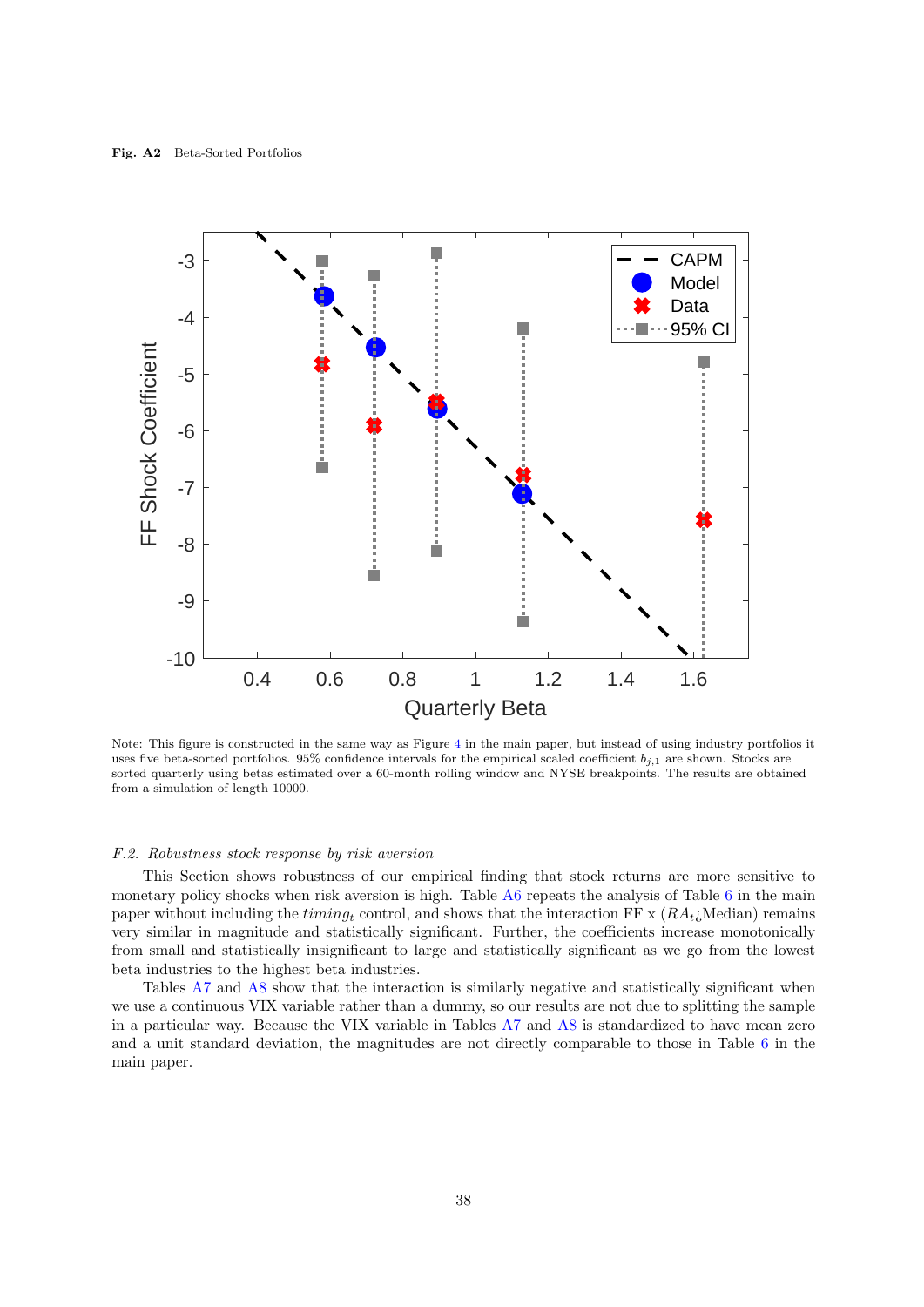| <b>Table A6</b> Stock Returns onto High-Frequency Monetary Policy Shocks by Risk Aversion - No Timing Control |  |
|---------------------------------------------------------------------------------------------------------------|--|
|---------------------------------------------------------------------------------------------------------------|--|

|                                      | Mkt        | Utils     | NoDur     | Hlth      | Enrgy     | <b>Shops</b> | Telcm     | Manuf      | Other     | Durbl      | HiTec      |
|--------------------------------------|------------|-----------|-----------|-----------|-----------|--------------|-----------|------------|-----------|------------|------------|
| Data - High-Frequency Regression     |            |           |           |           |           |              |           |            |           |            |            |
| FF Shock                             | $-0.48$    | $-0.99**$ | $-0.20$   | 0.16      | $-0.22$   | $-0.58$      | $-0.41$   | $-0.32$    | $-0.75$   | 0.08       | $-0.85$    |
|                                      | (0.47)     | (0.47)    | (0.48)    | (0.55)    | (0.37)    | (0.50)       | (0.55)    | (0.44)     | (0.64)    | (0.65)     | (0.71)     |
| FF Shock $\times$ ( $RA_t >$ Median) | $-4.37***$ | $-1.20$   | $-2.78**$ | $-3.20**$ | $-3.66**$ | $-3.57**$    | $-3.70**$ | $-4.27***$ | $-5.50**$ | $-3.98***$ | $-5.02***$ |
|                                      | (1.59)     | (1.27)    | (1.20)    | (1.45)    | (1.55)    | (1.47)       | (1.72)    | (1.51)     | (2.15)    | (1.50)     | (1.90)     |
| FF Shock $\times$ ( $RA_t > Med$ )   | $-3.25**$  | $-0.18$   | $-1.68$   | $-2.26$   | $-2.74*$  | $-2.43*$     | $-2.37$   | $-3.15**$  | $-4.38**$ | $-2.74*$   | $-3.86**$  |
|                                      | (1.57)     | (1.17)    | (1.14)    | (1.51)    | (1.51)    | (1.46)       | (1.52)    | (1.43)     | (2.15)    | (1.43)     | (1.88)     |
| Quarterly Beta                       |            |           |           |           |           |              |           |            |           |            |            |
|                                      |            | 0.45      | 0.65      | 0.65      | 0.73      | 0.83         | 0.95      | 0.98       | 1.04      | 1.24       | 1.39       |
|                                      | (0.00)     | (0.08)    | (0.06)    | (0.06)    | (0.09)    | (0.05)       | (0.07)    | (0.05)     | (0.05)    | (0.09)     | (0.07)     |

39

*Note:* This table is identical to Table 6 in the main paper, except that the empirical results do not control for the monetary policy timing variable. This table reports<br>regressions of the form  $r_{j,t}^{FOMC} = b_{j,0} + b_{j,1} \$ around FOMC announcements computed from TAQ data.  $\Delta^{FOMC}i_t$  is the fed funds rate shock from the current month futures over the same time interval. In the data, we use the VIX to proxy for high risk aversion  $RA_t$  while in the model we use the negative surplus consumption ratio. The constant and the dummy coefficient are suppressed in the table. Industries are sorted by their quarterly stock market beta from left to right, as in Table 5. The empirical sample consists of <sup>202</sup> scheduled FOMC announcements from January 1994 until March 2019. Heteroskedasticity adjusted standard errors are reported in parentheses below the empirical estimates. <sup>∗</sup>p<0.1; ∗∗p<0.05; ∗∗∗p<0.01.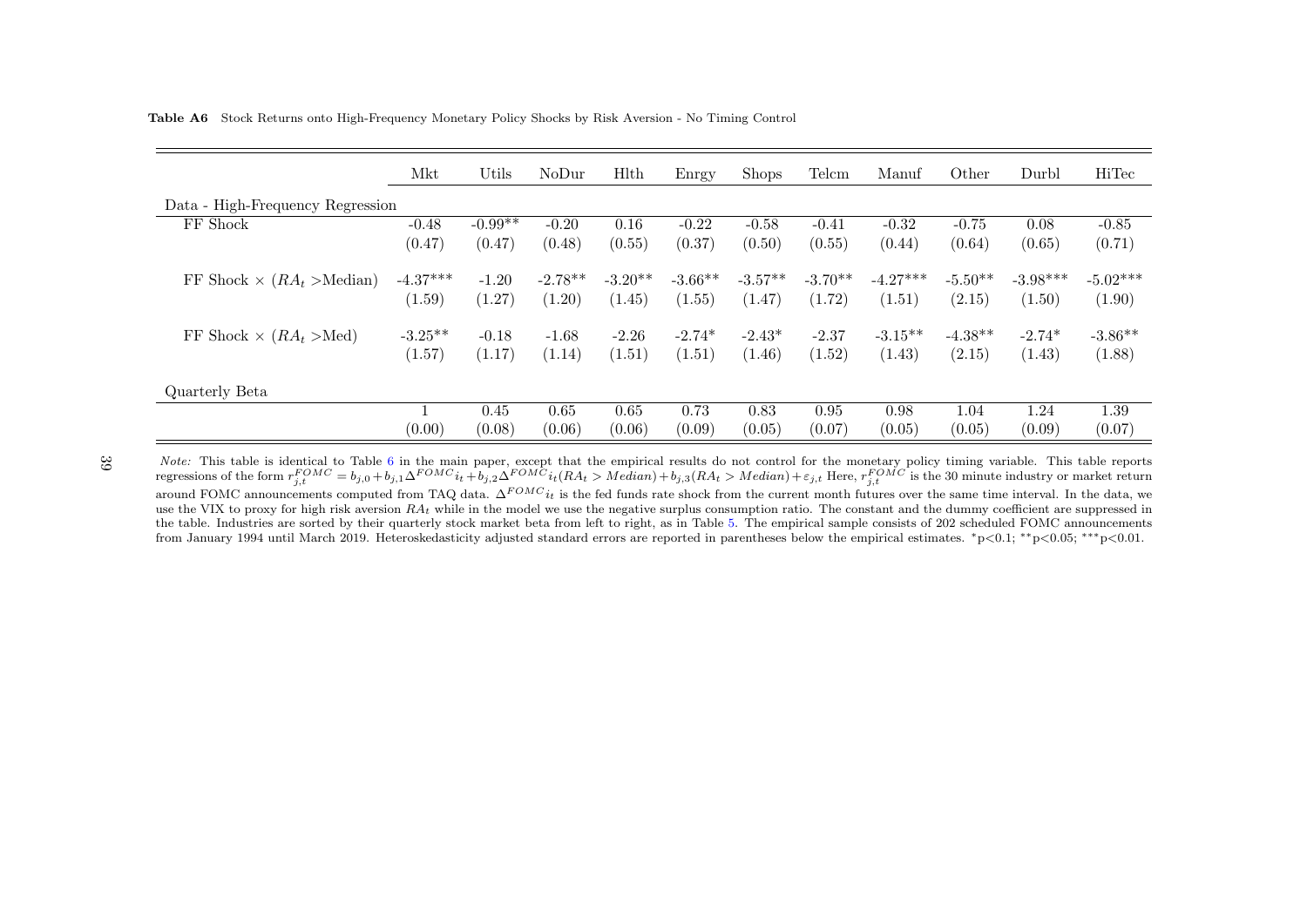Table A7 regresses 30 minute returns on the aggregate stock market and industries onto the 30 minute federal funds rate shock, and the 30 minute federal funds rate shock interacted with the VIX on the day prior to the FOMC announcements, while controlling for  $t$ *iming<sub>t</sub>*. VIX is standardized to have a unit standard deviation. The regressions are analogous to Table 6 in the main paper, but rather than using a VIX dummy we use the continuous VIX variable. Industries are sorted from low to high unconditional quarterly betas. We see that interaction FF Shock  $\times$  VIX enters negatively for the market, meaning that the market declines more in response to a high-frequency monetary policy shock in periods when the VIX is high. Going from left to right in the table shows that the interaction coefficient becomes more negative for high-beta industries, such as high-tech, meaning that the state-dependence of the stock return response to a monetary policy shock is stronger for more cyclical industries. Table A7 therefore confirms that the empirical state-dependence of the stock return response across high- and low-risk aversion states is robust to not using a dummy variable. Table A8 shows that results are similar or even larger and more significant when we do not control for timing changes in the policy rate.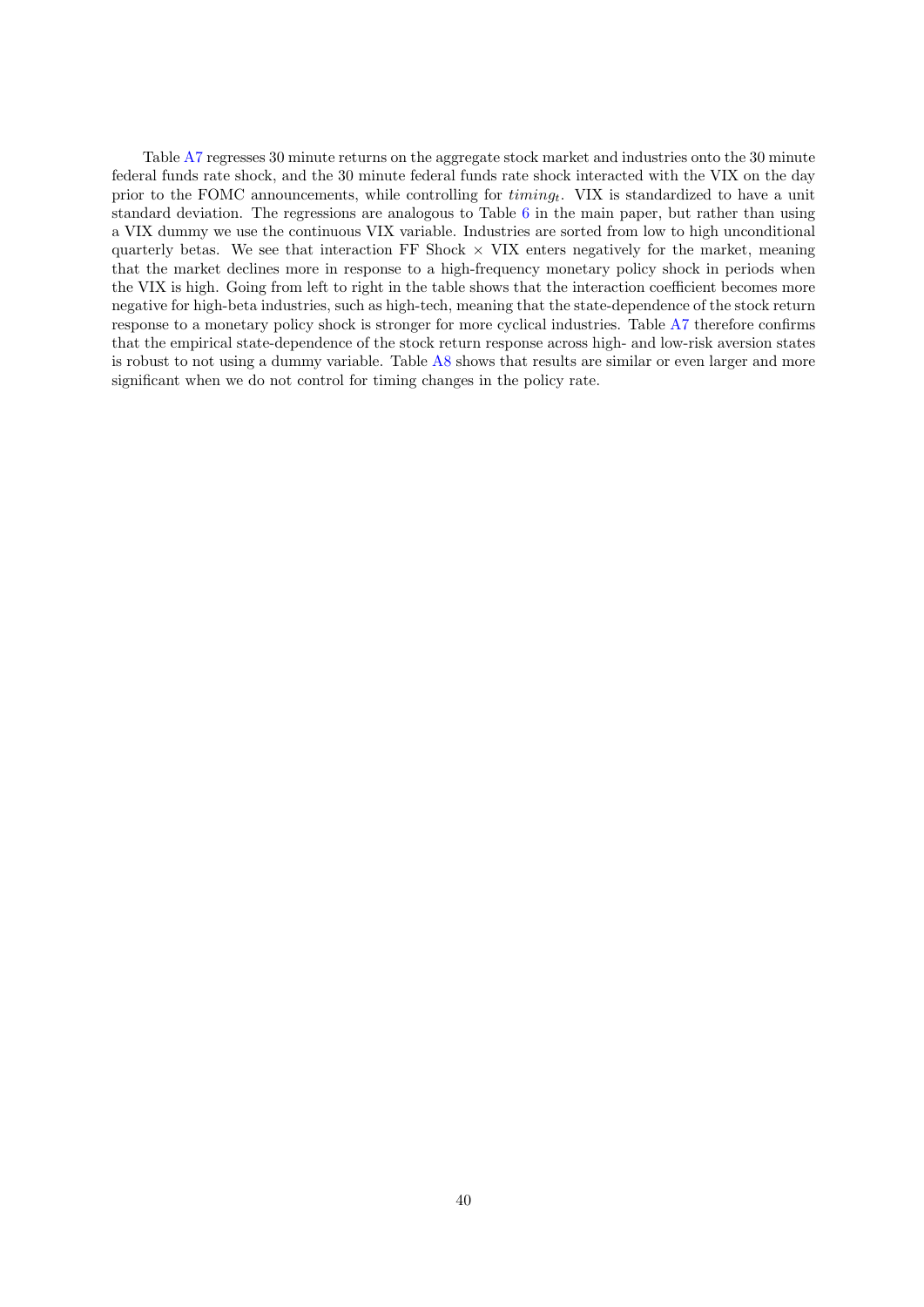Table A7 Empirical State-Dependence with Continuous VIX Variable

|                                        | Mkt        | Utils      | NoDur      | Hlth       | Enrgy      | <b>Shops</b> | Telcm      | Manuf      | Other      | Durbl      | HiTec      |
|----------------------------------------|------------|------------|------------|------------|------------|--------------|------------|------------|------------|------------|------------|
| FF Shock                               | $-6.36***$ | $-4.98***$ | $-5.02***$ | $-4.32***$ | $-5.25***$ | $-6.12***$   | $-6.10***$ | $-5.86***$ | $-7.52***$ | $-6.02***$ | $-7.12***$ |
|                                        | (1.05)     | (0.82)     | (0.76)     | (0.96)     | (1.05)     | (1.08)       | (0.91)     | (0.93)     | (1.57)     | (1.04)     | (1.18)     |
| $\operatorname{FF}$ Shock $\times$ VIX | $-1.10*$   | 0.19       | $-0.74*$   | $-0.96*$   | $-1.01*$   | $-0.94*$     | $-1.39*$   | $-1.36**$  | $-1.13$    | $-0.98*$   | $-1.46**$  |
|                                        | (0.57)     | (0.54)     | (0.44)     | (0.53)     | (0.56)     | (0.51)       | (0.80)     | (0.55)     | (0.76)     | (0.55)     | (0.66)     |
| <b>VIX</b>                             | $-0.15***$ | $-0.07$    | $-0.11***$ | $-0.10***$ | $-0.16**$  | $-0.15***$   | $-0.14**$  | $-0.13**$  | $-0.17**$  | $-0.16**$  | $-0.17***$ |
|                                        | (0.06)     | (0.05)     | (0.04)     | (0.04)     | (0.06)     | (0.05)       | (0.06)     | (0.05)     | (0.08)     | (0.07)     | (0.05)     |
| Const.                                 | $-0.06**$  | $-0.01$    | $-0.06***$ | $-0.05**$  | $-0.07**$  | $-0.08***$   | $-0.09***$ | $-0.07**$  | $-0.01$    | $-0.07**$  | $-0.11***$ |
|                                        | (0.03)     | (0.03)     | (0.02)     | (0.02)     | (0.03)     | (0.03)       | (0.03)     | (0.03)     | (0.06)     | (0.03)     | (0.03)     |
| <b>Nobs</b>                            | 202        | 202        | 202        | 202        | 202        | 202          | 202        | 202        | 202        | 202        | 202        |
| $R^2$                                  | 0.26       | 0.16       | 0.28       | 0.22       | 0.22       | 0.28         | 0.29       | 0.30       | 0.13       | 0.24       | 0.27       |

41

*Note:* This table shows robustness for the empirical results in Table 6. It reports regressions of the form  $r_{j,t}^{FOMC} = b_{j,0} + b_{j,1} \Delta^{FOMC} i_t + b_{j,2} \Delta^{FOMC} i_t \times VIX_{t-1} + b_{j,3} VIX_{t-1} + b_{j,3} VIX_{t-1} + b_{j,3} VIX_{t-1} + b_{j,4} VIX_{t$ the VIX directly, whereas in the main paper we use <sup>a</sup> dummy indicating whether the VIX is above or below its full-sample median. VIX is standardized to have <sup>a</sup> unit standard deviation. The empirical sample consists of 202 scheduled FOMC announcements from February 1994 until March 2019. Heteroskedasticity adjustedstandard errors are reported in parentheses below the empirical estimates.  $*_p<0.1$ ;  $*_p<0.05$ ;  $**_p<0.01$ .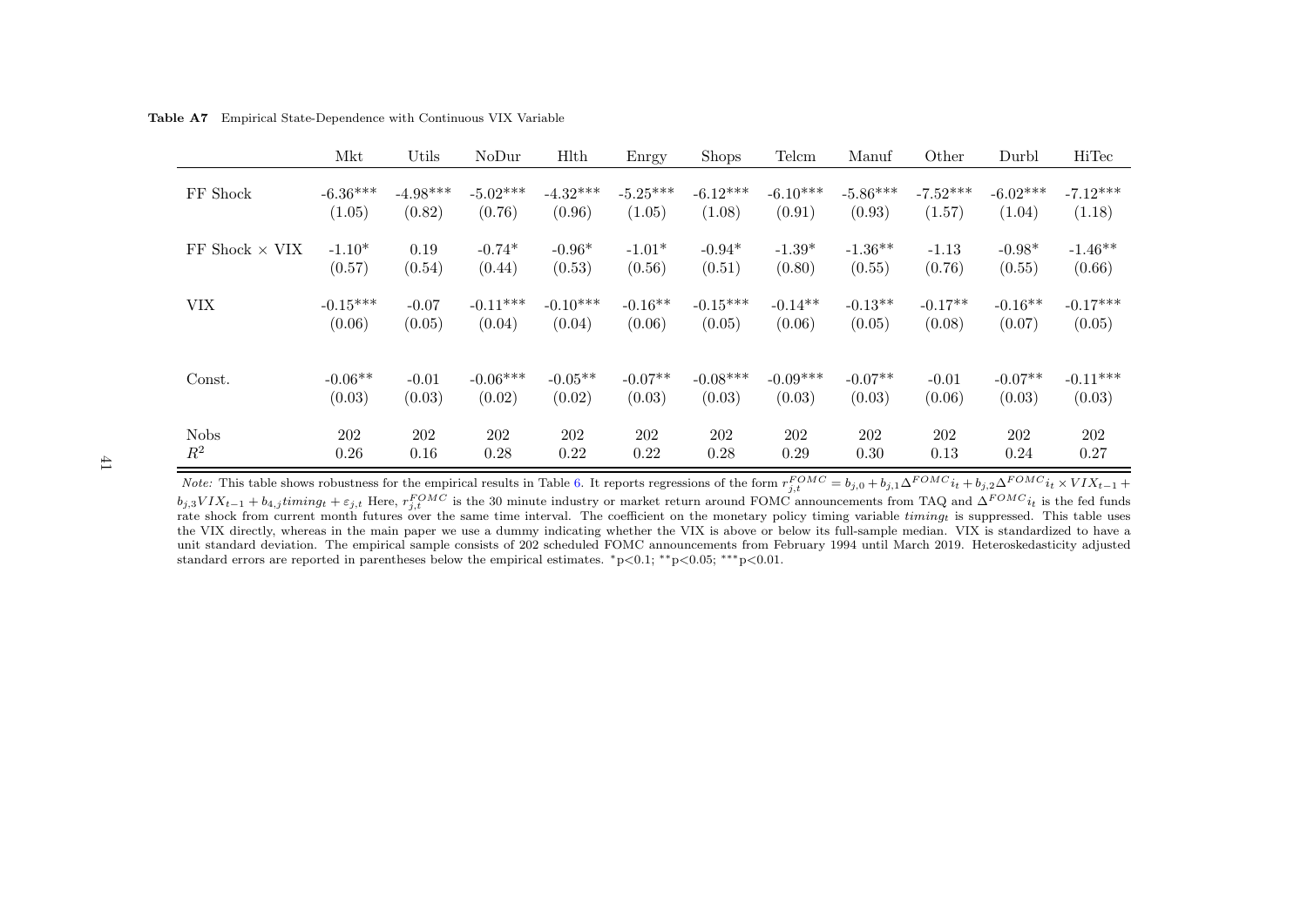|                         | Mkt        | Utils      | NoDur      | <b>H</b> lth | Enrgy      | <b>Shops</b> | Telcm      | Manuf      | Other      | Durbl      | HiTec      |
|-------------------------|------------|------------|------------|--------------|------------|--------------|------------|------------|------------|------------|------------|
| FF Shock                | $-2.68***$ | $-1.67***$ | $-1.55***$ | $-1.37**$    | $-2.10***$ | $-2.38***$   | $-2.07***$ | $-2.36***$ | $-3.64***$ | $-1.94***$ | $-3.34***$ |
|                         | (0.78)     | (0.64)     | (0.56)     | (0.69)       | (0.76)     | (0.72)       | (0.71)     | (0.70)     | (1.16)     | (0.73)     | (0.91)     |
| $FF$ Shock $\times$ VIX | $-1.68***$ | $-0.33$    | $-1.28***$ | $-1.42***$   | $-1.51***$ | $-1.52***$   | $-2.02**$  | $-1.91***$ | $-1.74**$  | $-1.63***$ | $-2.05***$ |
|                         | (0.61)     | (0.60)     | (0.49)     | (0.51)       | (0.61)     | (0.53)       | (0.91)     | (0.60)     | (0.79)     | (0.59)     | (0.67)     |
| VIX                     | $-0.12**$  | $-0.05$    | $-0.09**$  | $-0.08**$    | $-0.14**$  | $-0.13**$    | $-0.11*$   | $-0.10**$  | $-0.14*$   | $-0.13*$   | $-0.14***$ |
|                         | (0.06)     | (0.05)     | (0.04)     | (0.04)       | (0.06)     | (0.05)       | (0.06)     | (0.05)     | (0.09)     | (0.07)     | (0.05)     |
| Const.                  | $-0.05$    | 0.00       | $-0.05**$  | $-0.04$      | $-0.06**$  | $-0.07**$    | $-0.07**$  | $-0.05*$   | 0.00       | $-0.06*$   | $-0.09**$  |
|                         | (0.03)     | (0.03)     | (0.02)     | (0.02)       | (0.03)     | (0.03)       | (0.03)     | (0.03)     | (0.06)     | (0.03)     | (0.03)     |
| $\mathbf N$             | 202        | 202        | 202        | 202          | 202        | 202          | 202        | 202        | 202        | 202        | 202        |
| $R^2$                   | 0.17       | 0.05       | 0.13       | 0.12         | 0.15       | 0.16         | 0.16       | 0.19       | 0.09       | 0.13       | 0.19       |

Table A8 Empirical State-Dependence with Continuous VIX Variable - No Timing Control

 $42\,$ 

*Note:* This table shows robustness for the empirical results in Table 6. It reports regressions of the form  $r_{j,t}^{FOMC} = b_{j,0} + b_{j,1} \Delta^{FOMC} i_t + b_{j,2} \Delta^{FOMC} i_t \times VIX_{t-1} + b_{j,3} VIX_{t-1} + c_{j,t}$  Here,  $r_{j,t}^{FOMC}$  is the 30 mi median. VIX is standardized to have <sup>a</sup> unit standard deviation. The empirical sample consists of 202 scheduled FOMC announcements from February 1994 untilMarch 2019. Heteroskedasticity adjusted standard errors are reported in parentheses below the empirical estimates. <sup>∗</sup>p<0.1; ∗∗p<0.05; ∗∗∗p<0.01.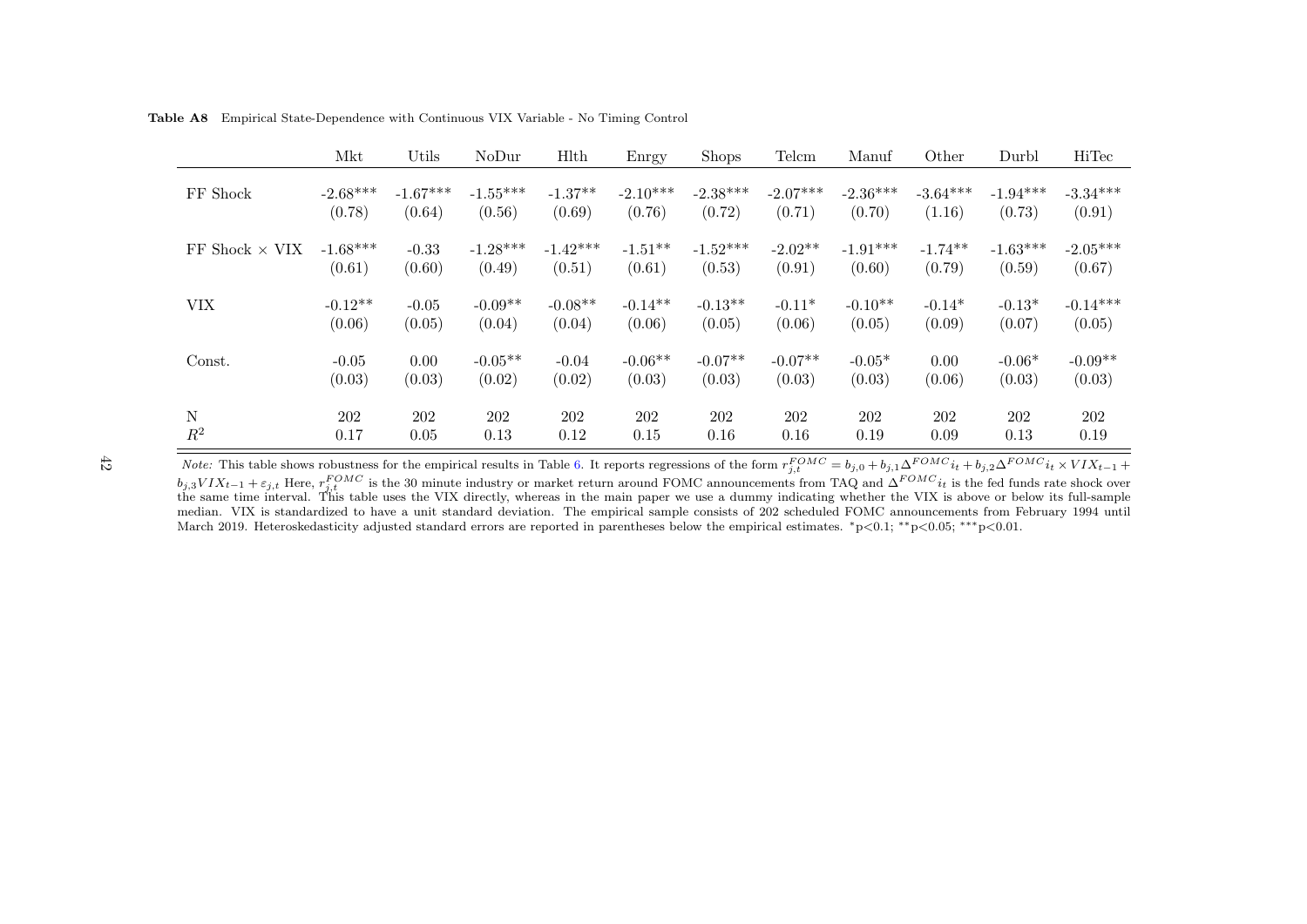Tables A9, A10, and A11 analyze the ability of the dividend-price ratio to explain variation in the stock return response to monetary policy shocks. While the dividend-price ratio is the most direct measure of risk aversion within our model, it also comes with issues for the analysis that we run, leading us to prefer the VIX for our main analysis. For this robustness exercise, we use the log dividend price ratio minus a ten year moving average to account for the shift towards persistently higher stock prices after the late 1990s, and split the sample into periods with above- and below-median dividend price ratios. While the interaction between the fed funds shock and  $(dp_t)$  Median) enters negatively in Table A9, as expected, this interaction is not statistically significant.

However, Table A10 shows that the interaction coefficients become larger in magnitude and significant for some industry portfolios when we do not control for the  $t$ *iming<sub>t</sub>* variable that captures shifts in the timing of policy rate changes. One possibility why it might be better to not control for  $t_{i}$  in this analysis could be if  $t$ *iming<sub>t</sub>* is heteroskedastic in such a way that it is more volatile and correlated with the fed funds shock when  $dp_t$  is high. Such heteroskedasticity is not implausible, given that the Fed has shifted towards forward guidance as a monetary policy tool after stock market crashes, such as the 2001 dotcom bust and 2008-2009.

Because simple de-trending may not appropriately adjust the dividend-price ratio, Table A11 also analyzes the stock market response to monetary policy shocks by dividend-price ratio starting in 2002, which is arguably after the persistent shift in stock prices. This table shows that once we exclude the pre-2002 period, the interaction FF Shock x  $(dp_t$ . Med) becomes negative and statistically significant, though still estimated with substantial noise.

Overall, it appears that our conclusions are robust to using the dividend-price ratios, at least once the shift in the overall level of stock prices and potentially changing monetary policy instruments are accounted for. However, we still prefer the VIX as our baseline measure, especially within the broader interpretation of our model as capturing countercyclical risk aversion.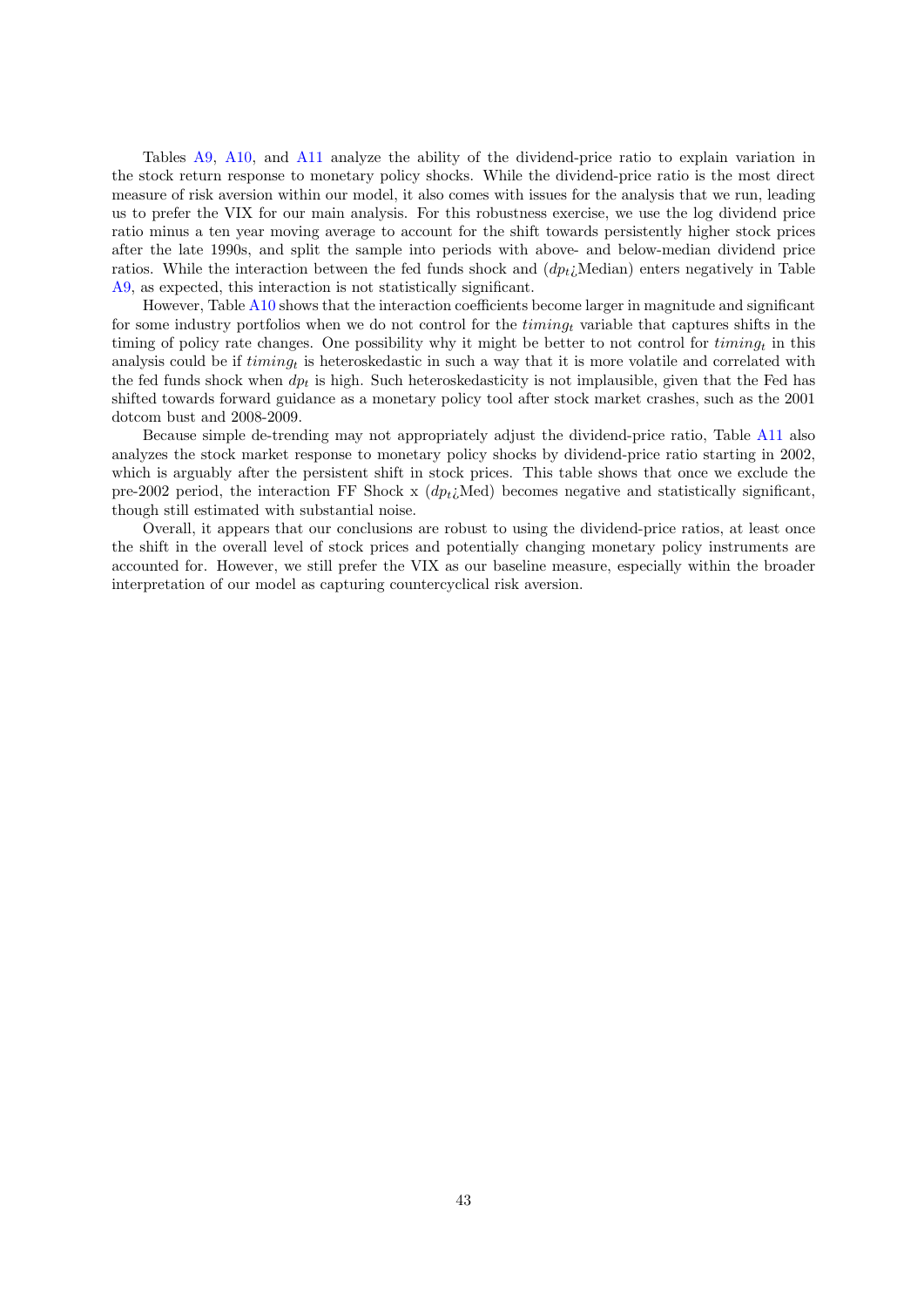|                                          | Mkt        | Utils      | NoDur      | $\rm Hlth$ | Enrgy      | <b>Shops</b> | Telcm      | Manuf      | Other      | Durbl      | HiTec      |
|------------------------------------------|------------|------------|------------|------------|------------|--------------|------------|------------|------------|------------|------------|
| Data - High-Frequency Regression         |            |            |            |            |            |              |            |            |            |            |            |
| FF Shock                                 | $-5.62***$ | $-4.13***$ | $-4.19***$ | $-3.67***$ | $-3.07***$ | $-5.28***$   | $-5.56***$ | $-5.05***$ | $-7.21***$ | $-4.58***$ | $-6.56***$ |
|                                          | (1.30)     | (0.74)     | (0.92)     | (1.13)     | (0.98)     | (1.19)       | (1.22)     | (1.12)     | (2.19)     | (1.10)     | (1.51)     |
| FF Shock $\times$ (dp <sub>t</sub> >Med) | $-1.21$    | $-0.39$    | $-0.97$    | $-1.27$    | $-3.21$    | $-0.95$      | $-1.09$    | $-1.77$    | $-0.97$    | $-2.08$    | $-0.82$    |
|                                          | (1.94)     | (1.53)     | (1.41)     | (1.76)     | (1.97)     | (1.79)       | (1.92)     | (1.78)     | (2.59)     | (1.74)     | (2.21)     |
| $(dp_t > Med)$                           | $-0.09$    | $-0.01$    | 0.01       | $-0.03$    | $-0.04$    | $-0.05$      | $-0.01$    | $-0.05$    | $-0.29***$ | $-0.08$    | $-0.01$    |
|                                          | (0.06)     | (0.05)     | (0.05)     | (0.05)     | (0.06)     | (0.06)       | (0.06)     | (0.05)     | (0.11)     | (0.06)     | (0.07)     |
| Const.                                   | $-0.01$    | $-0.00$    | $-0.06**$  | $-0.03$    | $-0.05*$   | $-0.05$      | $-0.08**$  | $-0.04$    | 0.14       | $-0.03$    | $-0.09*$   |
|                                          | (0.04)     | (0.03)     | (0.03)     | (0.03)     | (0.03)     | (0.04)       | (0.03)     | (0.03)     | (0.09)     | (0.03)     | (0.05)     |
| ${\rm N}$                                | 202        | 202        | 202        | 202        | 202        | 202          | 202        | 202        | 202        | 202        | 202        |
| $R^2$                                    | 0.19       | 0.13       | 0.20       | 0.16       | 0.14       | 0.18         | 0.20       | 0.22       | 0.12       | 0.16       | 0.18       |

Table A9 Stock Returns onto High-Frequency Monetary Policy Shocks by Dividend-Price Ratio

 $\pm4$ 

*Note:* This table reports regressions of the form  $r_{j,t}^{FOMC} = b_{j,0} + b_{j,1} \Delta^{FOMC} i_t + b_{j,2} \Delta^{FOMC} i_t (RA_t > Median) + b_{j,3} (RA_t > Median) + \varepsilon_{j,t}$  Here,  $r_{j,t}^{FOMC}$  is the 30 minute industry or market return around FOMC announcements co the same time interval. In the data, we use the dividend price ratio minus a 10-year moving average to proxy for high risk aversion  $RA_t$  while in the model we use the negative surplus consumption ratio. The constant and the dummy coefficient are suppressed in the table. Industries are sorted by their quarterly stock market beta from left to right, as in Table 5. The empirical sample consists of <sup>202</sup> scheduled FOMC announcements from January <sup>1994</sup> until March 2019. Heteroskedasticity adjusted standard errors are reportedin parentheses below the empirical estimates. <sup>∗</sup>p<0.1; ∗∗p<0.05; ∗∗∗p<0.01.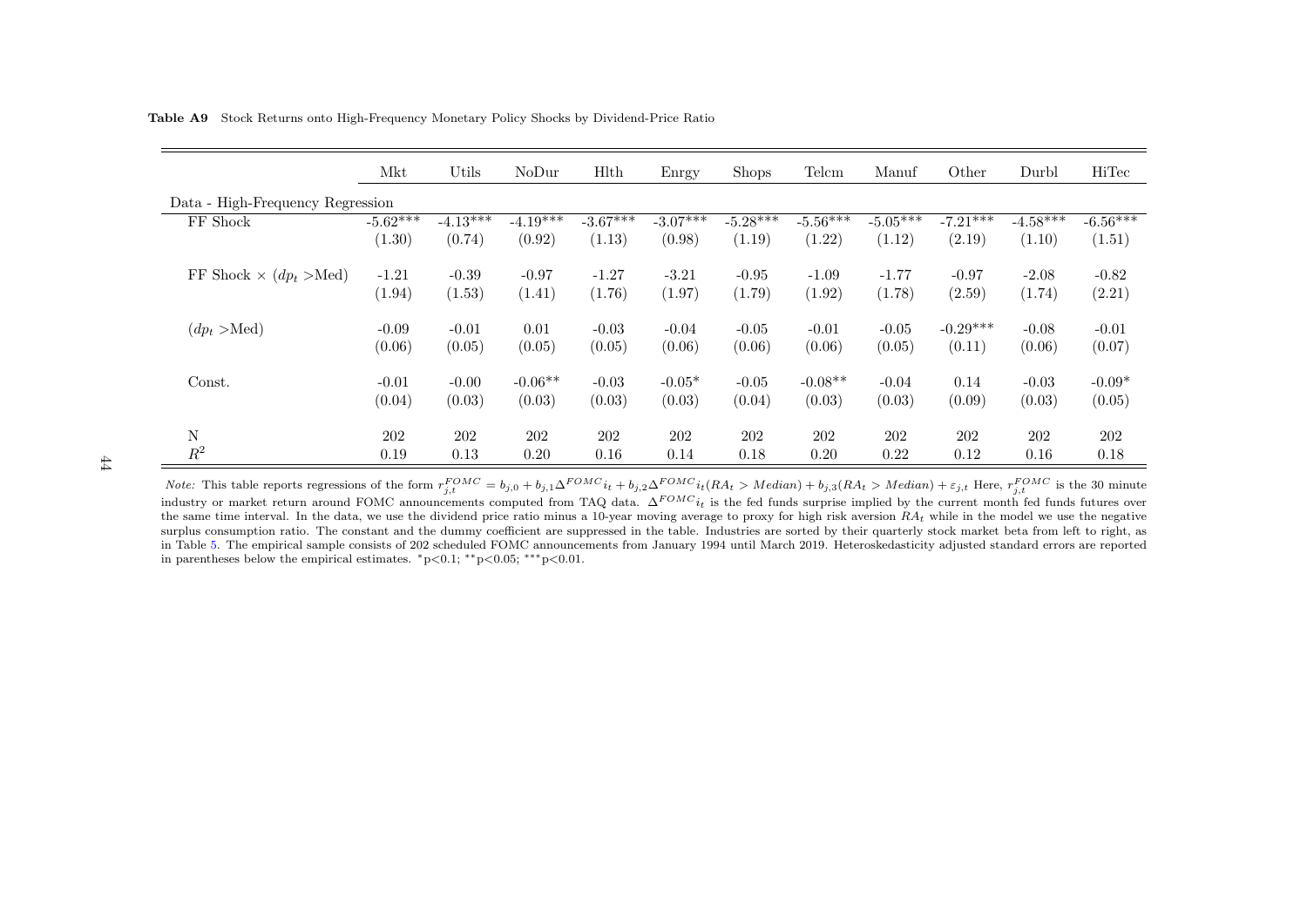|                                          | Mkt        | Utils      | NoDur     | Hlth    | Enrgy     | <b>Shops</b> | Telcm     | Manuf     | Other     | Durbl    | HiTec     |
|------------------------------------------|------------|------------|-----------|---------|-----------|--------------|-----------|-----------|-----------|----------|-----------|
| Data - High-Frequency Regression         |            |            |           |         |           |              |           |           |           |          |           |
| FF Shock                                 | $-1.86***$ | $-0.95***$ | $-0.76$   | $-0.61$ | $-0.45$   | $-1.59**$    | $-1.32**$ | $-1.40**$ | $-2.92*$  | $-0.64$  | $-2.72**$ |
|                                          | (0.80)     | (0.40)     | (0.55)    | (0.64)  | (0.38)    | (0.66)       | (0.61)    | (0.62)    | (1.55)    | (0.65)   | (1.05)    |
| FF Shock $\times$ (dp <sub>t</sub> >Med) | $-2.66$    | $-1.62$    | $-2.30$   | $-2.45$ | $-4.22**$ | $-2.37$      | $-2.73$   | $-3.18$   | $-2.62$   | $-3.60*$ | $-2.30$   |
|                                          | (2.07)     | (1.61)     | (1.53)    | (1.82)  | (1.99)    | (1.88)       | (2.21)    | (1.96)    | (2.70)    | (1.87)   | (2.38)    |
| $(dp_t > Med)$                           | $-0.06$    | 0.02       | 0.04      | $-0.00$ | $-0.02$   | $-0.02$      | 0.03      | $-0.02$   | $-0.26**$ | $-0.05$  | 0.03      |
|                                          | (0.06)     | (0.06)     | (0.05)    | (0.05)  | (0.06)    | (0.06)       | (0.06)    | (0.06)    | (0.11)    | (0.07)   | (0.07)    |
| Const.                                   | $-0.01$    | $-0.00$    | $-0.07**$ | $-0.03$ | $-0.05*$  | $-0.05$      | $-0.08**$ | $-0.04$   | 0.14      | $-0.03$  | $-0.10*$  |
|                                          | (0.04)     | (0.03)     | (0.03)    | (0.03)  | (0.03)    | (0.04)       | (0.04)    | (0.03)    | (0.09)    | (0.04)   | (0.05)    |
| $\mathbf N$                              | 202        | 202        | 202       | 202     | 202       | 202          | 202       | 202       | 202       | 202      | 202       |
| $\mathbb{R}^2$                           | 0.11       | 0.05       | 0.08      | 0.07    | 0.10      | 0.09         | 0.09      | 0.13      | 0.08      | 0.08     | 0.12      |

Table A10 Stock Returns onto High-Frequency Monetary Policy Shocks by Dividend-Price Ratio - No Timing Control

Note: This table is analogous to Table A9 but it does not control for the monetary policy timing variable.

 $\overline{\phantom{a}}$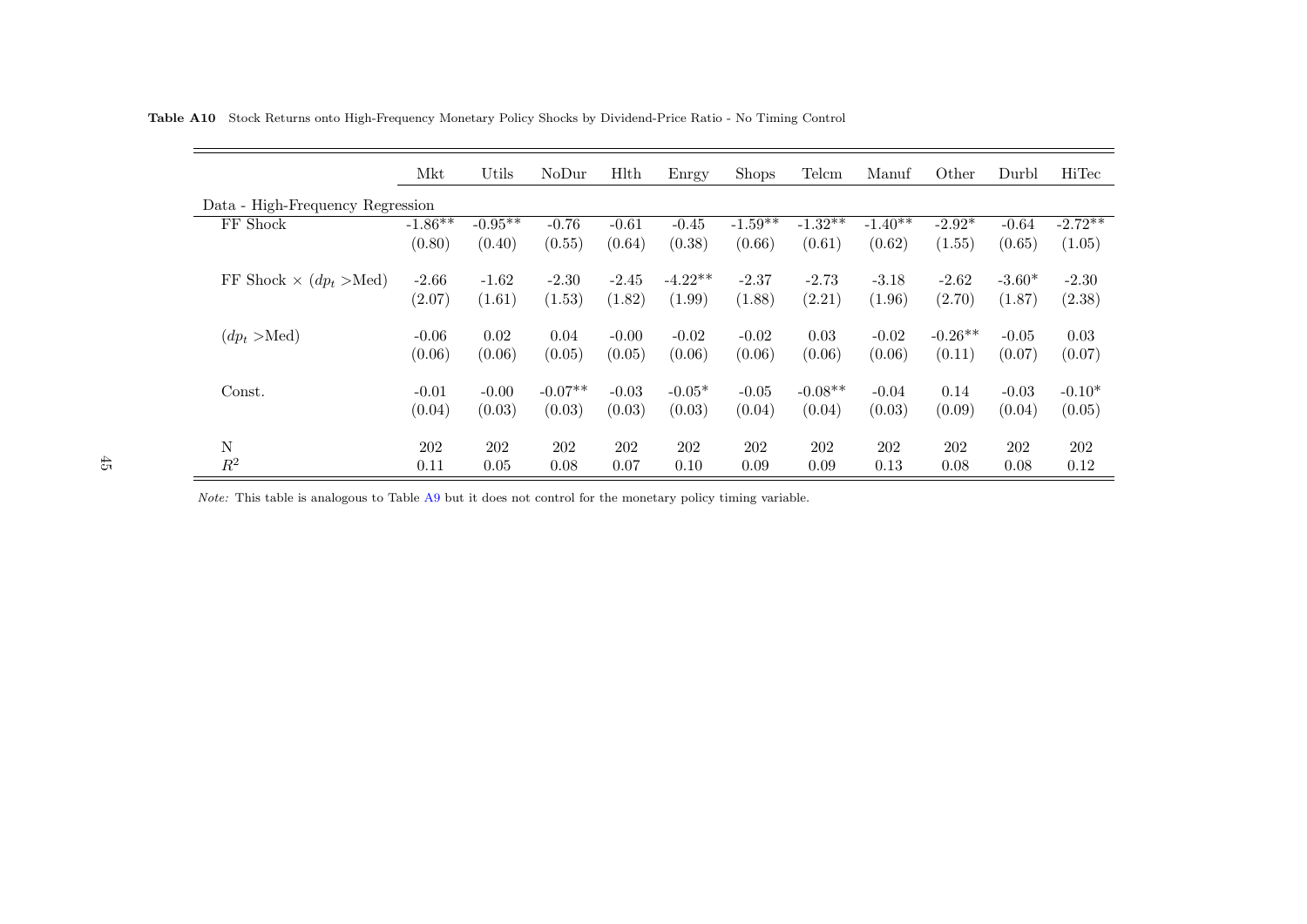|                                          | Mkt        | Utils   | NoDur    | <b>H</b> lth | Enrgy   | <b>Shops</b> | Telcm      | Manuf      | Other      | Durbl      | HiTec      |
|------------------------------------------|------------|---------|----------|--------------|---------|--------------|------------|------------|------------|------------|------------|
| Data - High-Frequency Regression         |            |         |          |              |         |              |            |            |            |            |            |
| FF Shock                                 | 7.57       | $-3.78$ | 4.51     | 6.73         | $-5.72$ | $12.77*$     | 7.97       | 5.09       | 7.80       | $12.07*$   | 11.18      |
|                                          | (5.92)     | (4.69)  | (4.95)   | (4.53)       | (6.13)  | (6.55)       | (5.71)     | (5.64)     | (6.49)     | (7.22)     | (7.06)     |
| FF Shock $\times$ (dp <sub>t</sub> >Med) | $-14.33**$ | $-0.95$ | $-9.42*$ | $-11.72**$   | $-1.12$ | $-18.87***$  | $-14.74**$ | $-12.05**$ | $-16.09**$ | $-18.98**$ | $-17.83**$ |
|                                          | (6.10)     | (4.81)  | (5.05)   | (4.72)       | (6.23)  | (6.69)       | (5.91)     | (5.81)     | (6.72)     | (7.31)     | (7.23)     |
| $(dp_t > Med)$                           | $-0.12*$   | $-0.04$ | $-0.01$  | $-0.08$      | $-0.07$ | $-0.11*$     | $-0.07$    | $-0.10$    | $-0.21***$ | $-0.15**$  | $-0.13*$   |
|                                          | (0.06)     | (0.07)  | (0.06)   | (0.06)       | (0.08)  | (0.06)       | (0.07)     | (0.06)     | (0.08)     | (0.08)     | (0.07)     |
| Const.                                   | (0.05)     | (0.06)  | (0.04)   | (0.04)       | (0.06)  | (0.04)       | (0.05)     | (0.05)     | (0.05)     | (0.05)     | (0.05)     |
| ${\bf N}$                                | 138        | 138     | 138      | 138          | 138     | 138          | 138        | 138        | 138        | 138        | 138        |
| $R^2$                                    | 0.20       | 0.10    | 0.16     | 0.17         | 0.14    | 0.18         | 0.18       | 0.21       | 0.20       | 0.16       | 0.18       |

Table A11 Stock Returns onto High-Frequency Monetary Policy Shocks by Dividend-Price Ratio 2002-2019 Sample

Note: This table is analogous to Table A9 but it uses a sample starting in January 2002.